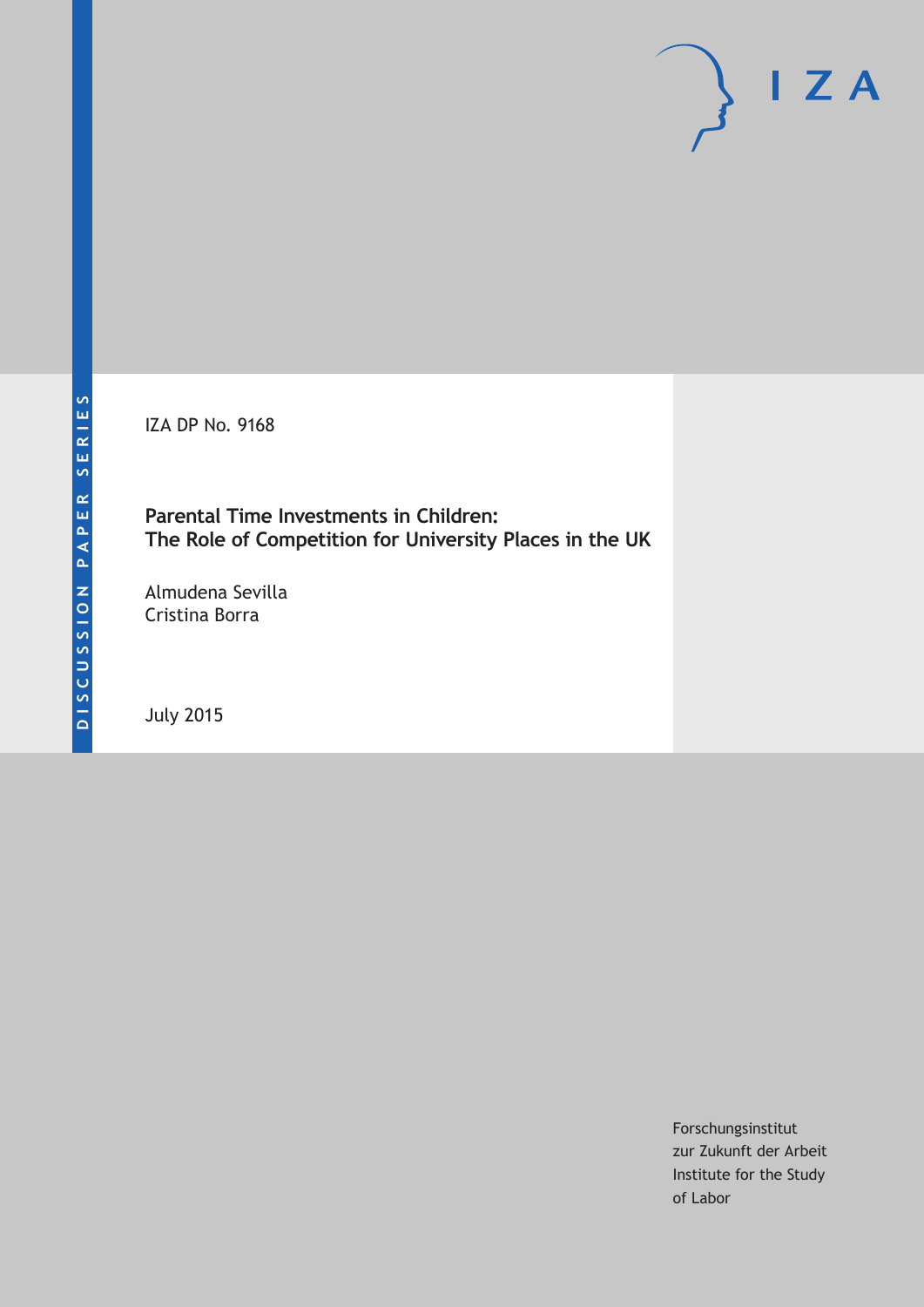# **Parental Time Investments in Children: The Role of Competition for University Places in the UK**

# **Almudena Sevilla**

*Queen Mary, University of London and IZA*

# **Cristina Borra**

*University of Seville*

# Discussion Paper No. 9168 July 2015

IZA

P.O. Box 7240 53072 Bonn Germany

Phone: +49-228-3894-0 Fax: +49-228-3894-180 E-mail: iza@iza.org

Any opinions expressed here are those of the author(s) and not those of IZA. Research published in this series may include views on policy, but the institute itself takes no institutional policy positions. The IZA research network is committed to the IZA Guiding Principles of Research Integrity.

The Institute for the Study of Labor (IZA) in Bonn is a local and virtual international research center and a place of communication between science, politics and business. IZA is an independent nonprofit organization supported by Deutsche Post Foundation. The center is associated with the University of Bonn and offers a stimulating research environment through its international network, workshops and conferences, data service, project support, research visits and doctoral program. IZA engages in (i) original and internationally competitive research in all fields of labor economics, (ii) development of policy concepts, and (iii) dissemination of research results and concepts to the interested public.

<span id="page-1-0"></span>IZA Discussion Papers often represent preliminary work and are circulated to encourage discussion. Citation of such a paper should account for its provisional character. A revised version may be available directly from the author.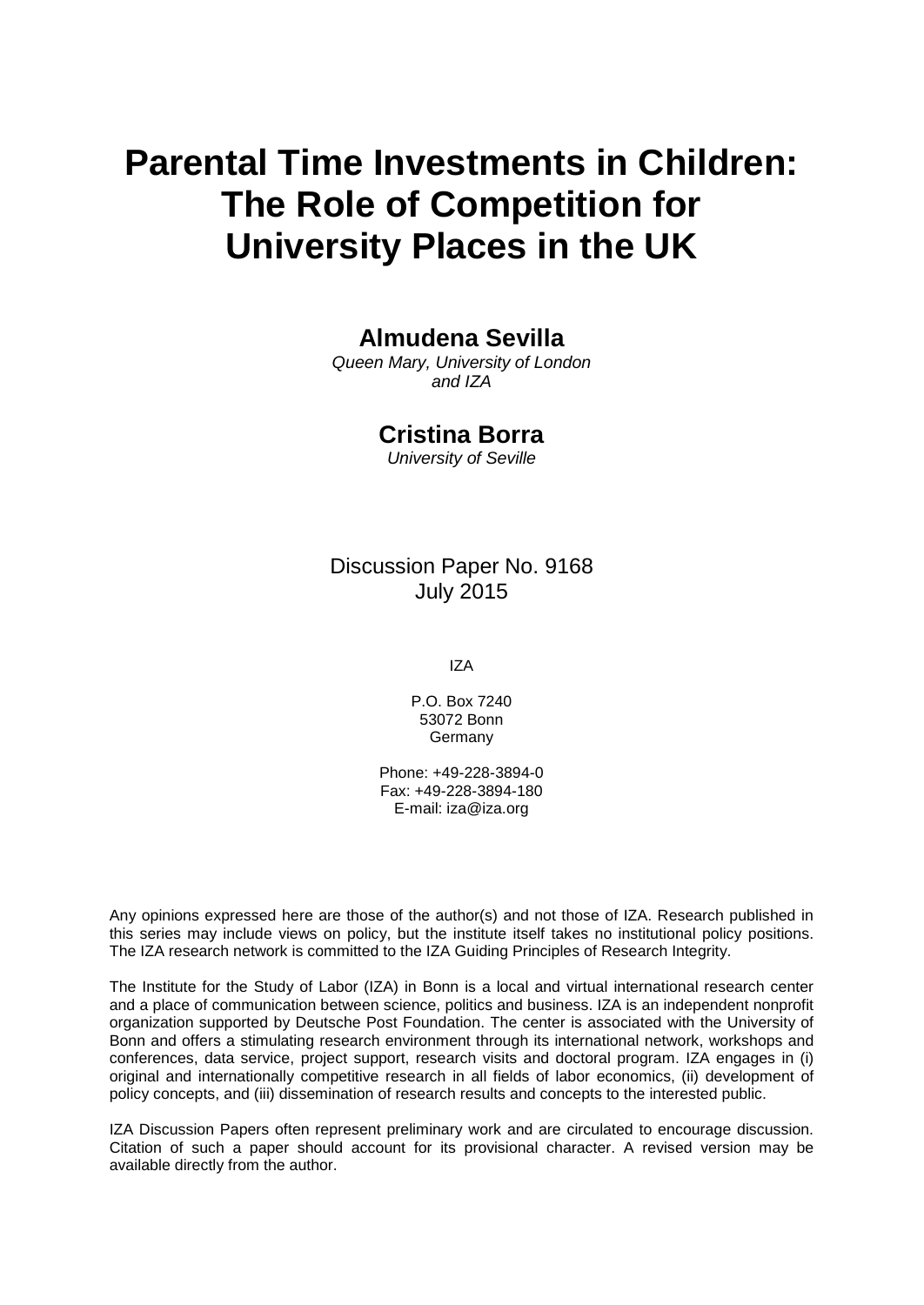IZA Discussion Paper No. 9168 July 2015

# **ABSTRACT**

# **Parental Time Investments in Children: The Role of Competition for University Places in the UK[\\*](#page-1-0)**

We use novel diary surveys coupled with universities' administrative student data for the last three decades to document that increased competition for university places at elite institutions in the United Kingdom contributes to explain growing gaps in time investments between college and non-college educated parents. Competition for university places in the UK grew significantly during the 1980s and early 1990s, and gradually diminished afterwards. We find that the gap in time investments by college and non-college educated parents and their children widened up precisely during this first period, especially in terms of human capital enhancing activities.

JEL Classification: J13, J24

Keywords: parental time investments, children, college competition

Corresponding author:

Almudena Sevilla School of Business and Management Queen Mary University of London Francis Bancroft Building, Mile End Road London E1 4NS United Kingdom E-mail: [a.sevilla@qmul.ac.uk](mailto:a.sevilla@qmul.ac.uk)

This work was funded by the ESRC under grant ES/K003127/1. This paper has benefited from comments provided by discussants and participants at the American Economic Association Annual Meeting, the Institute of Education, Royal Holloway, the European Society of Population Economics Conference, and the European Association of Labour Economists Meeting. We would like to thank Andrew Abbott for providing the 1996 1999 data on average students' entry scores by institution. Any remaining errors are our own.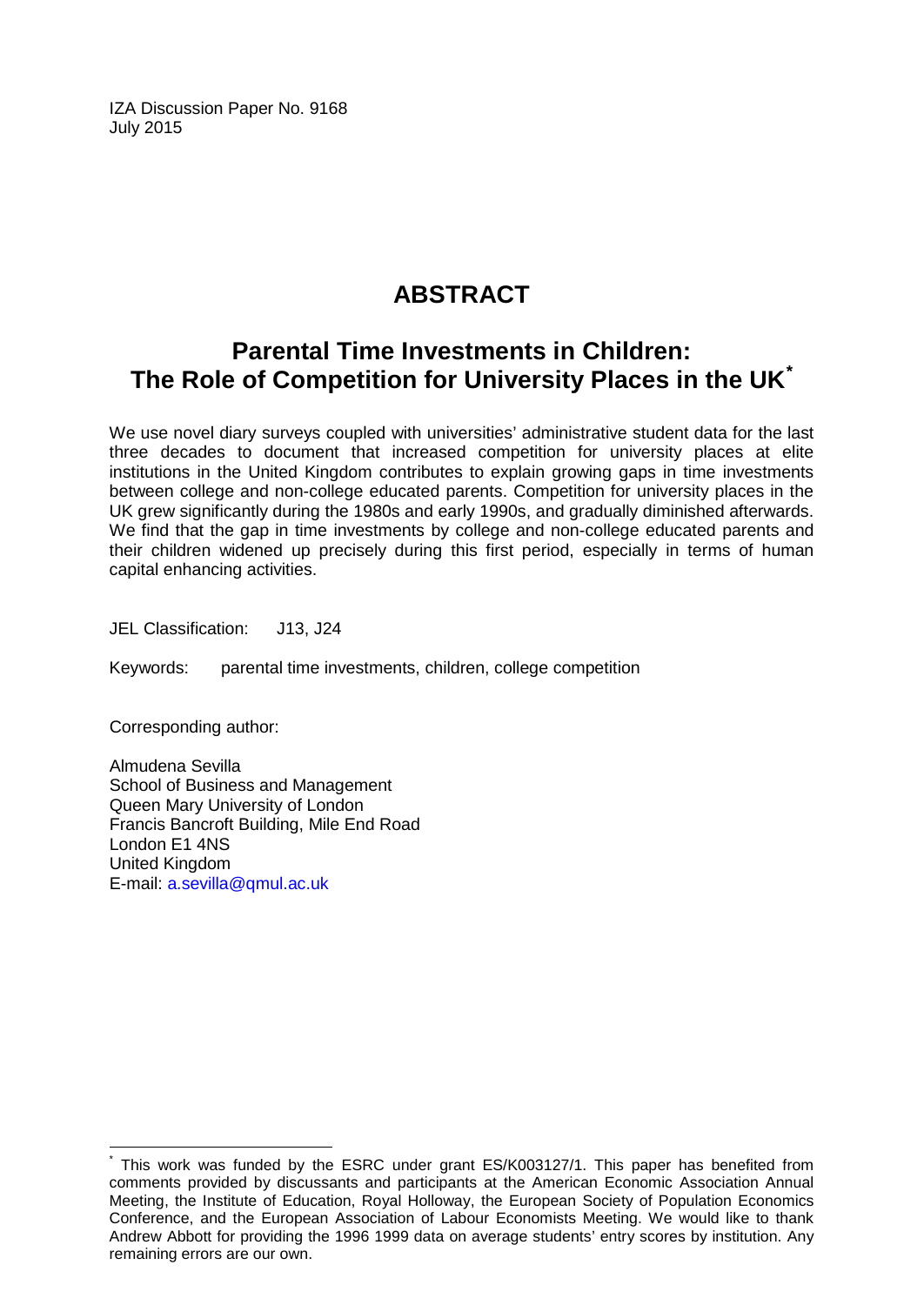#### **1. Introduction**

Parental time has important implications in explaining children's adult life outcomes, and plays an important role in the intergenerational transmission of human capital (e.g., Del Boca et al., 2014; Fiorini and Keane, 2014; Heckman and Cunha, 2007). Understanding whether there is a growing inequality in the time parents spend with their children and its likely causes is crucial for child development and for policies aimed at reducing inequality. This paper uses 24-hour UK time diary surveys, coupled with novel administrative student data on college admissions and entry examination scores over the past three decades, to explore whether competition for college slots at elite universities can explain the diverging trends in time investments by parents with different educational attainments.

From a theoretical perspective the relationship between parental education and time spent with children can be rationalized using a simple economic model of parental time allocation where individuals derive utility from home-produced goods, leisure goods, and well-cared-for children, subject to the childcare production function and the usual time and budget constraints (see Guryan et al., 2008). Under this theoretical framework, higher returns to investment in children from college-educated parents (either because children of college-educated parents have greater potential and opportunities, or because college-educated parents are more efficient in the production of human capital, see Moav, 2005 and Adhvaryu and Nyshadham, 2014) may result in college-educated parents investing more time in their children relative to non-college educated parents. On the basis of a similar theoretical framework, Ramey and Ramey (2010) document that in the United States the sharp increase in parental time investments, particularly in children's extra-curricular activities on the part of college-educated parents, coincided with an increase in competition for college slots at elite universities driven by an exogenous increase in the number of 18 years old.

Using five 24-hour diary surveys covering 1974-2005, we document a divergence in time investments by parental education until the mid 1990s, and a convergence towards 2005. Whereas in the 1970s college educated mothers devoted about 40 minutes per week more and college educated fathers (ten more minutes per week than their less educated counterparts), by the mid 1990s college educated parents had increased the time they spent with their children by twice as much as parents with non-college education (with gaps reaching three and a half hours per week for mothers and almost one hour per week for fathers). By the end of the period parental time had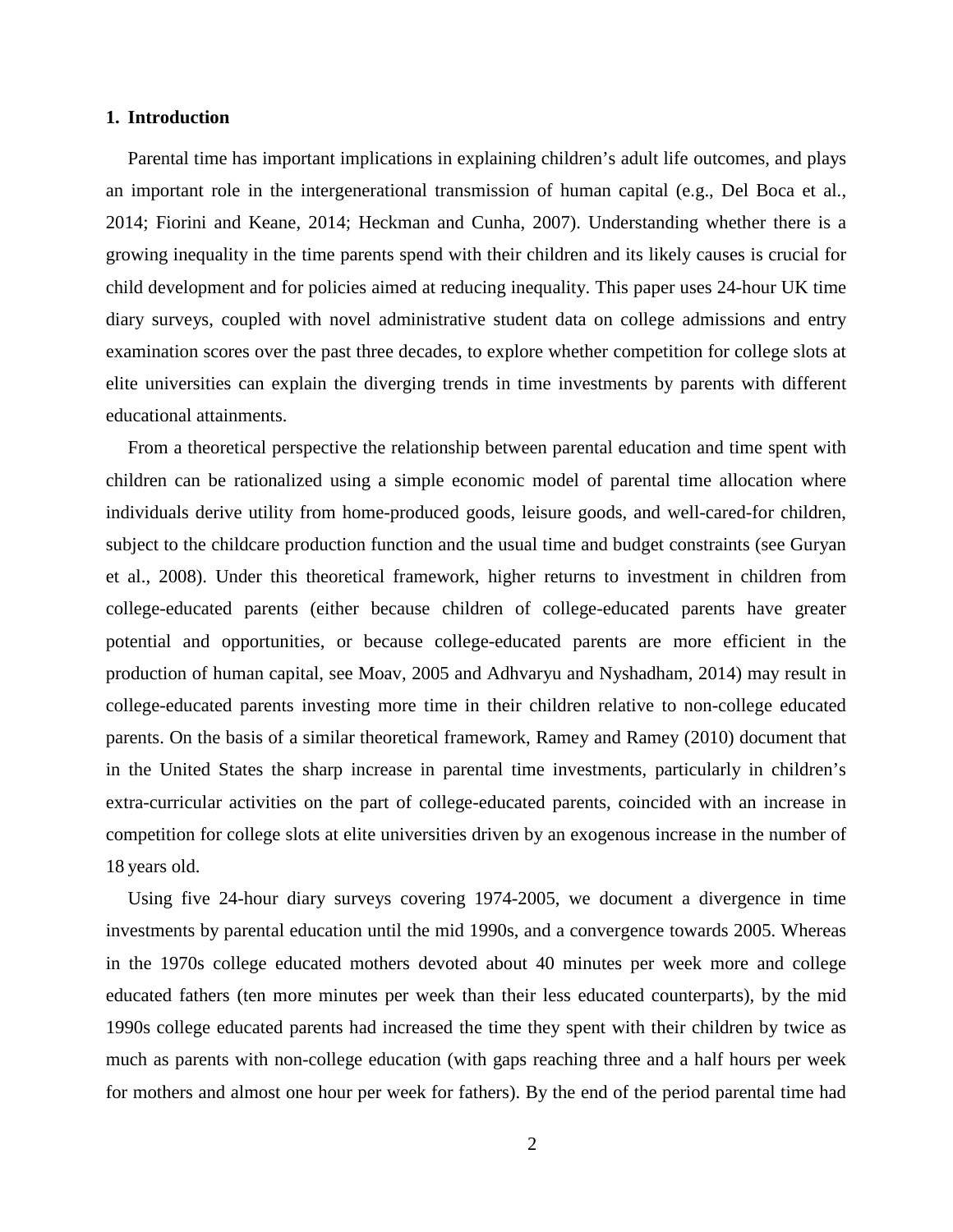increased three fold (from an average two hours per week), and all parents invested relatively the same amount of time in children regardless of their education levels.

More detailed information on the type of parental time investment activity available in the 1974, 1983, and 2000 time diary surveys reveals that although at the end of the period parents spent roughly the same amount of time with their children independently of their educational levels, this convergence did not occur for time spent in educational activities. In particular, by the early 2000s college educated mothers spent three times as much (half an hour a week more) in educational time than non-college educated mothers. Evidence from parents is consistent with children's time use diary responses. Children's homework time almost tripled from an average of two and a half hours per week in the 1970s to more than seven hours per week in the 2000s, particularly for children from college-educated parents. Whereas in the 1970s children devoted the same amount of time to homework regardless of their parents educational background, at the end of the period children from more educated family backgrounds spent four more hours doing homework than children from less educated family backgrounds.

Previous literature has suggested several theories to explain why higher parental educational attainment may be associated with larger parental time investments. Additional tests reveal that the key features in the trends in parental time investments (the timing, the type of activities, and the educational gradient component) are robust after controlling for household income, work status, changes in the composition of the educated population, and selection into parenthood. We also use additional data from the International Crime Victims Survey, the European Values Study, and the World Values Survey to estimate trends in parents' safety concerns and parenting values. We find that neither trends in safety concerns nor trends in parenting values for college and non-college educated parents match the trends in the education gradient in parental time investments that we document.

The last part of the paper uses administrative data from the Universities Statistical Record, the Higher Education Statistical Agency, and Times Higher Education Supplement to show matching trends in competition for college slots at elite universities and the education gradient in parental time investments. The United Kingdom shares many of the competitive college admissions features with the United States. As in the United States, the UK has a well-defined core of elite universities and a national application process, which is centrally coordinated. Returns to attending elite universities in both countries are also remarkably similar at around 6 per cent (Abbott and Leslie, 2004; Bound et al., 2009; Hoxby, 2009; Hussain et al., 2009; Chevalier, 2014).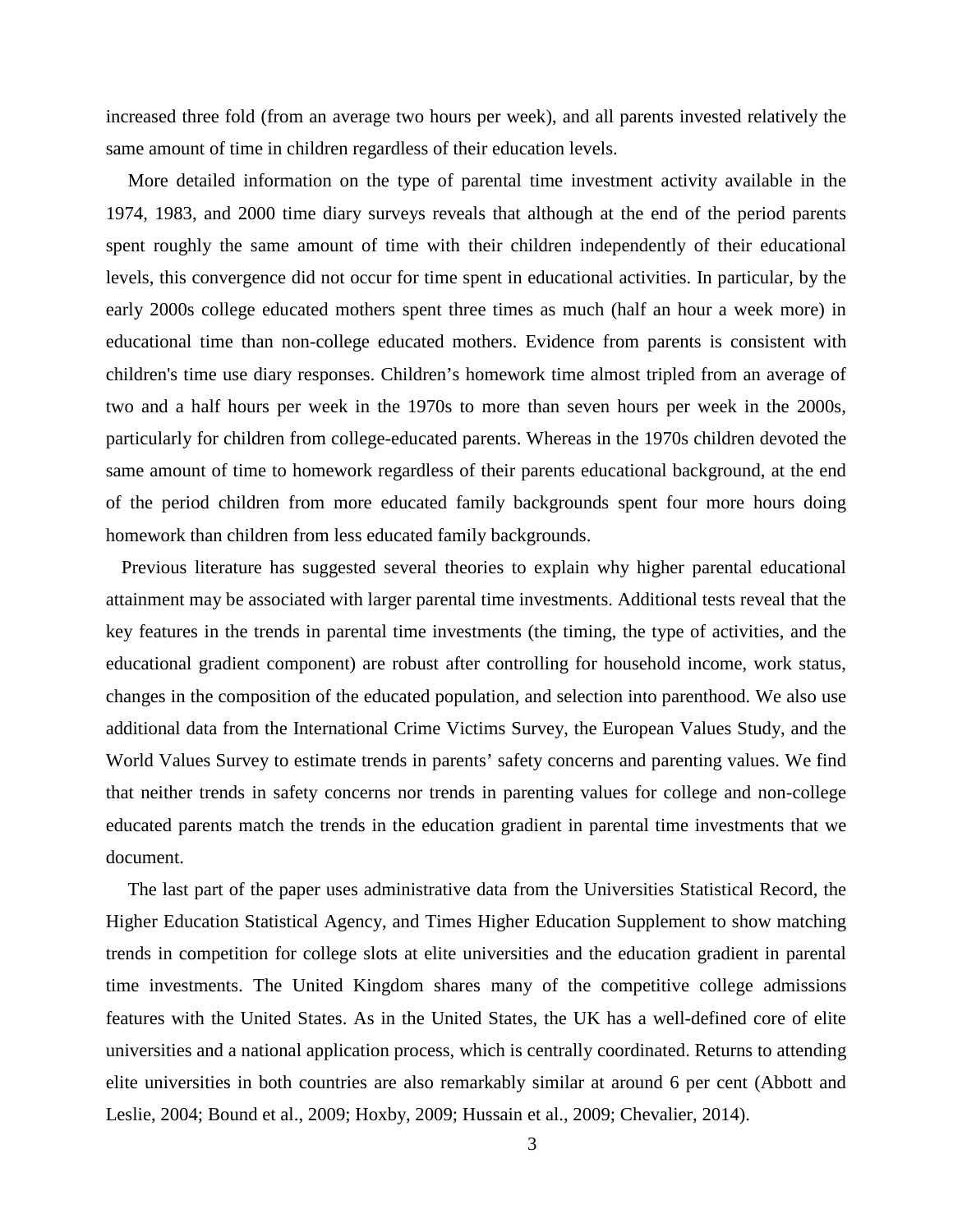We document that coincident with the trends in time investments by parents of different educational attainment, the proportion of students securing a slot at elite institutions decreased between 20 and 15 per cent, and average relative entry qualifications increased almost twofold from the mid 1970s to the mid 1990s. Afterwards, competition for college slots at elite universities decreased both in terms of increases in the proportion of students entering these institutions and in terms of decreases in their relative entry qualifications. Despite declines in competition for college slots after the mid 1990s competition levels were higher in 2000 than in the 1970s. These higher competition levels are consistent with the relative increase in parental time investments in educational activities documented for college-educated parents, as well as increases in homework and study time by children from college-educated parents between the mid 1970s-1980s and the early 2000s. The fact that UK college admission processes are based on previous academic performance to a larger extent than US processes (Jerrim et al., 2012), may explain why collegeeducated parents and their children invest in more intensive educational activities in the UK while they focus on extra-curriculum activities in the US (Ramey and Ramey, 2010).

This paper adds to three strands of the economics literature. First, we contribute to furthering our understanding of the relationship between competition for college slots and parental time investments by showing the generalization of Ramey and Ramey's (2010) results beyond the US, and their implications for college admissions policies more generally. Second, by documenting the diverging patterns for children and parents from different educational backgrounds over time in the UK and the US, we also complement the growing literature on the role of human capital investments in shaping intergenerational inequality (for recent examples see Del Boca et al., 2014; Fiorini and Keane, 2014). Third, by gathering and documenting for the first time unique evidence on the competition for slots at elite universities in the UK over three decades, we also add to the literature on inequality in university access in the UK (Dearden et al., 2011; Machin and Vignoles, 2004; Blanden and Machin, 2004; Chowdry et al., 2013; Bhattacharya et al., 2012).

The paper is organized as follows. Section 1 documents trends in parental time investments in the UK over the last decades, paying particular attention to the education gradient. Section 2 explores traditional explanations brought forward to explain the gap in parental time investments between parents with a college degree and non-college educated parents. Section 3 provides evidence that competition for slots at elite universities can explain the features in the trends of parental time investments in the UK over this period. Section 4 concludes.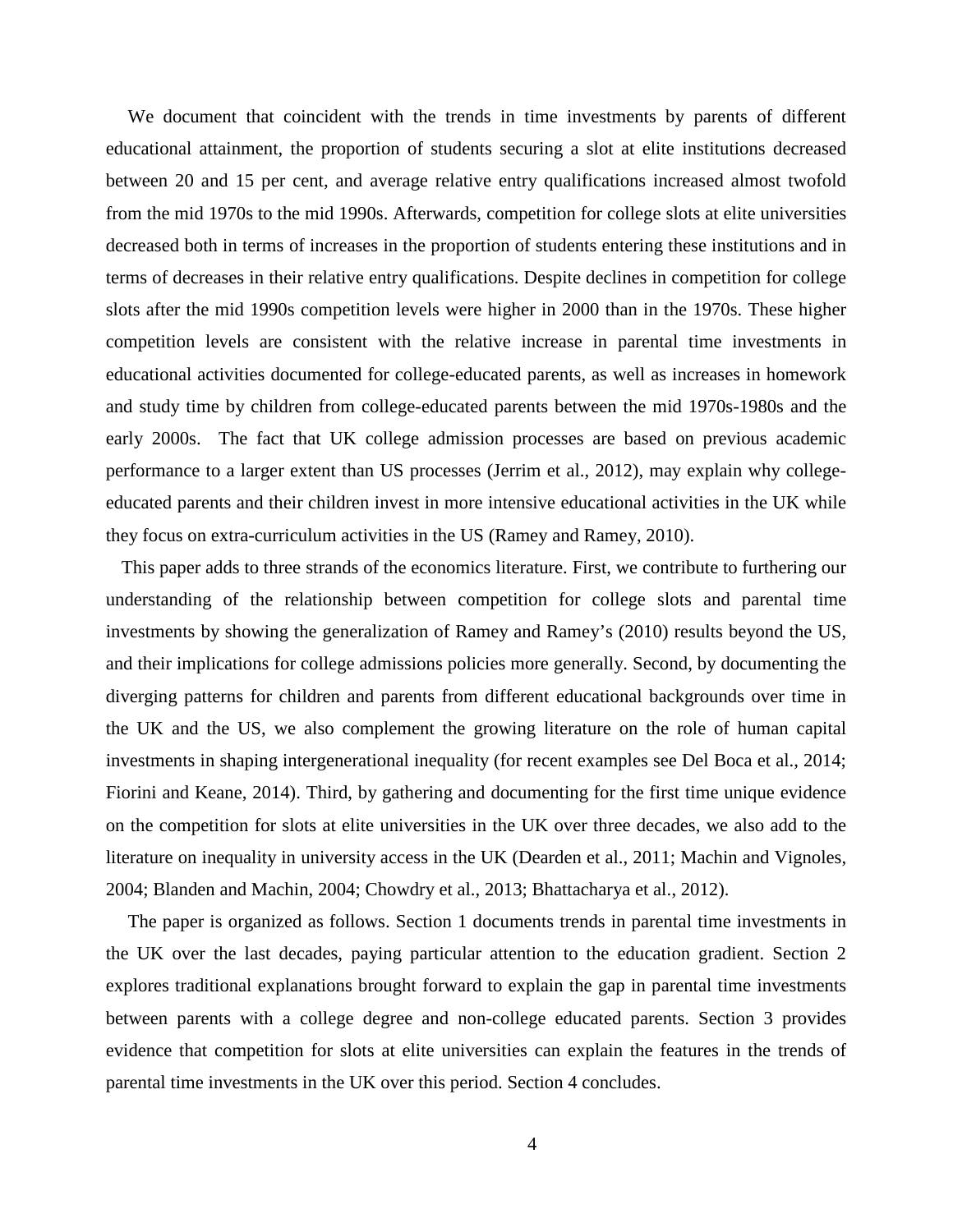#### **2. Time Investments in the UK**

#### *2.1. Diary Data*

We use 24-hour time diary surveys from the harmonized UK Multinational Time Use Study Data set (UK MTUS), which covers three decades (1974, 1983, 1995, 2000, 2005) to provide a comprehensive picture of historical trends in parental time investments (see Table A1 in Appendix A for a description of these surveys). Most studies documenting long term trends in how individuals use their time are based on time-use diaries (Aguiar and Hurst 2007, Gimenez-Nadal and Sevilla 2012), which have become the preferred method to collect information on time spent on different activities just as money expenditure diaries have become the gold standard for describing consumption behavior.

The data have been harmonized to minimize differences in survey methodology, such as for example the lower number of episodes reported in 1995 and 2005 surveys (see Section I in the Appendix). The focus of our analysis is to compare parental time investments between educational groups over time, which should reflect changes in actual behaviour rather than changes in survey methodology, as there is no reason to believe that college and non-college educated parents are affected by data collection methods in systematically different ways.

For comparability with previous studies (see Ramey and Ramey, 2010) we select mothers and fathers aged 18 to 64 who are neither retired nor students whose youngest child is at least 5 years old to ensure that time devoted to childcare on the part of their parents is actually invested in older children. We use four measures of parental time investments: total time investments and general care, teaching care, and playing care. The classification of total time investments into finer categories is only possible in the 1983 and 2000 surveys, which provided a considerably large number of activities.<sup>1</sup> Table A.2 describes how these variables are constructed from the original activity codes. We also consider three categories of children's time use: travel time, time spent in school and other classes, and time spent in homework and study. These categories are constructed from the original activity codes as shown in Table A.3.

<span id="page-6-0"></span><sup>&</sup>lt;sup>1</sup> We do not study childcare related travel time, as Guryan et al (2008) and Ramey and Ramey (2010) do, because we are not able to distinguish childcare related travel time from other travel time in the 1983 survey.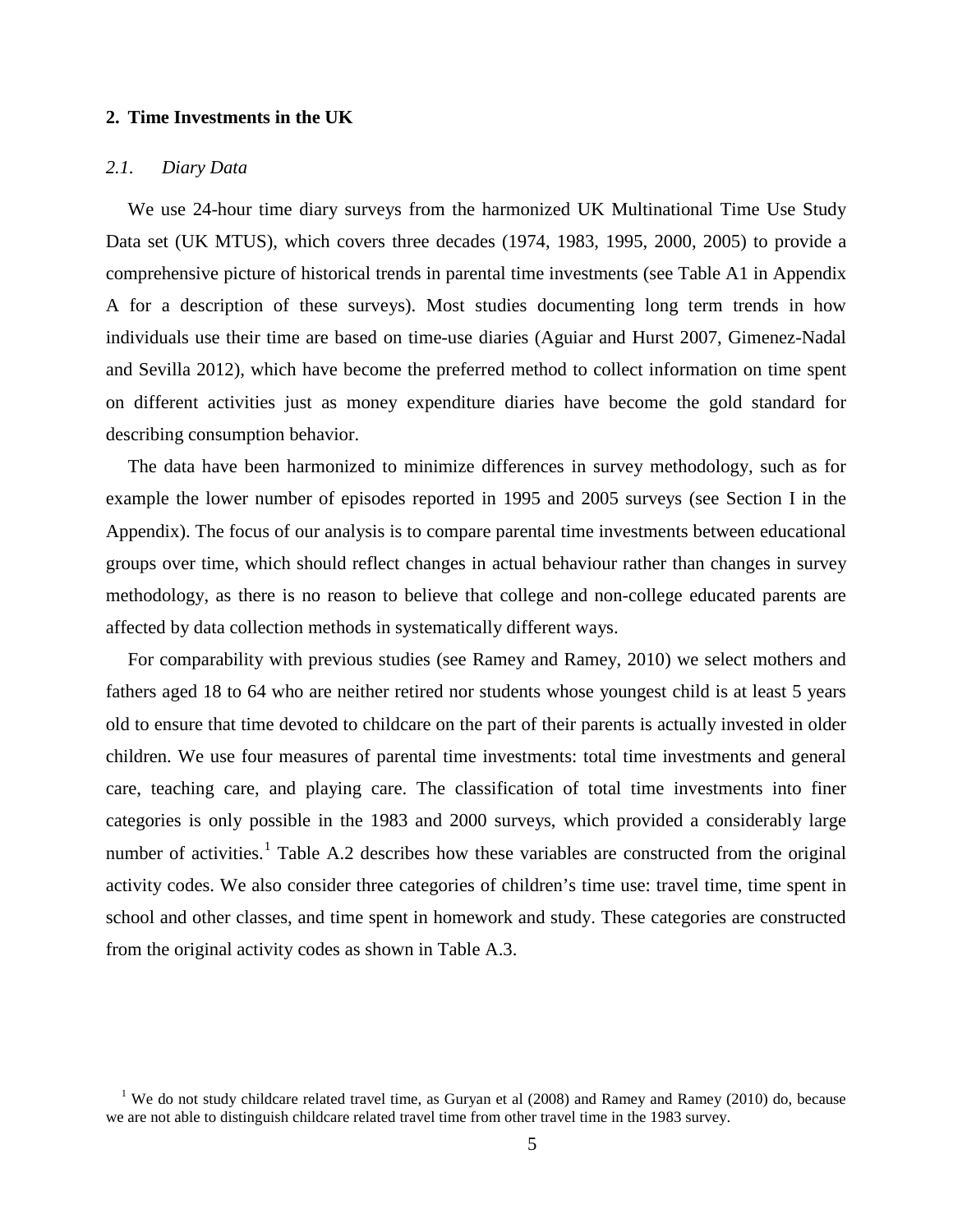#### *2.2. Trends in Parental Time Investments*

For comparability with US results, we estimate changes in education gradients in time investments over time by means of a simple OLS model as in Ramey and Ramey (2010) for a sample of  $6,262$  mothers and  $4,831$  fathers:

# (1)  $CT_i = \beta_I H_i + H_i \mathbf{T_t} \mathbf{B_2} + \mathbf{X_i} \mathbf{B_3} + \delta_t + \varepsilon_i$

Where  $CT_{it}$  is total time in hours per week in parental time investments by respondent *i* in year *t*. *Hit* is a dummy variable that takes value one if educational attainment is some college or more, and  $T_t$  is a vector of survey-year dummies.  $X_{it}$  is a set of controls to hold constant the demographic composition of the sample. In particular we include a vector of dummies controlling for the age group of the individual (ages 18-24, 25-34, 35-44, 45-54, and 55-64), marital status, the number of children, the number of children squared, and a vector of dummies to control for the day of the week the diary was reported (reference Sunday). Descriptive statistics are provided in Table A.4. Results hold when only controlling for age, as in Ramey and Ramey's (2010) benchmark specification. We also include survey-period fixed effects  $\delta_t$  to account for long-term changes in attitudes towards children from both college-educated and less-than-college educated individuals.  $\varepsilon_{it}$  is the error term clustered at the survey level. MTUS proposed weights are used to ensure population together with day of the week and seasonal representativeness, and assign zero weights to low quality diaries, i.e. diaries having more than 90 minutes of missing time, fewer than 7 episodes, missing two or more of four basic activities, or being filled by a diarist of unknown age or sex.

Results from estimating Equation (1) for mothers' weekly total time investments are presented in Column 1 of Table 1. The average amount of time spent by mothers with their children increased almost six hours per week from 1974 to 2005 (Column 1 of Panel A). Trends in the education gradient in time investments in Panels B and C reveal a divergence in time investments by parental education until the mid 1990s, fading away towards the end of the period. Whereas in the 1970s college educated mothers devoted 40 minutes more per week than non-college educated mothers to childcare, the gap in maternal time investments had relatively increased to more than an hour per week in 1983 and, by 1995, college educated mothers invested 3.5 more hours per week than their non-college educated counterparts. Results from estimating Equation 1 for the sample of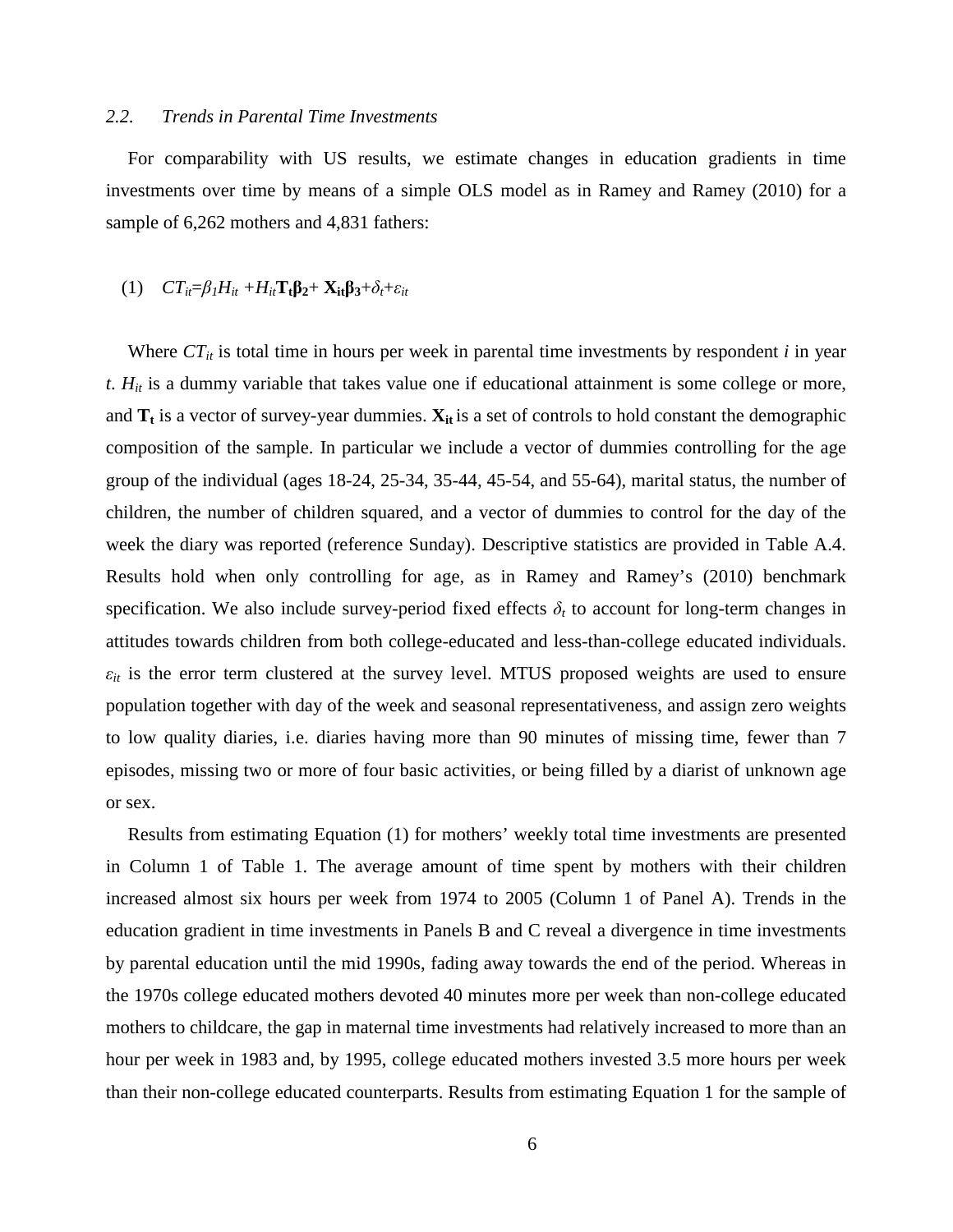fathers in column 5 of Table 1 show that the education gradient for fathers followed a similar pattern to the pattern found for mothers, reaching about one hour per week in 1995, and gradually decreasing afterwards. As shown in Figure A.1 in the Appendix the adjustment in parental time with children took place through changes in leisure time and unpaid work for women, and paid work and housework for men.

Available information on the type of time investment activity from the 1983 and 2000 surveys suggests that, although at the end of the period mothers spent roughly the same amount of time with their children independent of their educational levels, this convergence did not occur for time spent in educational activities. In particular, Columns 2 and 3 of Table 1 show that whereas in 1983 college educated mothers devoted about 45 minutes more per week to general care and 10 minutes more to teaching care, by 2000 college educated mothers spent 15 minutes more in general care relative to non-college educated mothers, while college-educated mothers invested half an hour more in educational childcare (e.g. teaching children, helping them with homework) than non-college educated mothers. We also find increases in the differential time devoted by college-educated fathers over their non-college counterparts to educational activities during this period, although the magnitudes are lower (Column 6 of Table 1). Previous literature has noted that the share of household expenditures that goes to children increases with income and, therefore, education (Bonke and Browning, 2011). Here we also document a growing inequality in time devoted to children's educational activities by parental education.

### *2.3. Evidence from Children's Time Use*

Ramey and Ramey (2010) find that an important part of the divergence in time investments by parents with different educational attainment in the US is due to travel and activities of older children and argue that this fact is a reflection of children from more educated family backgrounds engaging in more extracurricular activities that may be important for securing a place at a selective university, as suggested by Bound et al. (2009) and Avery and Levin (2010). In the UK we have shown a sustained gap in educational time between college educated and less than college educated parents which is consistent with the relative larger weight of previous academic performance in deciding college admission in the UK compared to the US (Jerrim et al., 2012; Bhattacharya et al., 2012). We look at children's diary records to test whether the trends in the education gradient in parental time investments of Table 1 are consistent with a differential behaviour on the part of children across educational backgrounds. In particular we look at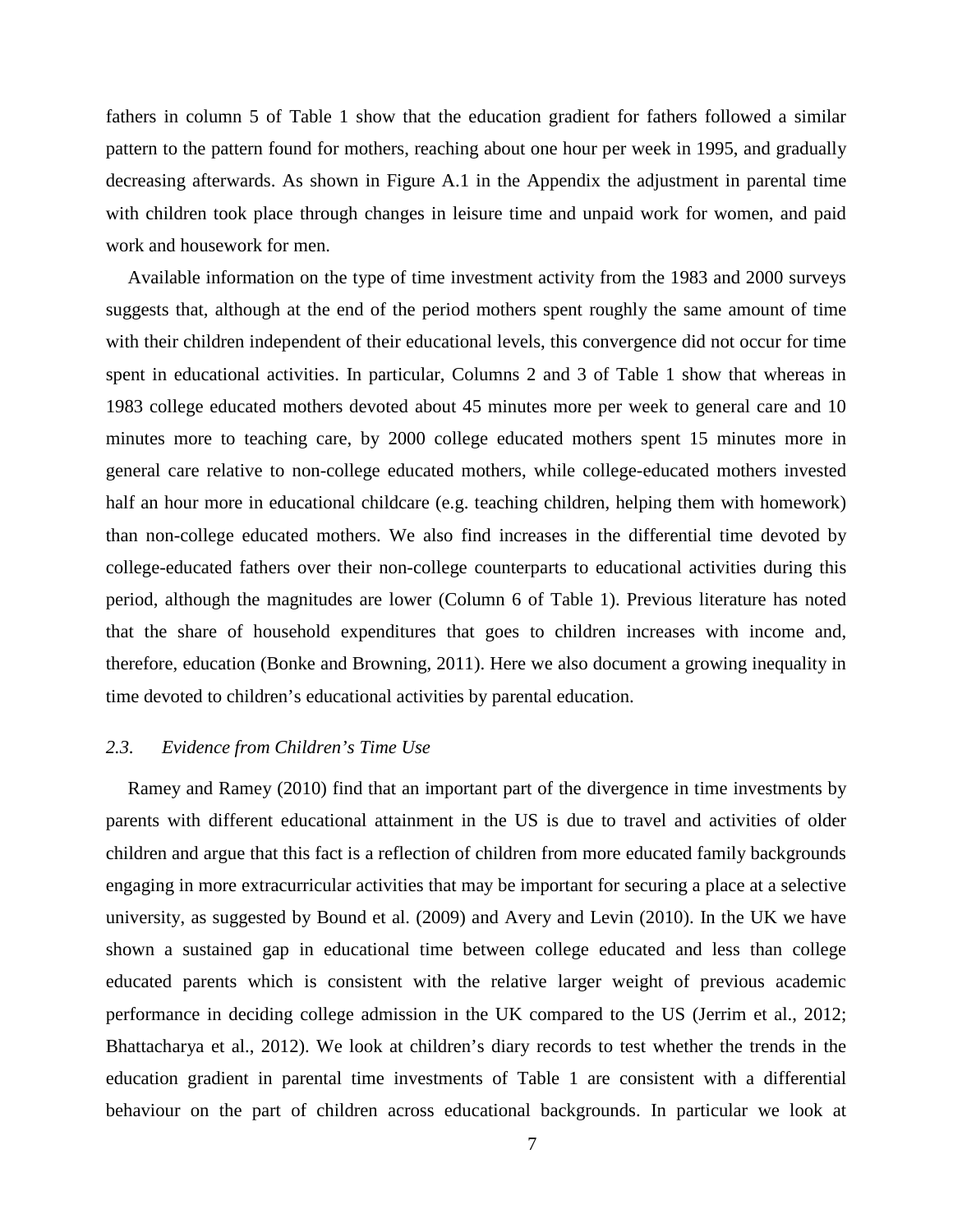children's time devoted to travel, school and other classes, and homework and study (see Tables A.3 and A.5 in the Appendix for the activities included in each category in the US and the UK surveys).<sup>[2](#page-6-0)</sup> For the US, we use the 1985 Americans' Use of Time Project and the  $2003$ - $2008$ American Time Use Survey (ATUS) which offer information on maternal education for the children who fill out the diaries, and select children aged 15 to 17 years old, as ATUS surveys individuals from 15 years old onwards. For the UK we include observations from the 1974, 1983, and 2000 surveys, which are household surveys and offer information on maternal education for the children who fill out the diaries, and select children between 14 and 17 years old for consistency across surveys, given that the 1983 survey's age range is 14 years old onwards.

We first confirm Ramey and Ramey's (2010) results using children's responses to the time use diary. Columns 1 to 3 in Table 2 document that, consistent with college educated parents' increases in time devoted to travel and activities as reported by Ramey and Ramey (2010), children from college educated backgrounds increased the time devoted to travel and school and other classes with respect to their less educated background counterparts, while the gap in time devoted to homework and study between children of different educational groups closed. In particular, as shown in Panels A and B of Column 1 in Table 2, whereas in the mid 1980s there was no appreciable difference in the time devoted to travel across education groups, by the end of the period children from college educated backgrounds spent almost one hour more per week than children from non-college educated backgrounds. Similarly, whereas in the mid 1980s children from non-college educated backgrounds spent about 4 more hours per week to school and other classes than children from college educated backgrounds, by the end of the period both groups of children attended school and other classes for similar amounts of time in a given week (Panels A and B of Column 2 in Table 2). In contrast with increasing education gradient in travel and structured activity time, Panels A and B of Column 3 show a convergence in the education gradient in homework and study time from about three hours per week at the beginning of the period to over one hour at the end of the period. Overall this evidence is consistent with college educated parents increasingly devoting more time to organize children's extracurricular activities rather than to helping them with homework as emphasized by Ramey and Ramey (2010), in line

<span id="page-9-0"></span><sup>&</sup>lt;sup>2</sup> There is an additional category of free outdoor sports which shows no positive gap for children of college educated backgrounds either in the US or the UK.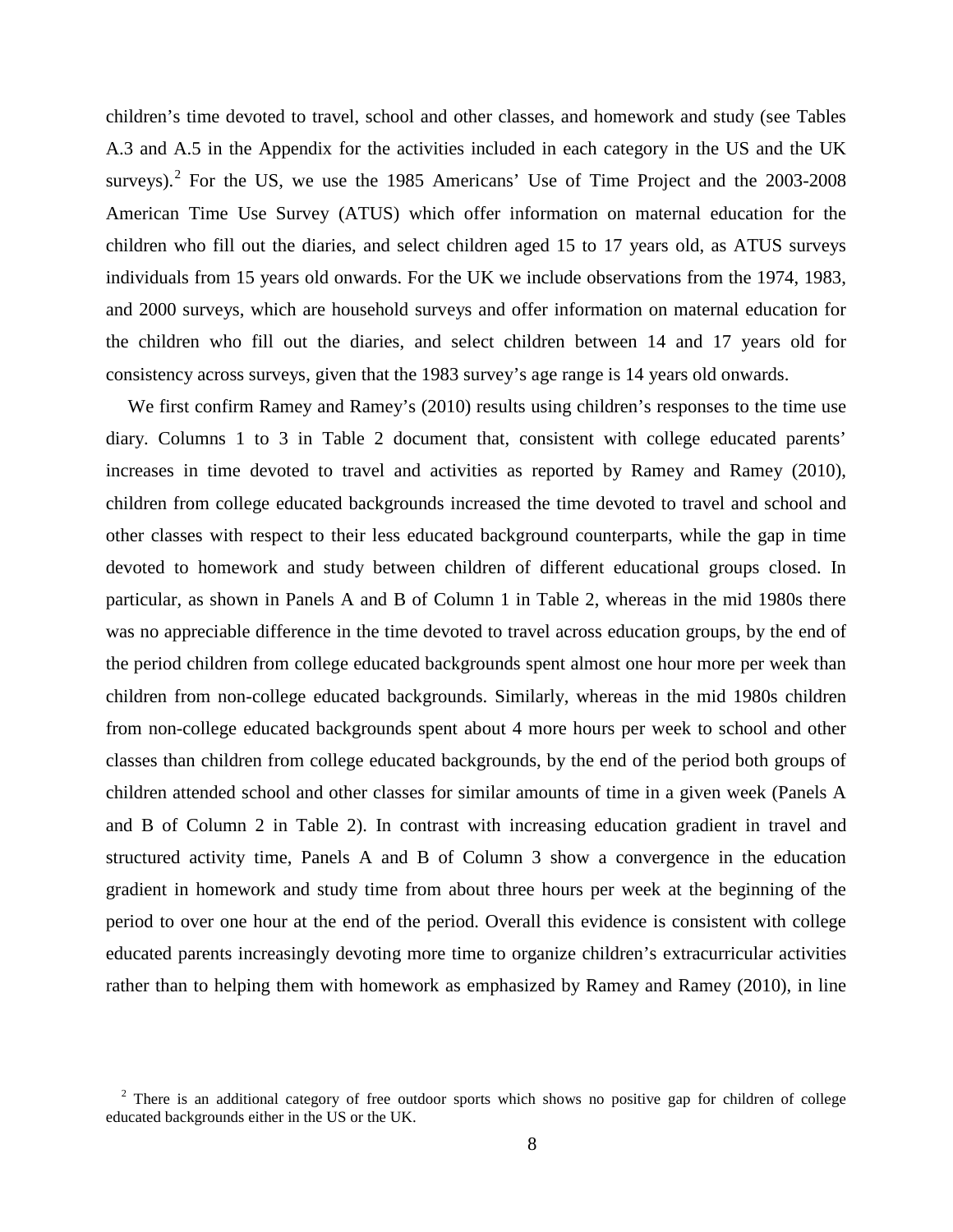with the relative importance of extracurricular accomplishments in gaining access to selective higher education institutions in the US (Bound et al., 2009; Avery and Levin, 2010).

Columns 4 to 6 in Table 2 show the corresponding results for UK children. Consistent with the evidence presented for parental time investments in Table 1, and in contrast to the evidence presented in Columns 1-3 for US children, in the UK children from college educated backgrounds increasingly spend more time in human capital enhancing activities, such as time devoted to homework and study. In particular, Panels A and B in Column 6 show that whereas in the 70s children devoted the same amount of time to homework regardless of their parents' educational background, from the mid 1980s onwards children from more educated family backgrounds spent four hours per week doing homework, almost twice as much time as children from non-college educated backgrounds. As shown in Panels A and B in Column 5 the increase in the gap in homework time was only partially offset by decreases in the gap in time at school and other classes. Children from college educated backgrounds also show a positive gap of four hours per week in school and other classes compared to children from non-college educated backgrounds, however the gap decreased about two hours from the mid 1970s to the mid 1980s. Panels A and B in Column 4 also show a positive education gradient in children's travel time of about half an hour that emerged in the mid-80s.

The conclusions from Tables 1 and 2 are twofold. First, compared to the US where gaps in time investments between college and non-college educated mothers grew from the mid 1990s onwards to over six hours (Ramey and Ramey 2010), in the UK college-educated parents increased the time they spent with their children by twice as much as non-college educated parents from the mid 1980s until the mid 1990s, but the gap closed gradually thereafter. Second, compared to the evidence for the US where increases in parental time investments for college-educated parents focused on children's extra-curricular activities, we document that from the mid 1980s onwards until 2000, when finer data on diary activities is collected, college-educated parents and their children increasingly spent relatively more time on human capital enhancing activities than lessthan college educated parents. The relative weight placed on educational support by parents and children from more educated backgrounds in the UK over this period shown in Table 2 contrasts with the findings for the US. Ramey and Ramey (2010) found that over the 1987-2000 period college-educated parents increasingly spent more time than non-college educated parents in "general" care and "travel and activities", as opposed to educational activities. Our own analysis using children's diaries for the US corroborates this finding. Whereas children's time devoted to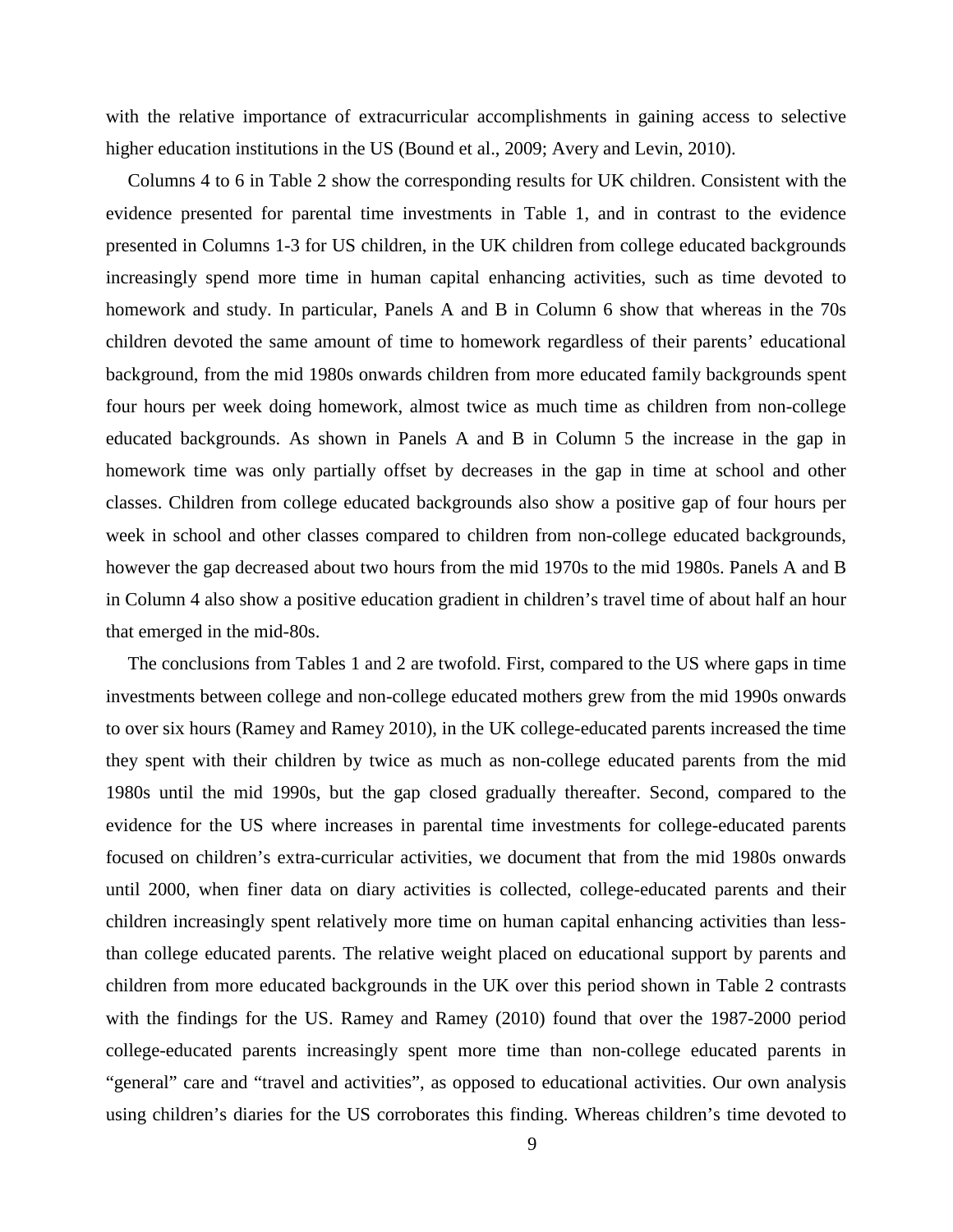school and other classes and active sports participation almost doubled, there is no increasing divergence in the time spent in homework by parental educational background for American children over this period.

#### **3. Conventional Explanations**

In this section we first test whether the non-monotonic trend in parental time investments in the UK still holds after controlling for selection into parenthood, household income, work status, and changes in the composition of the educated population. The selection into parenthood hypothesis suggested by Bianchi et al. (2006) and Ramey and Ramey (2010) argues that individuals who decide to become parents, especially college educated individuals, may have a greater motivation to invest heavily in children. Income effects may also explain why more educated parents spend more time with their children, as long as children are considered luxury goods whose consumption increases with income (Guryan et al., 2008). Different time investments by parents with different levels of education could also vary with working arrangements if, for example, jobs undertaken by college educated mothers offer more flexible working schedules and better childcare provisions (Ramey and Ramey, 2010; Sayer and Gornick, 2012). Alternatively, it could be that college educated mothers decide to opt out of the labour force to a greater extent than less-than college educated mothers (Goldin, 2006).<sup>[3](#page-9-0)</sup> Composition effects may also explain trends in the gap in time investments by parental education if the marginal college educated parent at the beginning of the period, when just 10 percent of our sample had at least some college, differs from the marginal college educated parent at the end of the period, when 30 percent of our sample had at least some college. For example, those going to college in the 2000s may value education more than the minority going to college in the 1970s, explaining increases in parental time investments (Aguiar and Hurst, 2007).

Other explanations based on perceptions on safety and parenting values have also been used to explain the education gradient. The fact that college-educated parents may be more concerned about children's physical safety than non-college educated parents may explain why collegeeducated parents spend more time accompanying their children in their activities (Sayer et al., 2004a). Similarly, college-educated parents may subscribe to a more time-intensive parenting style than non-college educated parents (Sayer et al., 2004b; Sullivan, 2010; Wight et al., 2009). For

<span id="page-11-0"></span><sup>&</sup>lt;sup>3</sup> College-educated mothers did not suffer from unemployment shocks to a larger extent than non-college educated mothers, particularly during the early to mid 1990s when the education gradient in time investments increased (Evans 1998; OECD 2011).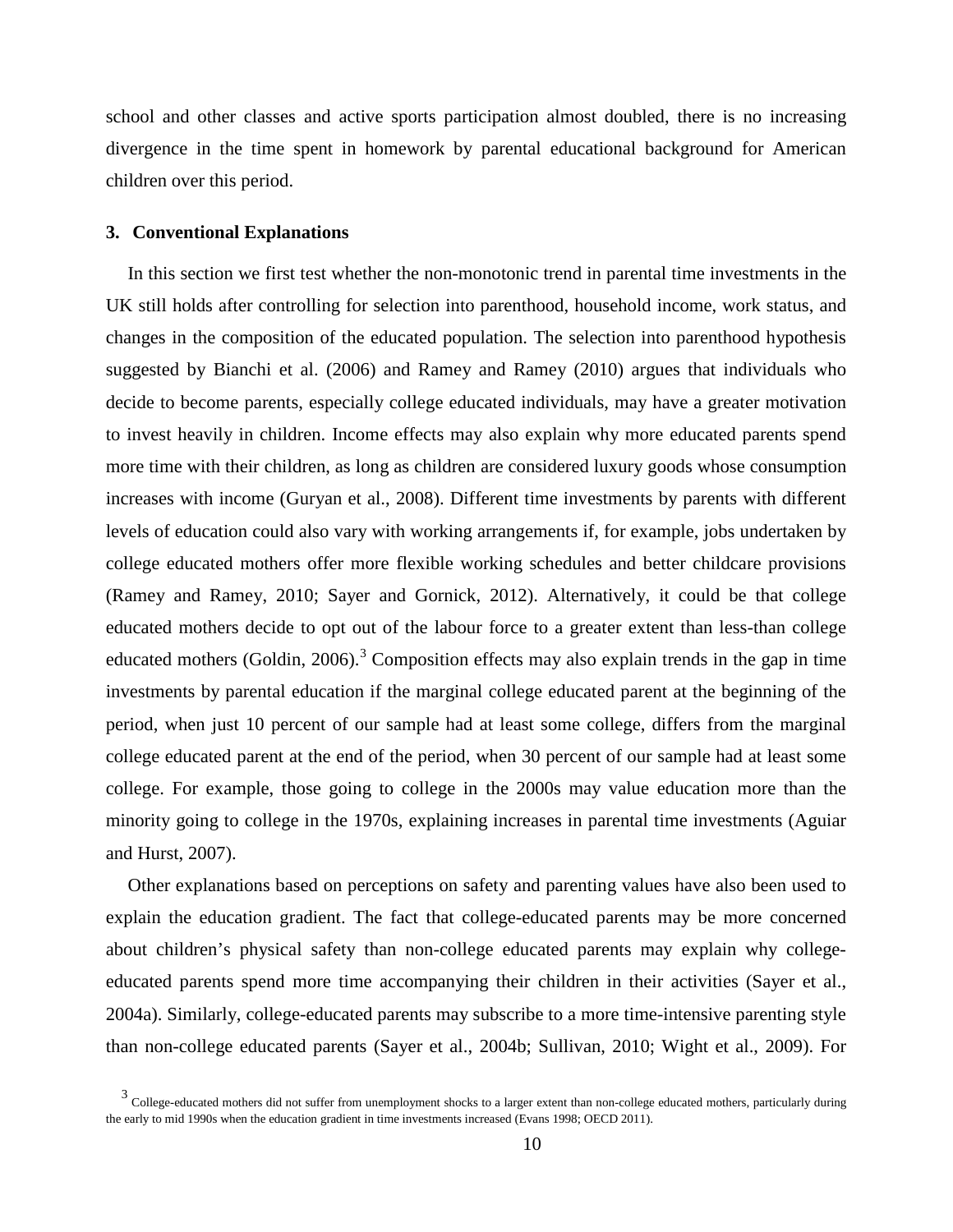example, Lareau (2003) argues that middle class parents tend to conform to what she terms the concerted cultivation approach, which involves time-intensive parenting through reasoning with children and arranging children's extracurricular activities. In the same vein a recent book by Putnam (2015) contends that educated parents engage in a non-stop dialogue with their children, helping them to make decisions. In contrast to college-educated parents, working class parents tend to follow a less time intensive "natural growth approach" (in Lareau's (2003) terminology), where children spend most of their free time playing with friends, unsupervised by adults. Working class parents use directives to control children's behaviour, which, as emphasized by Putnam (2015), may save them time in the short run but prevents the kids from acquiring independence skills in the long run.

### *3.1. The Role of Selection Effects, Income, Working Arrangements, and Composition Effects*

Columns 1 and 2 in Table 3 show the same pattern of time investments by education as in Table 1 when considering non-parents to account for selection effects (see Ramey and Ramey (2010)). Against the selection hypothesis, including non-parents in the sample does not eliminate differences in childcare time across education groups. Columns 3 and 4 in Table 3 show that income is not a significant determinant of parental time investments, and that trends in the education gradient remain virtually unchanged with respect to the results in Table 1. Columns 5 and 6 in Table 3 show that results in Table 1 remain for both working and non-working mothers, which suggests that neither changing working practices nor opting out nor unemployment can be behind the trends in parental time investments by educational attainment in the UK. $4$  Following Aguiar and Hurst (2007) Columns 7 and 8 in Table 3 show that results in Table 1 are robust to using an alternative measure of highly educated  $H_{it}$  that defines as highly educated the top 30 per cent in all the surveys (30 percent in 1974, 31 percent in 1983, 26 percent in 2000 and 27 percent in 2005). We find the same pattern of time investments by education in Table 1.[5](#page-12-0)

<span id="page-12-1"></span> $<sup>4</sup>$  Note that sample sizes in the 1995 and 2005 time use surveys are too small to provide information by maternal working status.</sup>

<span id="page-12-0"></span><sup>&</sup>lt;sup>5</sup> Following Aguiar and Hurst (2007), the new education dummy takes value 1 if an individual's educational attainment corresponds to having completed secondary education or more if the respondent belonged to the 1974 and 1983 surveys, and some college or more (as before) for respondents in later surveys.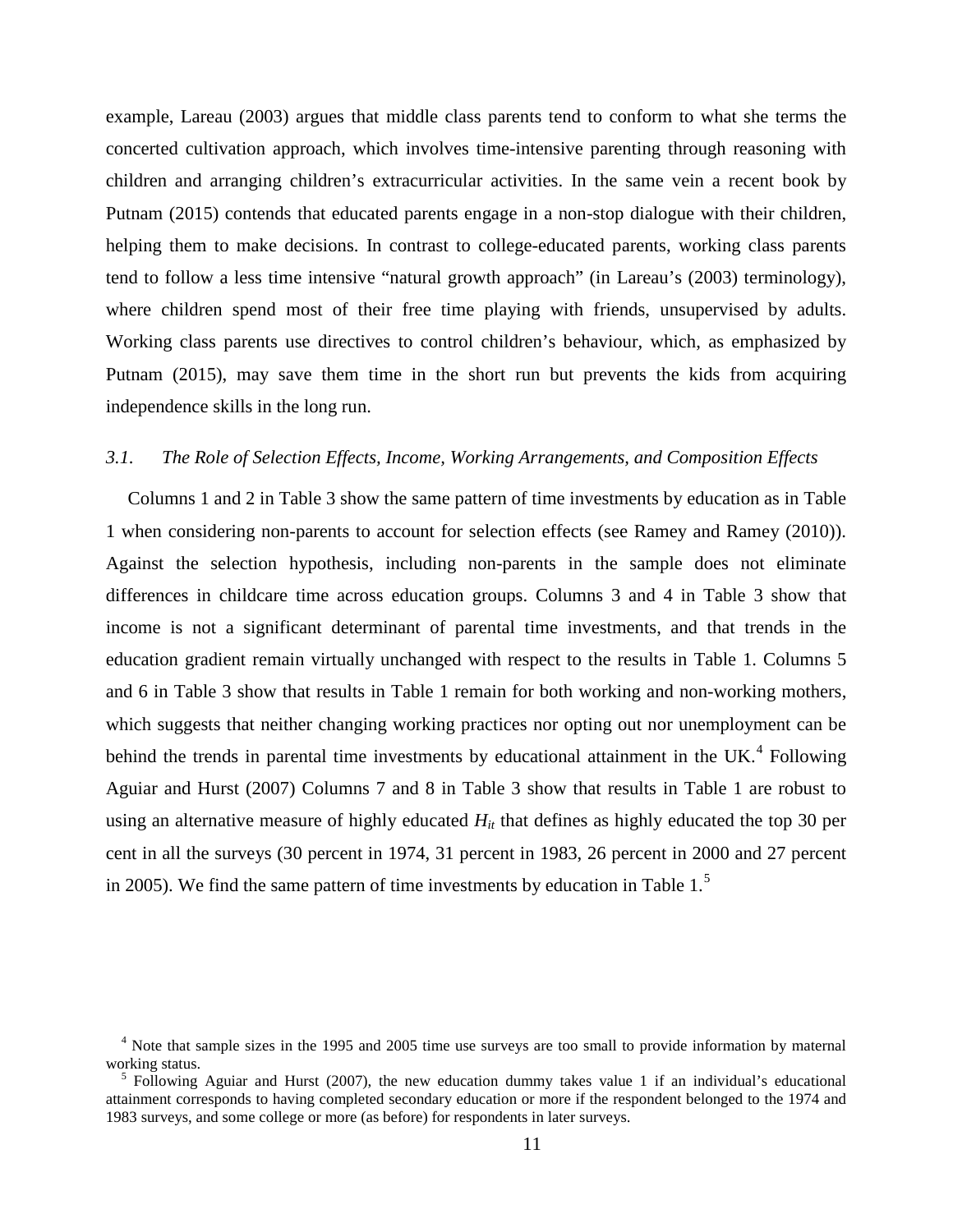### *3.2. The Role of Safety Concerns*

We formally test for the possibility that safety concerns may be behind the trends in the education gradient by estimating a model similar to that in Equation (1) using data from the International Crime Victims Survey (ICVS) for the years 1989, 1996, 2000, and 2004 (van Kesteren, 1989-2005). We use the question *"What would you say are the chances that over the next twelve months someone will try to break into your home?"* (which has been part of ICVS questionnaire since 1989) and construct a variable of fears of house burglary by coding responses as a dummy (1, if the answer to the question is very likely; zero, otherwise). We also use *"How safe do you feel when walking alone on the street after dark?"* (which was first answered in the UK in 1996) and construct a variable of feelings of unsafety on the street by coding responses as a dummy (1, if the answer to the question is "very unsafe", and zero otherwise). As in Equation (1), our main independent variable is whether the respondent completed more than the 12 years of education, coinciding with the definition from the MTUS used in our main analysis. We select all individuals aged 18-65 who are not student or retired. Descriptive statistics are provided in Table A.6 in the Appendix.

Trends in safety concerns for college and non-college educated parents shown in Panel C in Table 4 do not seem to match trends in the education gradient shown in Table 1. We find that the safety fears of college-educated individuals are consistently lower than those of their non-college educated counterparts throughout the period. More importantly, there is no sign of convergence, as college-educated individuals increasingly feel safer than non-college educated individuals over this period. For instance, safety fears about burglary of college educated women were 2 percentage points higher than those of their non-college educated counterparts in 1989, but by the mid 2000s they were 8 percentage points lower (Panel C of Column 1 in Table 4). Similarly, the proportion of college educated women feeling very unsafe after dark was between 3 and 6 percentage points less than the corresponding proportion of non-college educated women throughout the mid 1990s-mid 2000s period (Panel C of Column 2 in Table 4). We find similar trends for college and non-college educated men in Panel C of Table 4. The fact that we fail to find heightened safety fears on the part of college-educated parents suggests that safety concerns cannot explain the trends in parental time investments by educational attainment documented in Section 1.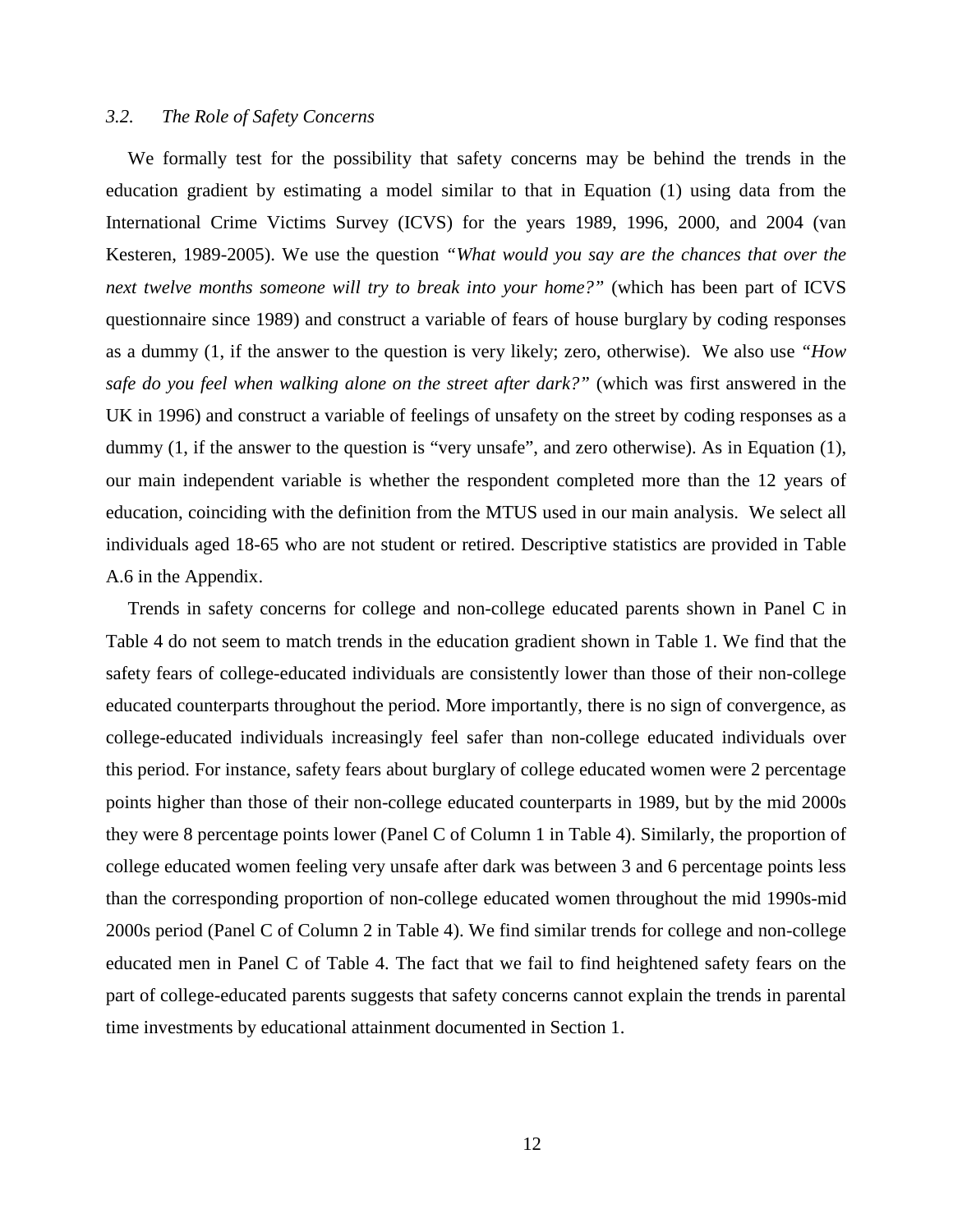### *3.3. The Role of Parenting Values*

We test whether parental time investments in children by educational attainment can be accounted for by different parenting attitudes by estimating a model similar to that in Equation (1) using information from the European Values Study (1981, 1990, and 1999) and World Values Survey Data, 2005 (WVS, 2005-2007) for a sample of parents aged 18-65 who are not student or retired. In these surveys respondents are presented with a list of qualities that "children can be encouraged to learn at home", and are asked to choose up to five qualities that they consider to be particularly important. The qualities are independence, hard work, feeling of responsibility, tolerance and respect, thrift, saving money and things, determination, perseverance, religious faith, and obedience. Descriptive statistics are provided in Table A.7 in the Appendix. We use principal component analysis to summarize these measures in one single parenting values index. For both men and women, the first principal component index puts a high negative weight on obedience and a high positive weight on independence and imagination (see Table A.8 in the Appendix). We follow the economics literature and interpret lower values in the parenting values index as indicative of a less time-intensive authoritarian parenting (Doepke and Zilibotti, 2014). Similarly, we interpret higher values of the parenting values index to be more in line with the more time intensive concerted cultivation parenting approach, which places more emphasis in reasoning rather than directing children's behaviour (Lareau, 2003; Putnam, 2015).

Panels B and C in Table 5 show that trends in parenting values by parents with different educational attainment do not match the trends in the education gradient in time investments shown in Table 1. Parenting values that stress independence over obedience were more popular among college educated mothers at the beginning of the period and college educated mothers were located on average one tenth of a standard deviation higher in the parenting values index distribution (between four percentiles higher) than non-college educated mothers. Similarly to the trends in the education gradient in maternal time investments in Table 1, around the mid 1990s, the education gradient in maternal parenting values increased twofold and college educated mothers were now located about one twentieth of a standard deviation over their non-college educated counterparts. Yet after 1990 this differential view of parenting remained virtually constant failing to decline as the gap in maternal time investments by education in Table 1 shows.

With respect to fathers we fail to find a steep rise in the different attitudes between the college and the less than college educated around the mid 1990's, even though at the end of our period of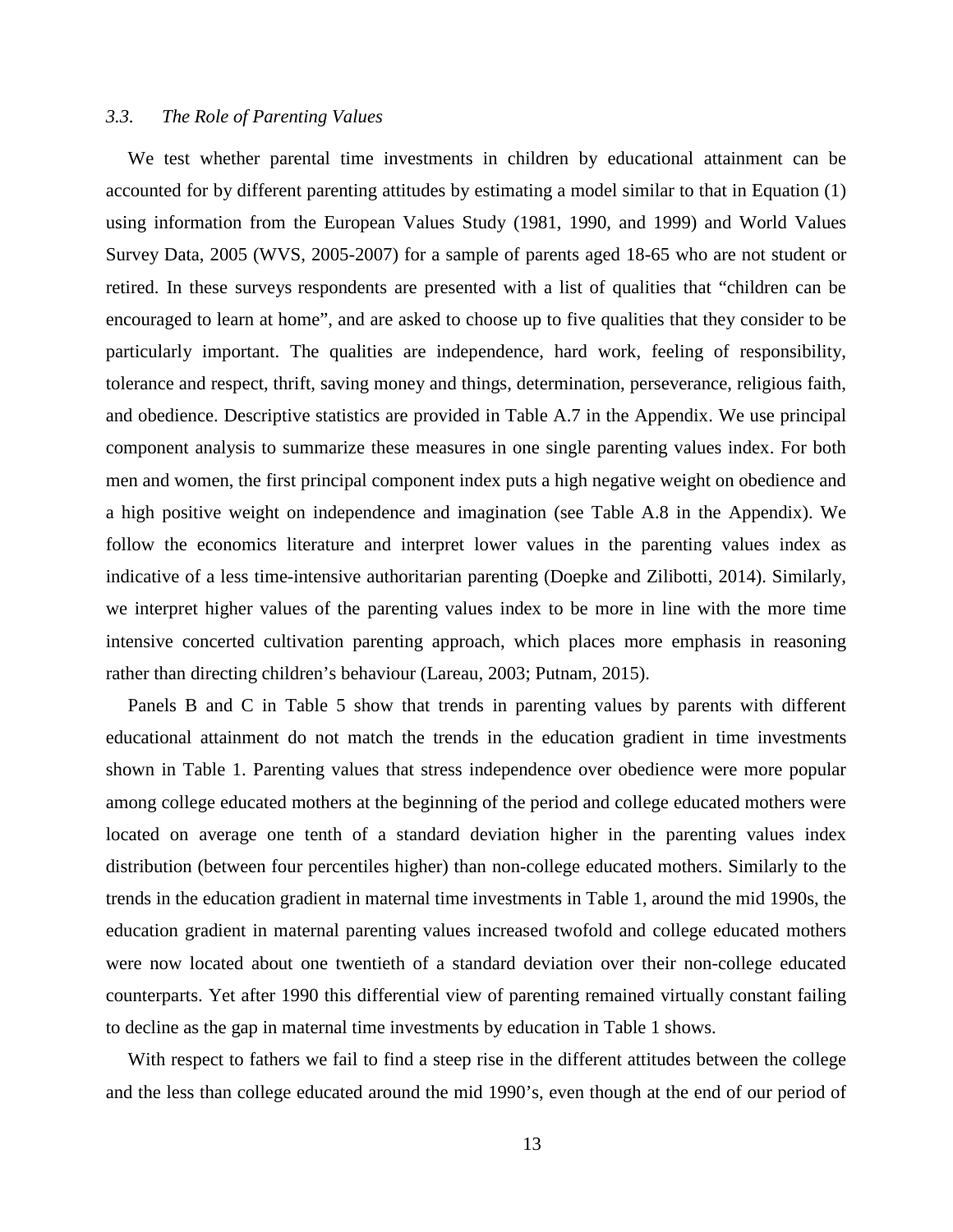analysis both fathers' behaviour towards children and parenting attitudes seem indistinguishable by educational attainment. Note also that this parenting explanation would have similar impacts in parental behaviour independent of the age of the youngest child. Table A.9 in the Appendix shows that trends in time investments by education for families with youngest child under 5 are not coincident with the trends in time investments by education for families with youngest child over 5, as presented in Table  $1<sup>6</sup>$  $1<sup>6</sup>$  $1<sup>6</sup>$  Both the trends in parenting values by education and the fact that we find different trends in the education gradient in time investments by age of youngest child do not support parenting values as a plausible explanation for the trends in parental time with children.

#### **4. The Role of College Competition in the UK**

The theories brought forward in the literature and discussed in Section 2 do not seem to be able to explain the non- monotonic trends in the education gradient on parental time with children in the UK over this period. In this section we document that the patterns in the trends in parental time investments shown in Tables 1 and 2 (the non-monotonic trend, the type of activities, and the educational gradient component), closely match the trends in the competition for college slots at elite universities in the UK. To that end we gather administrative data at the university level and construct a long historical data set of student enrolment numbers and entry examination scores over a period of more than three decades

### *4.1. Competition for College: Data and Measures*

To study competition for college admissions we first rely on enrolment information from the Universities' Statistical Record (USR), and the Higher Education Statistics Agency (HESA). The USR collected annual individual student records for the full population of undergraduate students at university from 1974/75 to 1993/94 (the year HESA was established). The full dataset contains information on about 6,200,000 students – about 270,000 per cohort, whereas HESA provides

<span id="page-15-0"></span> $6$  As an additional explanation, the results in Table 1 could be due to cohort effects. We find the largest education gradients for parents with the youngest child under 5 for the 1983 survey (Columns 1 and 2 in Table A.7) and the largest education gradient for parents with the youngest child over 5 for the 1995 survey (Columns 1 and 5 in Table 1). There could be a cohort of driven, motivated college educated parents that were devoting a large amount of time to childcare in the mid 1980s, when their youngest child was under 5, and afterwards in the mid1990s, when their youngest child was over 10. We estimate equation 1 in a restricted sample of families with youngest child between 5 and 10 years old (Columns 3 and 4 in Table A.7), leaving outside the sample those families who would have had children under 5 in the mid 1980s and over 10 in the mid1990s. We find the same pattern of education gradients in Columns 3 and 4 in Table A.7 and Columns 1 and 5 in Table 1 and rule out that our results are driven by cohort effects.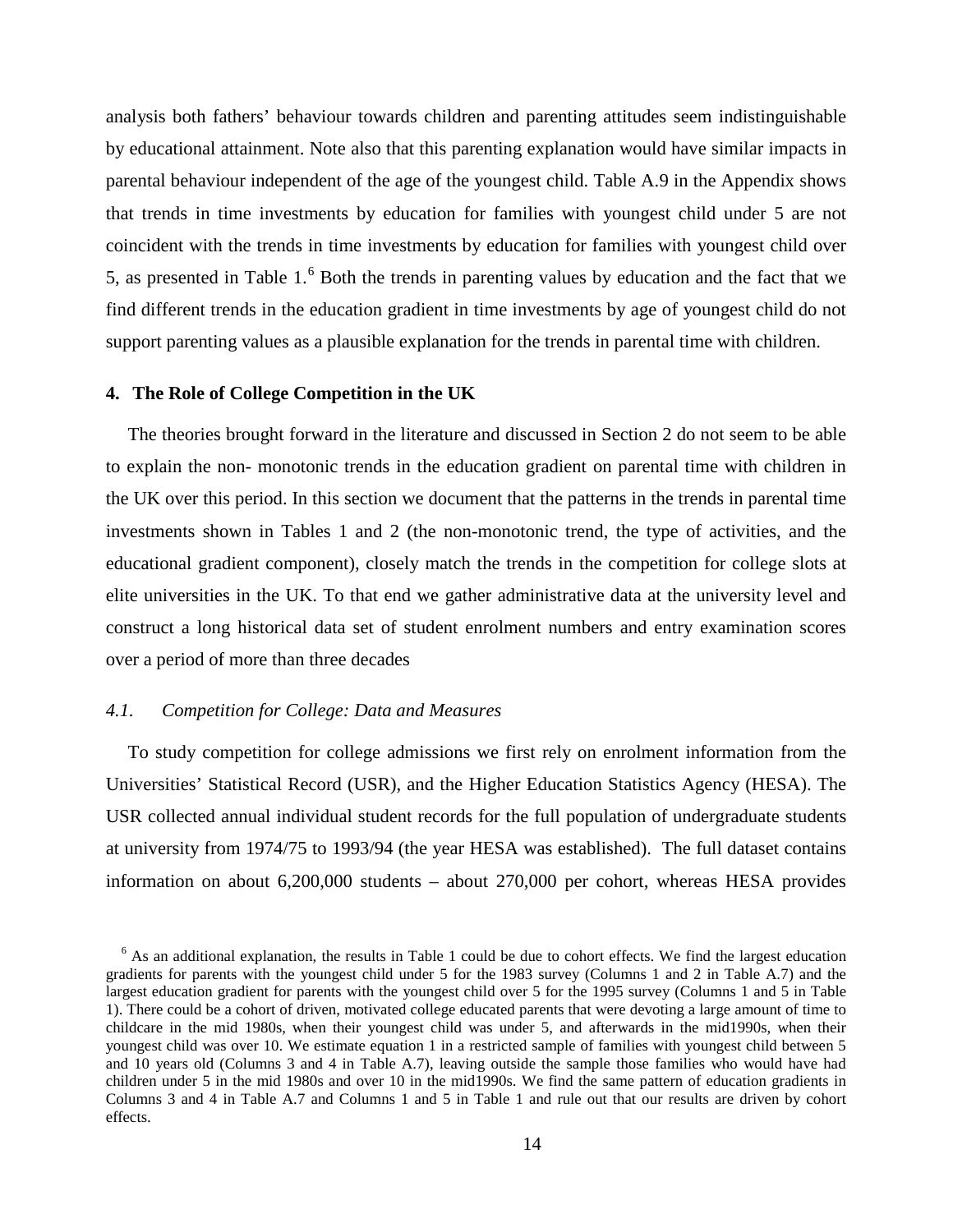university-level data on enrolment from 1994/95 onwards. Comparability across both datasets is assured by selecting from USR full-time undergraduate students, as defined by HESA (UK and foreign full-time students, plus students in sandwich years and spending an obligatory year away from the university, e.g., language students abroad).

We then use information on average entry qualifications by institution from USR student-level information on Advanced (A)-level qualifications from 1974/75 to 1993/94 and from Times Higher Education Supplement (THES) 1996/9[7](#page-15-0) to 1999/2000.<sup>7</sup> There is no available student scores data from 2000 until 2007.<sup>[8](#page-16-0)</sup> Most UK applicants sit A-levels on three subjects at age 18 at the end of the two-year post compulsory education. Even if there exist different examination boards, the evaluation system is centrally coordinated and therefore average A-level scores are considered to be directly comparable across institutions (see Bhattacharya et al., 2012, among others). Most higher education institutions use grades in A-level qualifications as the main criteria for university entry, the other options being the Scottish Certificate of Higher Education and foreign qualifications (Walker and Zhu, 2008). We select from USR all UK undergraduate students reporting A-levels as entry qualifications, thus discarding observations from students entering university through the Scottish Certificate of Higher Education or foreign qualifications to calculate average A-level scores by institution for the years 1974/75 to 1993/94 that we merge to average A-level scores by institution from THES for the 1996/97 to 1999/00 period. Both USR and THES compute average scores by summing up scores from each student's 3 top A-level scores (an A score being 10 points, a B score being 8, a C score being 6, a D score being 4, and a E score 2 in USR and two points more, from 12 to 4, for A to E, in THES).

We consider two definitions of elite universities. Firstly, we look at *ancient* and *civic universities* traditionally considered elite universities in the UK (see Barnes, 1996). These institutions are those universities funded during the Middle Ages, namely Oxbridge (Oxford and Cambridge), the so-called ancient universities in Scotland (St. Andrews, Glasgow, Aberdeen, and Edinburgh), and civic universities founded in the major industrial cities of England before World War I (Birmingham, Liverpool, Manchester, Leeds, Sheffield and Bristol). Secondly, we also consider a more recent group of elite universities, the Russell Group. The Russell Group is an association of research-intensive UK universities created in 1994, generally regarded to be

<span id="page-16-1"></span><span id="page-16-0"></span>

<sup>&</sup>lt;sup>7</sup> Data from Abbott and Leslie (2004) provided by the authors.<br><sup>8</sup> HESA data on students' A-levels was only available from 2007 onwards, as indicated in e-mail communication.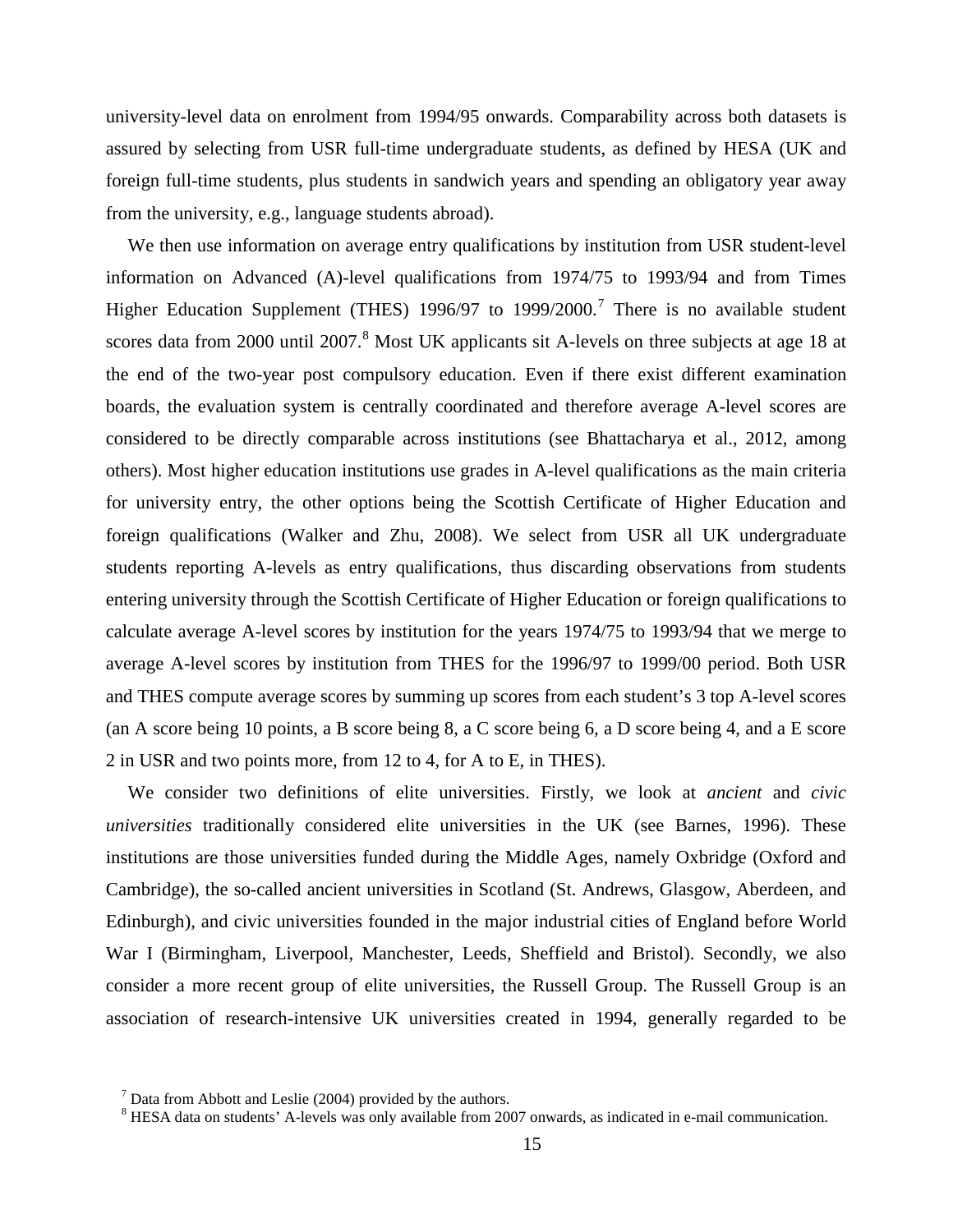amongst the most prestigious universities in the UK (Anders, 2012; Chowdry et al., 2013). To focus on universities that may have been considered selective during our period of analysis, we focus on universities belonging to Russell Group founders (Birmingham, Bristol, Cambridge, Edinburgh, Glasgow, Imperial College London, Leeds, Liverpool, London School of Economics, Manchester, Newcastle, Nottingham, Oxford, Sheffield, Southampton, University College London, and Warwick), but results are robust to including later members.<sup>[9](#page-16-1)</sup>

Our first measure of competition for elite university places is the unconditional probability of attending an elite institution, constructed as the ratio of the annual number of full-time undergraduate students attending elite institutions to the number of full-time undergraduate students attending pre-1992 universities. Whereas in the US students can apply to as many universities as they want, in the UK students can only apply to a fixed number of universities. As a result, elite universities in the UK receive fewer applications than non-elite institutions because only students who are sure to meet their strict entry standards apply to them (Abbott and Leslie, 2004). By focusing on actual slots we take into account the strategic behavior on the part of students getting a more accurate picture of college competition than a measure based on applications to acceptances (Bound et al., 2009).

In the spirit of Hoxby (2009), our second measure of competition for slots at elite universities is the relative entry qualifications of students admitted to elite universities compared to non-elite universities. We construct the ratio between the average A-levels entry score at elite institutions and the average A-levels entry score at all institutions, weighted by the proportion of UK students attending each institution**.** The rationale behind this measure is that increases in competition should be accompanied by increases in the selectivity of elite institutions, which should be reflected in higher average entry qualifications relative to non-elite universities (Hoxby, 2009). By comparing relative scores between elite and the rest of institutions we overcome recent criticisms on the declining standards in A-levels examinations and increasing scores over time (Coe and Tymms, 2008).

We limit the sample to pre-1992 universities in order to keep the number of universities constant throughout the period (the passage of the Further and Higher Education Act in 1992 granted university status to 48 former polytechnics, see Greenaway and Haynes, 2003). Our results

<span id="page-17-0"></span><sup>&</sup>lt;sup>9</sup> Cardiff University and King's College London, in 1998, Queen's University Belfast, in 2006, and Durham, Exeter, Queen Mary University of London, and York, in 2012.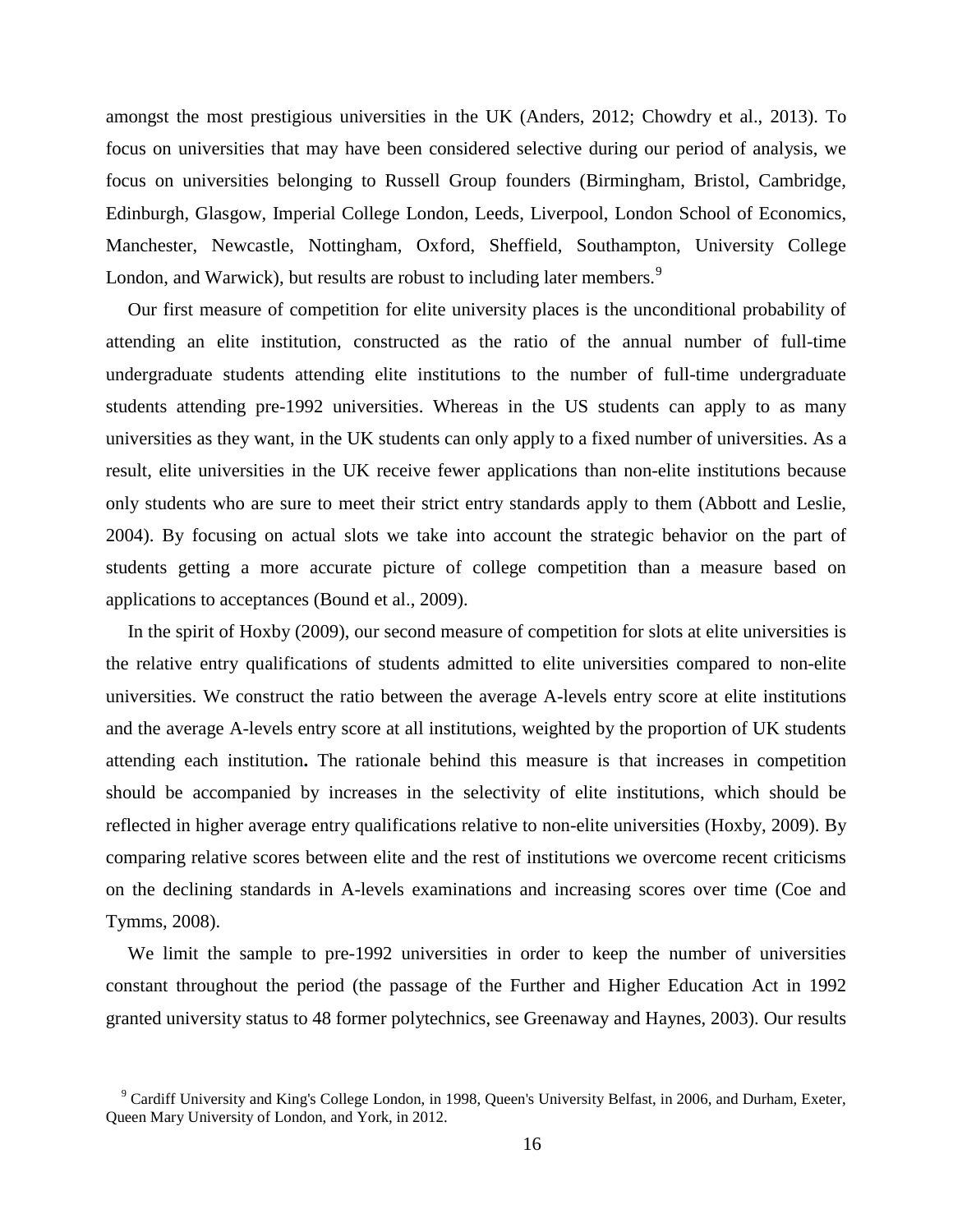continue to hold if post-92 universities are included (see Table A.10 in the Appendix, which shows total enrolment rates for elite universities, pre-1992 institutions, and all existing universities together with the proportion of students attending elite institutions). We also limit the sample to those higher education institutions included in THES database, which involves excluding the London Institute of Education, Birkbeck College London, UMDS London, University of Wales College of Medicine, and Open University. Our results for the period 1974-1994 follow when including these four universities in the analysis. Table A.11 shows average entry scores for elite universities, pre-1992 institutions, and all existing universities together with corresponding relative scores.

#### *4.2. College Competition and the Education Gradient in Parental Time Investments*

This section documents trends in the competition for college slots at elite universities by looking at enrolment rates and student entry examination scores at elite colleges in the UK over the last decades. We also show that trends in the competition for college slots at elite universities closely followed trends in the education gradient in parental time documented in Table 1, and the increasing trend in college-educated parents' teaching time and their children's homework and study time between the mid 1970s-1980s and the early 2000s in the UK.

In the US the secular increase in demand for college slots that led to increases in the competition at elite university places was mainly driven by demographic factors resulting from the rise in college-bound cohorts beginning in the mid 1990s. Compared to the US, in the UK changes in the demand for college slots responded in a greater extent to structural factors related to the regulation of the high education sector which resulted in increases in college competition up to the mid 1990s and decreases thereafter. In particular, the introduction in 1988 of the General Certificate of Secondary Education (GCSE), a national examination taken when students reach the age of 16 in specific subjects, resulted in a step-change of 40 per cent increase in the proportion of students staying on beyond the compulsory school leaving age from 51 per cent in the late 80s to 70 per cent in the late 90s (see Blanden and Machin, 2004). The reform was introduced to end the previous two-tier system separating children into high and low education streams, in which students could either take O (Ordinary) levels, if they aimed to stay beyond compulsory education, or the Certificate of Secondary Education if students did not want to pursue further education.

From the mid 1990s the number of university places showed a much slower rate of growth despite increases in the college education age population after 1998 (HEFCE, 2001). This slow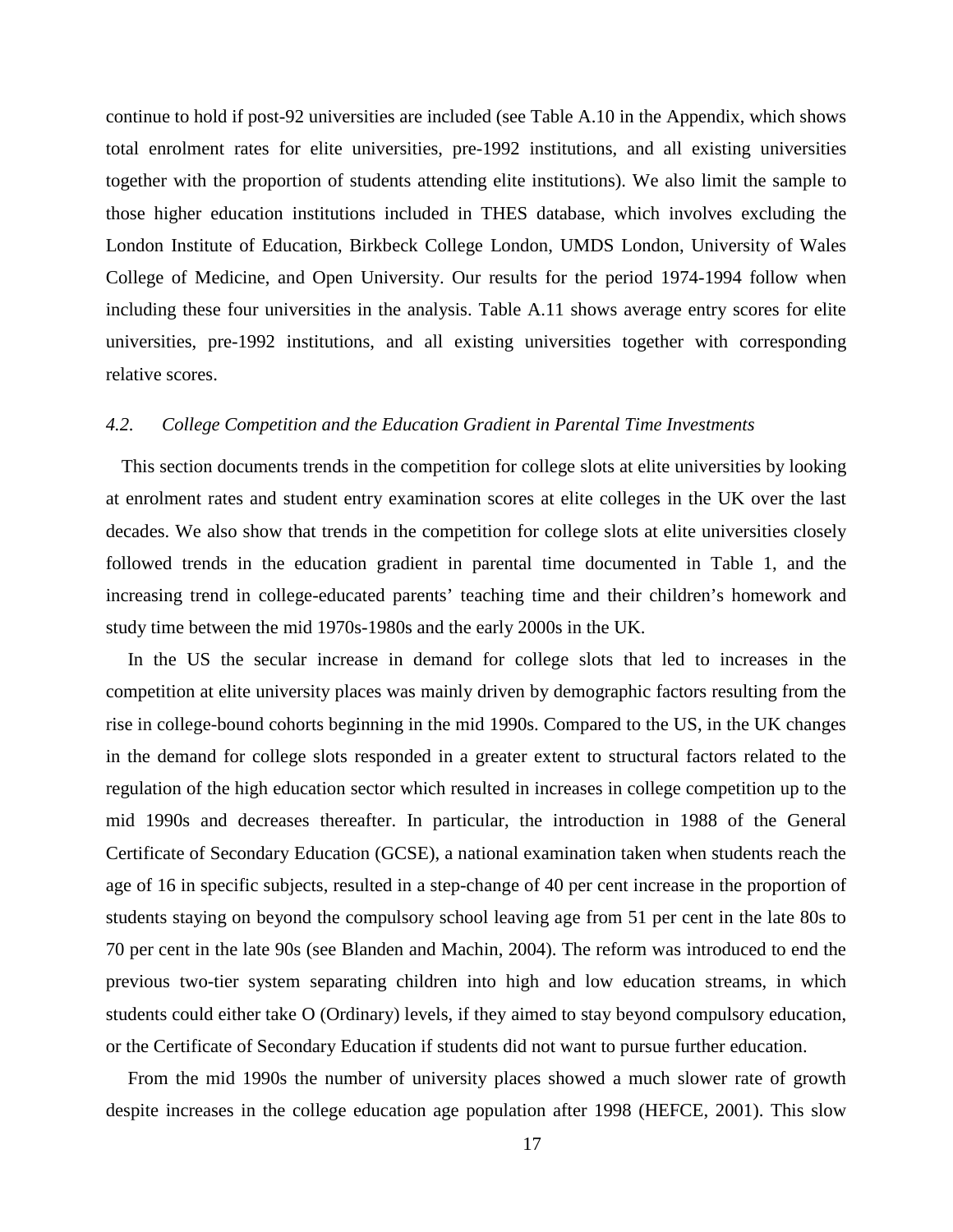down in university enrolment has been argued to be the result of demand-side factors rather than supply-side factors. On the demand-side, the stabilization in the proportion of pupils staying on beyond compulsory education remained fairly constant at about 70 per cent of total secondary students from the late 1990s onwards, and changes in student funding including the introduction of fees in 1998 (Greenaway and Hayness 2002, Dearden et al. 2008). On the supply side, although in 1993 the British Government introduced Maximum Aggregate Student Numbers (MaSN), a cap on the maximum number of students for which the university obtained funding, by the mid 1990s MaSN targets were persistently larger than actual recruitment, and in 2000-01, just before the abolition of this cap in England, some 14,465 funded places remained unfilled (HEFCE, 2001; Abbott and Leslie, 2004).

Panels A and B in Figure 1 show that up to the mid 1990s competition for college slots at elite universities increased relatively more than competition for college slots at other universities. Although the competition for elite universities slowed down after the mid 1990s, it stayed at relatively high levels with respect to competition levels in the 1970s. In fact, returns to graduating from an elite university increased fivefold from 1 to 6 per cent up to the mid 1990s, and remained fairly constant thereafter (Chevalier and Conlon, 2003; Chevalier, 2014).

In light of overall changes in student numbers, Figure 1 documents competition for college slots at elite universities. Panel A in Figure 1 shows that student enrolment rates rose relatively less in elite institutions than in other universities from the mid 1970s until the mid 1990s. In contrast, after the mid 1990s the proportion of students admitted to elite universities did not decrease (stayed fairly constant at 30 per cent at ancient and civic universities, and increased by about 6 per cent at Russell group universities). In particular, the proportion attending civic and ancient universities dropped by 20 per cent from about 38 per cent, while the proportion attending Russell group universities dropped by 15 per cent from about 45 per cent. These are similar decreases as in the US, where Bound et al. (2009) found that the probability of acceptance to a private selective institution, conditional on applying, decreased approximately by 23 per cent from mid 1980s to mid 2000s.

Similarly Panel B in Figure 1 shows that, compared to non-elite universities, average examination results for entry to elite universities increased almost two fold until the mid 1990s, and dropped thereafter. In particular, from being 7 per cent higher than non-elite universities in 1974 to 13 per cent higher in 1993 for ancient and civic universities, and from being 12 per cent higher in 1974, to 17 per cent higher for Russell group universities. Relative entry qualifications at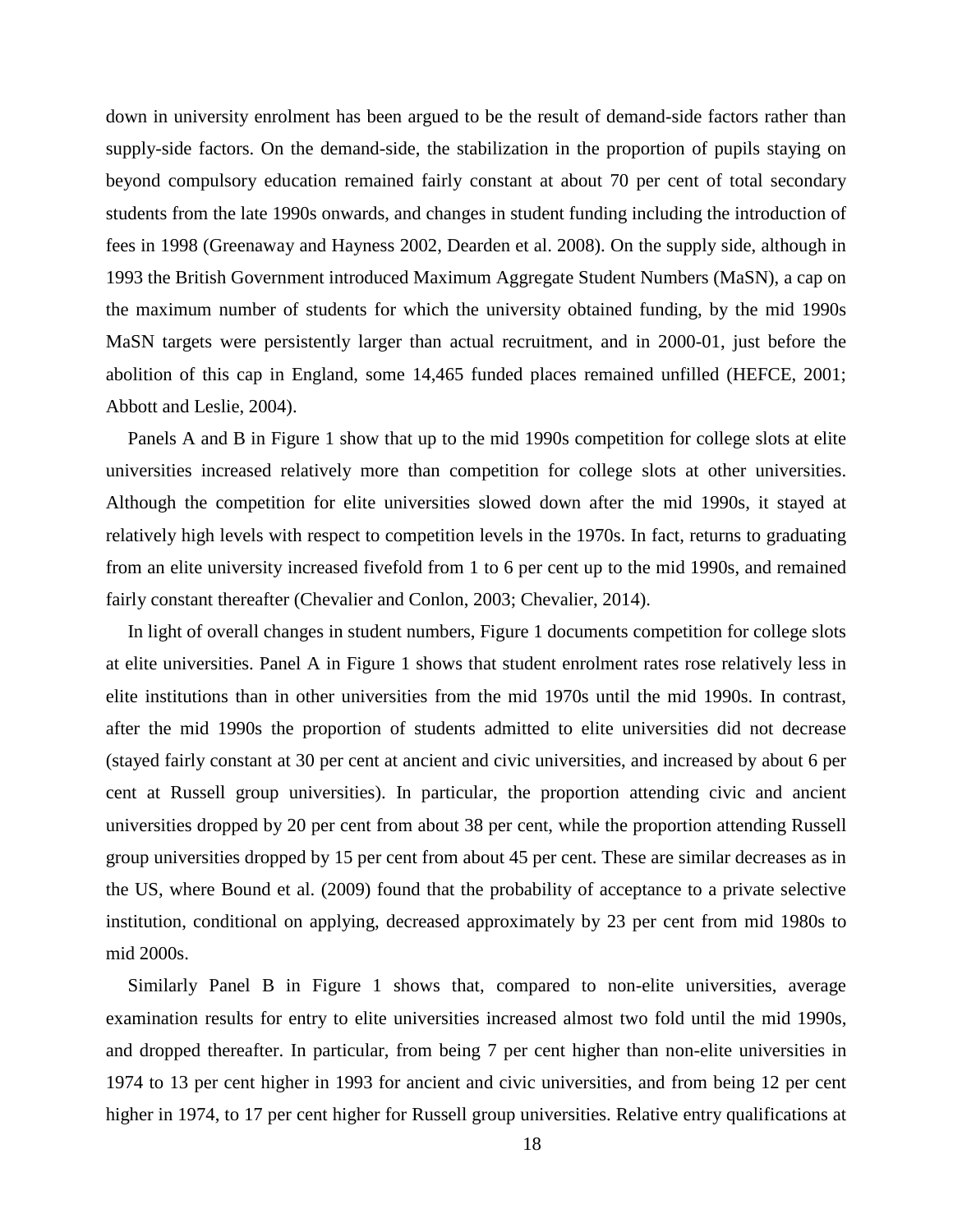ancient and civic universities decreased four percentage points from 16 to 12 per cent, while entry qualifications at Russell group universities decreased about three percentage points from 17 to 14 per cent from the mid 1990s to the early 2000s.

Panel C in Figure 1 shows a sticking correspondence between parental time investments as reported in Table 1 and competition for university places at elite institutions. In particular, from the mid 1970s to the mid 1990s the gaps in parental time investments by parental educational attainment increased (Panel C) coinciding with a decrease in the relative number of students attending elite institutions (Panel A), and an increase in entry qualifications of students attending elite universities relative to students attending non-elite universities (Panel B). Subsequently, from the mid 1990s onwards, while parental time investments by educational attainment converged (Panel C), the competition for college slots at selective universities did not increase (Panel A), and average entry qualifications of the students attending these universities decreased (Panel B).

Increases in college competition for university places at elite institutions over the 1970-2000 period also coincided with college-educated parents and their children increasingly spending relatively more time on human capital enhancing activities than less-than college educated parents in the UK as reported in Table 2 (as explained in Section 2, we do not have information about childcare activities for the 1995 and the 2005 time use surveys, so we cannot assess whether parental time investments in educational activities increased or decreased between the mid 1980s and the mid 1990s and from the mid 1990s onwards).

In line with Ramey and Ramey's (2010) evidence for the US, our results suggest that children from more privileged backgrounds may have been more likely to compete for places at elite colleges also in the UK, shedding light on the underlying factors behind the high correlation between family background and examination scores in the UK (Jerrim et al., 2012). Compared to the US however, parents with a college degree in the UK seem to devote more time to humancapital enhancing activities, echoing qualitative evidence from the sociological literature emphasizing parents' anxiety for children's academic achievement and the expectation that parents help children at home after school in the UK (Reay, 2005). These distinctive aspects of UK parents' and children's behaviour could be rationalized by the different incentives parents face from the two educational systems. Despite sharing many features in the college admission process, both the UK and the US crucially differ in that college admission decisions are mainly based on students' prior educational qualifications and rarely on subjective assessments of motivation or performance at interview in the UK (Epple et al., 2006; Jerrim et al., 2012). In particular, as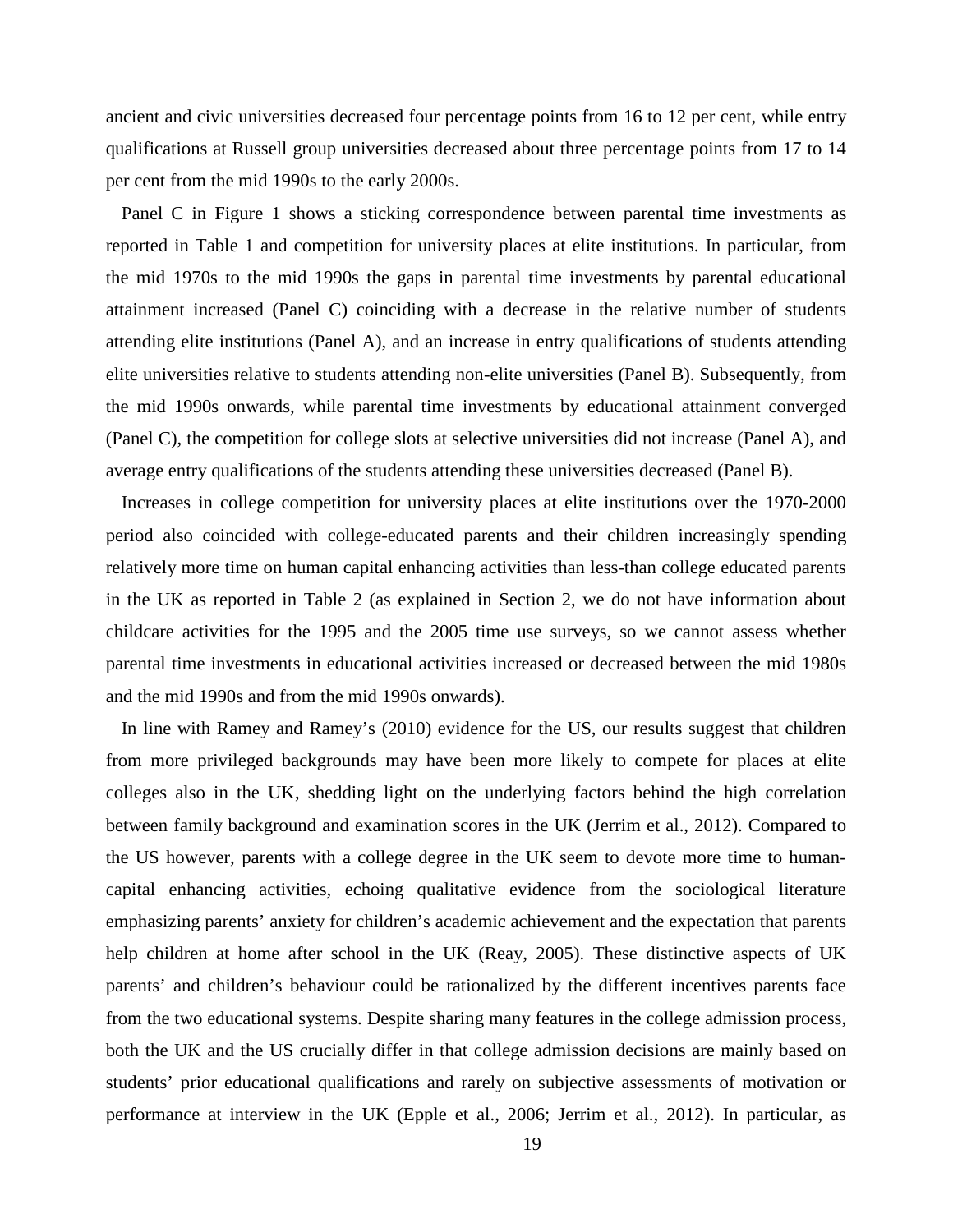emphasized by Bhattacharya et al. (2012), admission decisions are usually made within a short period of time and, even in very selective universities such as Oxford and Cambridge where candidates are interviewed, admission tutors conduct standardized assessments based mainly on prior qualifications and aptitude test scores.

#### *4.3. Comparison of Trends in Education Gradients in Time Investments across UK Regions*

This section provides further suggestive evidence on the positive association between larger education gradients in time investments and higher competition for university places at elite institutions by comparing trends in parental time investments by educational attainment across UK regions with different competitive pressures. In particular we show that the increasing divergence in parental time investments between college and non-college educated parents until the mid 1990s, and the convergence thereafter, were mainly driven by parents in high competition regions.

In the UK students can apply for up to five institutions and face no restrictions with respect to where these institutions are located. Similarly, UK higher education institutions face no financial incentives with respect to the proportion of out-of-region British undergraduates, as all national students are treated homogenously (Hoare, 1991). However, most students study in their local region, 52% in 2002 (McClelland and Gandy, 2012), a figure which is similar in magnitude to the 54.6 percentage of US "in-state" students in private colleges in 1994 (Hoxby, 1997). Existing evidence shows that distance is the strongest factor influencing university choice amongst those attending university. For example, a ten percent increase in home-to-university distance decreases the probability of attending that specific university by 8 to 15 percent (Gibbons and Vignoles, 2009). Faced by mobility constraints, student applicants who live in regions where elite universities are located must be subject to higher competitive pressures.

Using the regional information in the UK time diary surveys, we consider two alternative definitions of high-competition regions. First, we define regions of high competitive pressure as those where Oxford and Cambridge are located, which includes East of England and London and South West. A second definition of high competitive pressure regions considers those regions where ancient and civic universities are located (East of England, London and South West, North of England, and Scotland).<sup>[10](#page-17-0)</sup>

 $10$  We investigated the possibility of using Russell Group universities' region of origin but given the wide coverage of the regional information in UK TUS we could not use it because of the low number of observations belonging to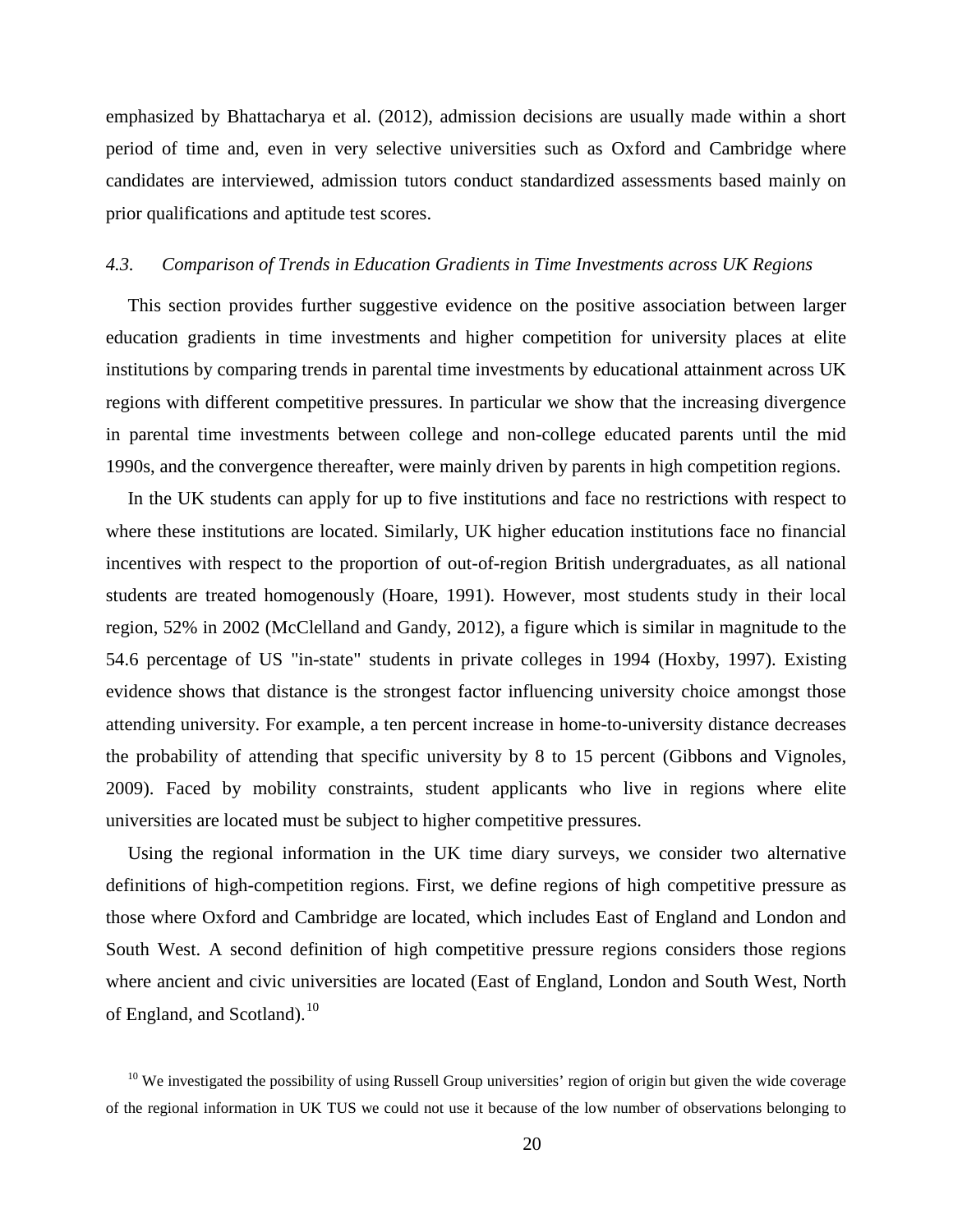We estimate our model of Equation 1 in the four sets of samples: Oxbridge and non-Oxbridge regions and ancient-and-civic and non-ancient-and-civic regions. Columns 1 to 4 of Panel C in Table 6 show that our results in Table 1 are mainly driven by the differentiated behavior of college-educated and non-college educated mothers in high competition regions. In particular, education gradients in time investments by mothers in Oxbridge regions increased about eight hours per week from the mid 1980s to the mid 1990s, whereas education gradients of mothers in non-Oxbridge regions decreased about half an hour over that period. Similarly education gradients in time investments of mothers in ancient-and-civic regions increased about three hours per week from the mid 1980s to the mid 1990s whereas education gradients of mothers in non-ancient-andcivic regions remained virtually constant over that period. Afterwards education gradients for mothers in all groups of regions decreased and, by the end of the period, there hardly remains any difference in mothers' time investments by educational attainment. A similar result is found for fathers' education gradients in time investments, as shown in Columns 5 to 8 of Panel C in Table 6. Again, the results in Table 1 are driven by the differentiated behavior of college and non-college fathers in high-competition regions, either where Oxbridge universities are located (Column 5) o where ancient and civic universities are located (Column 7).

# **5. Conclusion**

Consistent with evidence for the US, this paper finds that increased competition for university places at elite institutions in the United Kingdom contributes to explain growing gaps in parental time investments. Compared to US findings, the UK experience is in some ways more remarkable. Competition for university places in the United Kingdom grew during the 1980s and early 1990s to recede afterwards. We find that the education gradient in parental time investments widened precisely during this first period, especially in terms of educational and other human capital enhancing activities.

We rule out alternative theories aiming to explain why higher parental educational attainment may be associated with larger parental time investments. As noted by Ramey and Ramey (2010), most of these theories unfold broadly and gradually, whereas we document a sharp increase in the education gradient in parental time with children between the mid 1880s and 1990s, and the

non-Russell-Group regions. Sample sizes of high and low competition regions for the 1995 and 2005 surveys are low. Table A.12 in the Appendix shows that our results are robust to using only the 1974, 1983, and 2000 surveys.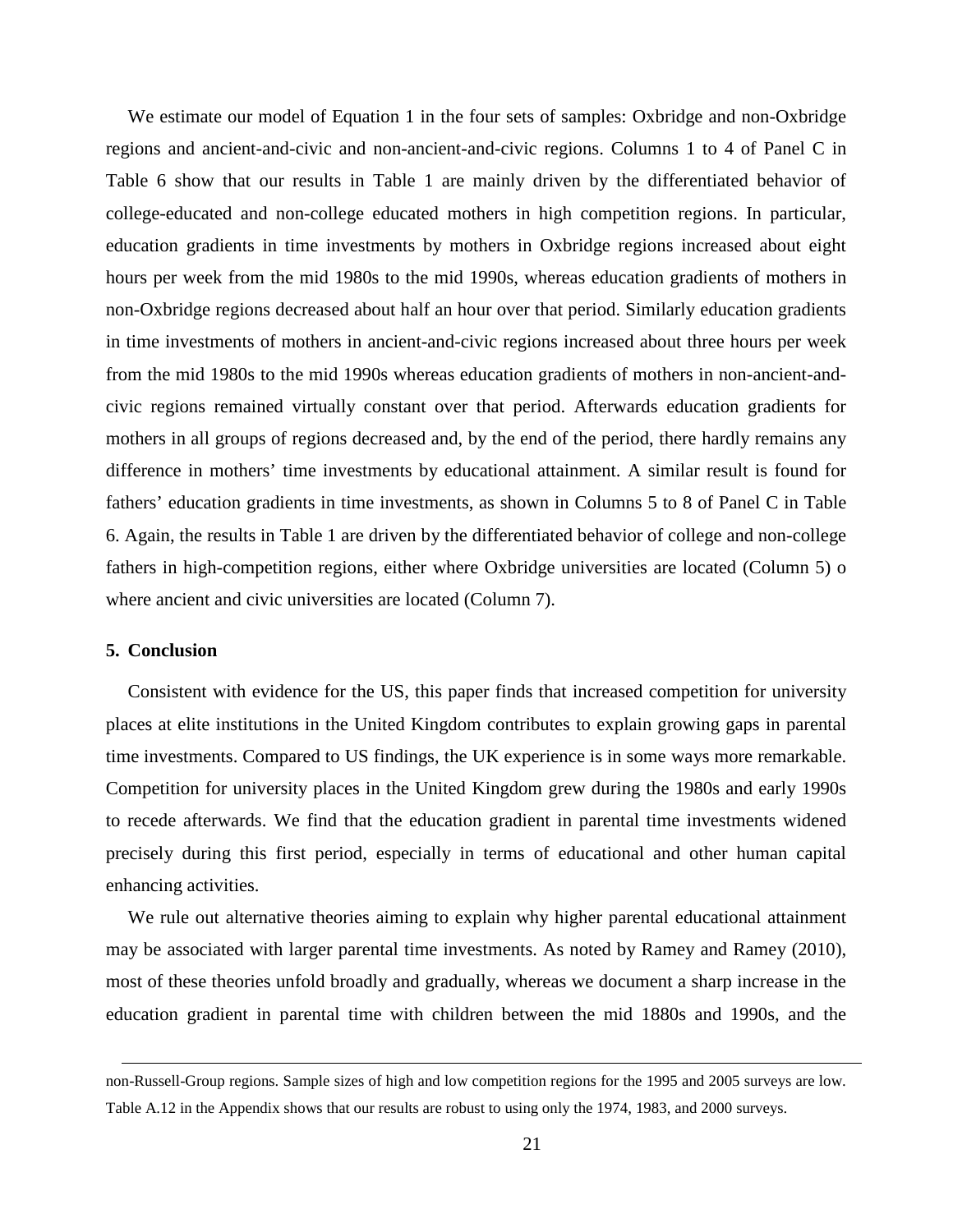subsequent decline. Further evidence comparing trends in time investments by parental educational attainment across UK regions with different college competitive pressures shows that the increasing divergence in parental time investments between college and non-college educated parents until the mid 1990s and the convergence thereafter is mainly driven by parents in high competition regions.

Our results have implications for policy reform at the point of university entry. Expanding the number of slots at attractive colleges or modifying their acceptance rules to place greater emphasis on criteria that parents cannot directly influence may be desirable (see Ramey and Ramey, 2010). One possible low-cost intervention suggested in the literature would be to promote a widespread use of 'contextual' information in the university admission process (such as family income) when admitting prospective students (see Jerrim et al., 2012).

Alongside initiatives targeted to the university admission process, measures to help less educated parents prepare their children better to successfully compete in the university admission process would also be justified (see Cuhna et al., 2006). Prior school performance is one of the main drivers in explaining the under-representation of low and middle class students at selective higher education institutions (Jerrim et al., 2012), and there is rising evidence that achievement gaps of children from different educational backgrounds in the UK emerge during secondary school (Ermisch et al., 2012; Green et al., 2012). We find that by the end of the period children from more advantaged backgrounds benefit from more parental time in the form of educational activities relative to children from less educated backgrounds, which recent research has shown to increase children's test scores (see for example Fiorini and Keane, 2014). Raising subsidies for less educated parents, teaching them better parenting skills, and improving nursery care, are among the policy suggestions brought forward for the case of the US (Putman, 2015). Compared to the US, the UK admissions system places more weight on examination results and prior academic performance. Targeted measures designed to boost school performance for children from less advantaged families such as providing after-school homework clubs could be a way forward.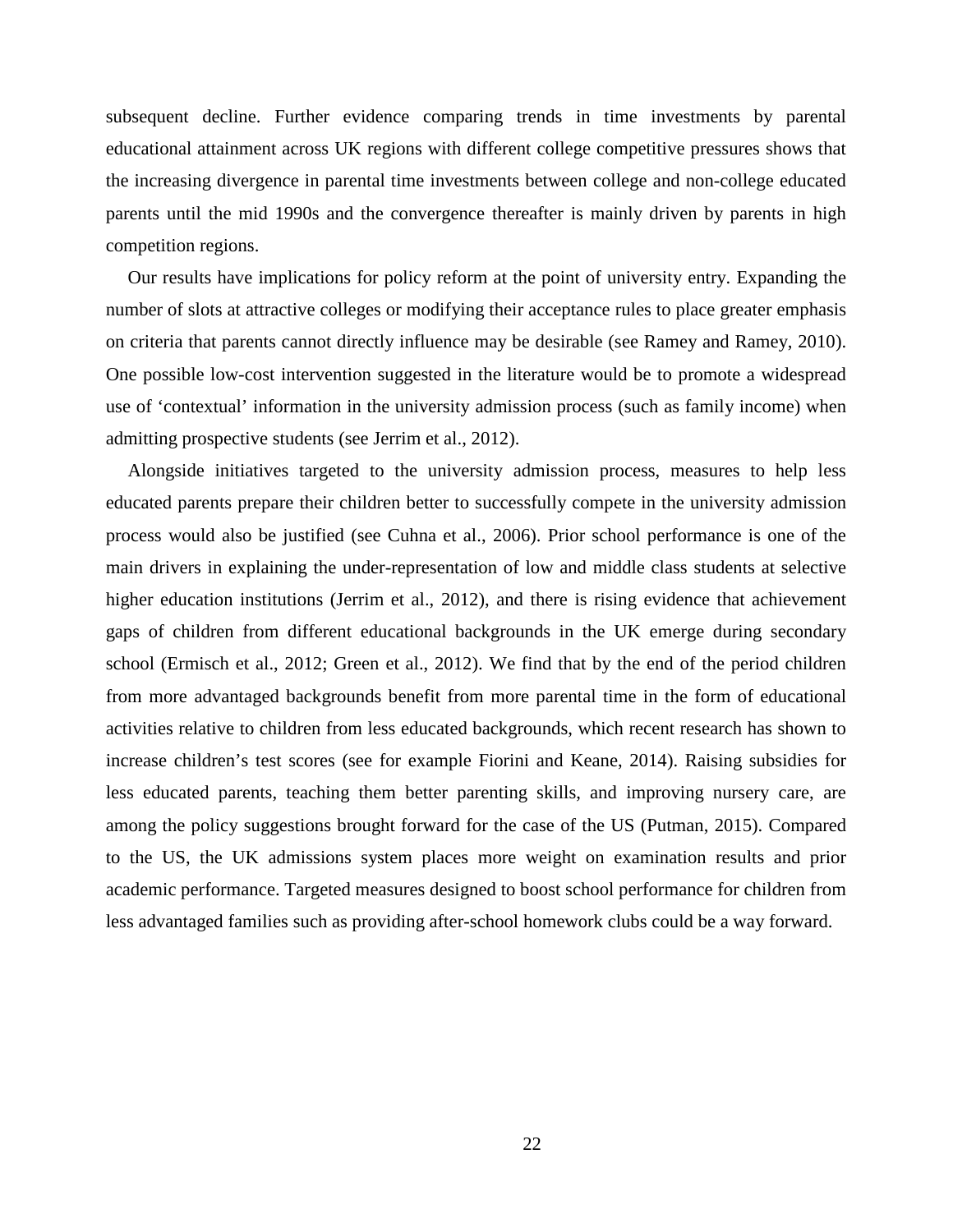#### REFERENCES

- Abbott, A. and Derek L. (2004). "Recent Trends in Higher Education Applications and Acceptances". *Education Economics*, 12(1): 67-86.
- Adhvaryu, A. and Nyshadham, A. (2014). "Endowments at Birth and Parents' Investments in Children", *The Economic Journal*. doi: 10.1111/ecoj.12186.
- Aguiar, M. and Erik H.( 2007). "Measuring Trends in Leisure: The Allocation of Time Over Five Decades," *Quarterly Journal of Economics,* 122 (2007): 969-1006*.*
- Anders, J. (2012). "The Link between Household Income, University Applications and University Attendance," *Fiscal Studies*, 33(2): 185-210.
- Avery, C. and Levin, J. (2010). "Early Admissions at Selective Colleges," *American Economic Review*, 100(5): 2125-56.
- Barnes, S. V. (1996). "England's Civic Universities and the Triumph of the Oxbridge Ideal" *History of Education Quarterly*, 36(3): 271-305.
- Bhattacharya, D. Kanaya, S. and Stevens, M. (2012). "Are University Admissions Academically Fair?". Economics Series Working Papers 608, University of Oxford, Department of Economics.
- Bianchi, S. M., John P. R., and Milkie, M. A.. (2006). *Changing Rhythms of American Family Life,* New York: Russell Sage Foundation, 2006.
- Blanden, J. and Machin, M.. (2004). "Educational inequality and the expansion of UK higher education." *Scottish Journal of Political Economy*, 51: 230–249.
- Bonke, J. and Browning, M. (2011), "Spending on Children: Direct Survey Evidence". *The Economic Journal*, 121: F123–F143. doi: 10.1111/j.1468-0297.2011.02444.x.
- Bound, J., Hershbein, B. and Long, B. T. (2009). "Playing the Admissions Game: Student Reactions to Increasing College Competition." Journal of Economic Perspectives 23(4):119-46.
- Chevalier, A. and Conlon. G. (2003). "Does it pay to attend a prestigious university?" London School of Economics, CEE, DP 33
- Chevalier, A.. (2014). "Does Higher Education Quality Matter in the UK?,"IZA Discussion Papers 8363.
- Chowdry, H., Crawford, C., Dearden, L., Goodman, A. and Vignoles, A. (2013). "Widening participation in higher education: analysis using linked administrative data". *Journal of the Royal Statistical Society: Series A (Statistics in Society),* 176: 431–457.
- Coe, R & Tymms, P. (2008). "Summary of research on changes in educational standards in the UK." In M. Harris, Educational Briefing Book 2008: IoD Policy Paper. London: Institute of Directors.
- Dearden, L., Fitzsimons, E., Goodman, A. and Kaplan, G. (2008). "Higher Education Funding Reforms in England: The Distributional Effects and the Shifting Balance of Costs". *The*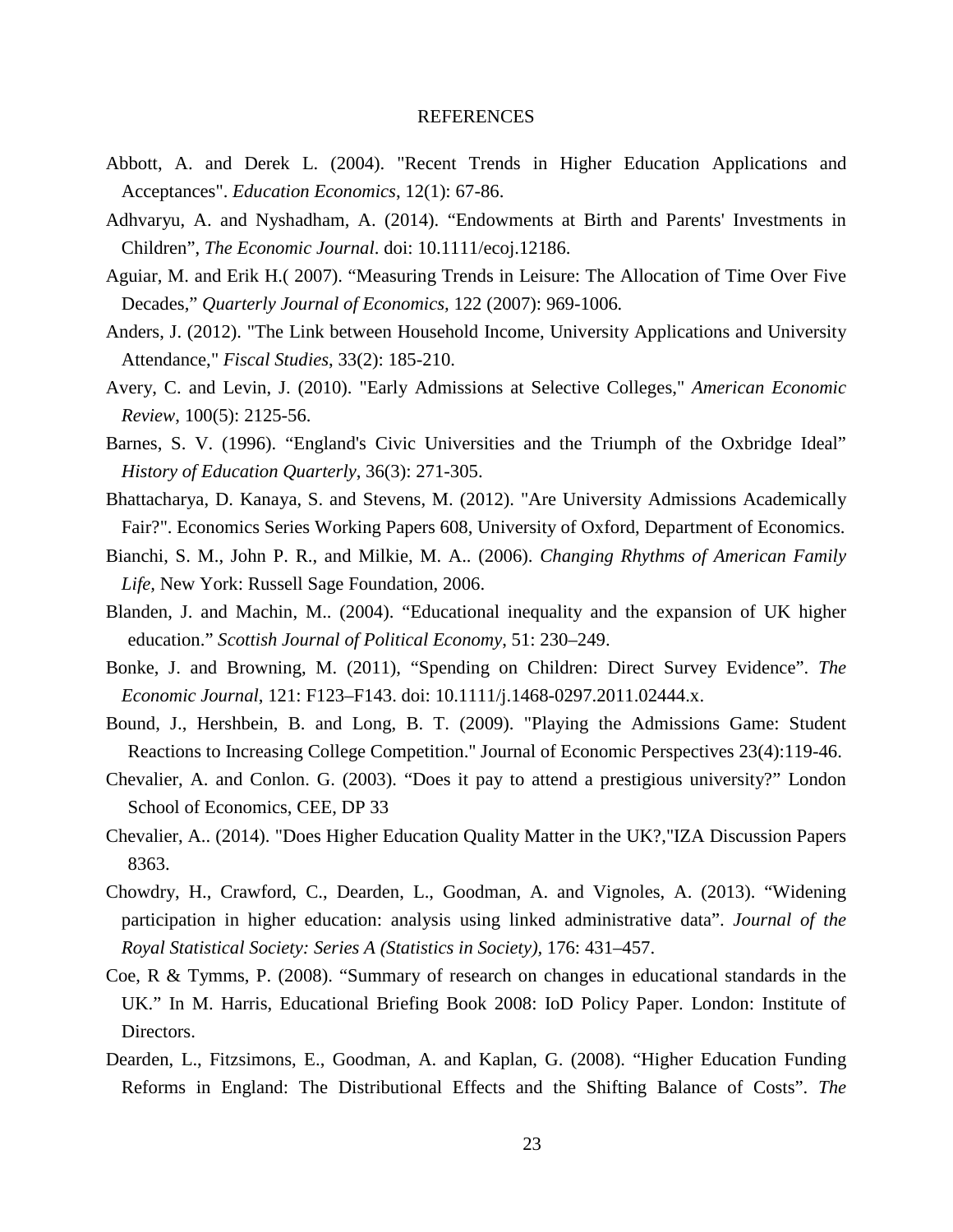*Economic Journal*, 118: F100–F125. doi: 10.1111/j.1468-0297.2007.02118.x

- Dearden, L., Fitzsimons, R. and Wyness, G. (2011). "The Impact of Tuition Fees and Support on University Participation in the UK," CEE Discussion Papers 0126, Centre for the Economics of Education, LSE.
- Del Boca, D., Flinn, C. and Wiswall, M. (2014). "Household Choices and Child Development". *Review of Economic Studies*. 81, 137–185.
- Doepke, M. and Zilibotti, M. (2014). "Parenting with Style: Altruism and Paternalism in Intergenerational Preference Transmission," NBER Working Papers 20214.
- European Values Study 1981-2008, Longitudinal Data File. GESIS Data Archive, Cologne, ZA4804 Data File Version 2.0.0, doi:10.4232/1.11005
- Ermisch, J., Jantti, M. and Smeeding, T. (2012). (eds.) *From parents to children: the intergenerational transmission of advantage.* Russell Sage Foundation, New York, N.Y. ISBN 978-0-87154-045-4.
- Epple, D., Romano, R., Sarpça, S. and Sieg, H. (2006). "Profiling in Bargaining Over College Tuition". *The Economic Journal*, 116: F459–F479. doi: 10.1111/j.1468-0297.2006.01132.x.
- Evans, P. (1998). "Why has the female unemployment rate fallen so much in Britain?," Bank of England working papers 87, Bank of England.
- Fiorini, M. and Keane, M. P. (2014). "How the Allocation of Children's Time Affects Cognitive and Noncognitive Development." *Journal of Labor Economics* 32(4), 787 - 836.
- Fisher, K. and Gershuny, J. (2013). Multinational Time Use Study User's Guide and Documentation. Oxford, UK: Centre for Time Use Research, University of Oxford.
- Gatenby, R. (2003). Comparison of Time Use Data from Pre-Coded Diaries and Fully-Written Diaries. London, UK: Office for National Statistics. [http://www.timeuse.org/sites/ctur/files/public/ctur\\_report/4965/gatenby\\_2003\\_light\\_vs\\_heavy.p](http://www.timeuse.org/sites/ctur/files/public/ctur_report/4965/gatenby_2003_light_vs_heavy.pdf) [df](http://www.timeuse.org/sites/ctur/files/public/ctur_report/4965/gatenby_2003_light_vs_heavy.pdf)
- Gershuny, J. and Smith, R. (1995). *Report to the Central Statistical Office on the development of a simple diary schedule* October 1995. *OPCS Omnibus: review of the first six months*, London: OPCS.
- Gibbons, S. and Vignoles, A. (2009). "Access, Choice and Participation in Higher Education," CEE Discussion Papers 0101, Centre for the Economics of Education, LSE.
- Gimenez-Nadal, J.I. and Sevilla, A. (2012). "Trends in time allocation: A cross-country analysis," *European Economic Review*, 56(6): 1338-1359.
- Goldin, C. (2006). "The Quiet Revolution That Transformed Women's Employment, Education, and Family," *American Economic Review*, 96(2): 1-21.
- Green, F., Machin, S., Murphy, R. and Zhu, Y. (2012), The Changing Economic Advantage from Private Schools. *Economica*, 79: 658–679. doi: 10.1111/j.1468-0335.2011.00908.x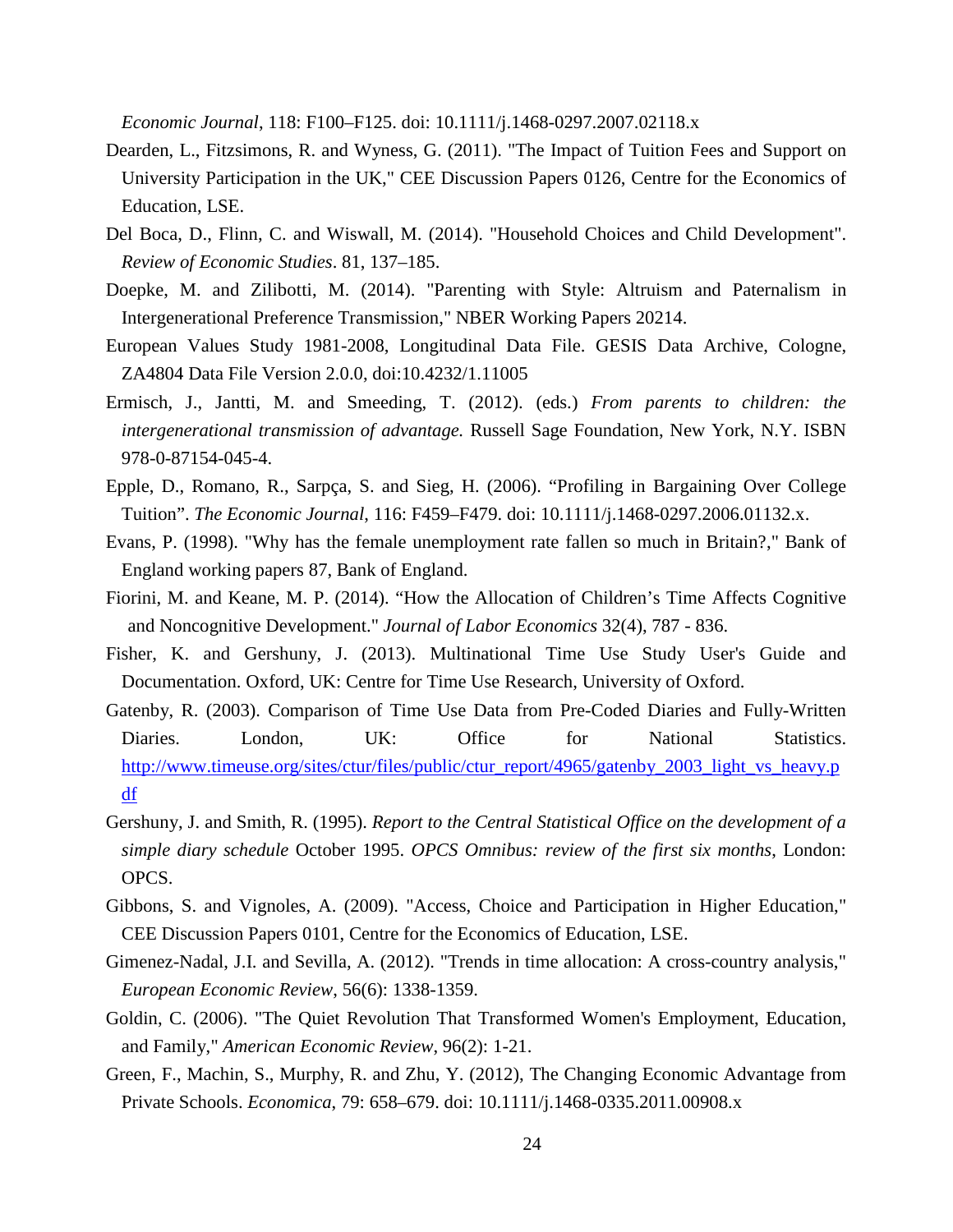- Greenaway, D. and Haynes, M. (2003). "Funding Higher Education in The UK: The Role of Fees and Loans," *Economic Journal* 113(485) F150-F166.
- Guryan, J., Hurst, E. and Kearney, M. (2008). "Parental Education and Parental Time With Children," *Journal of Economic Perspectives*, Summer 2008: 23-46**.**
- Heckman, J. and Cunha, F. (2007). "The Technology of Skill Formation." *American Economic Review* 97(2):31-47.
- HEFCE. (2001a). Supply and demand in higher education, HEFCE Consultation 01/62.http://webarchive.nationalarchives.gov.uk/20100202100434/http://www.hefce.ac.uk/pubs /hefce/2001/01\_62.htm
- Higher Education Statistics Agency. (1994-2005). Students in Higher Education Institutions. London, UK: Higher Education Statistics Agency.<https://www.hesa.ac.uk/pubs/students>
- Hoare, T. (1991). "University competition, student migration and regional economic differentials in the United Kingdom". *Higher Education* 22: 351-370.
- Hoxby, C. M. (2009). "The Changing Selectivity of American Colleges". *Journal of Economic Perspectives, 23*(4), 95-118.
- Hussain, I., McNally, S. and Telhaj, S. (2009)."University Quality and Graduate Wages in the UK,"IZA Discussion Papers 4043.
- Jerrim, J., Vignoles, A. and Finnie. R. (2012). "University access for disadvantaged children: A comparison across English speaking countries." DoQSS Working Papers 12-11, University of London.
- Lareau, A. (2003). *Unequal Childhoods*, Berkeley: University of California Press, 2003.
- Leaker, D. (2009). "Unemployment trends since the 1970s" *Economic & Labour Market Review* 3(2), 37-41.
- Machin, S. and Vignoles, A. (2004). "Educational inequality: the widening socio-economic gap," *Fiscal Studies*, 25(2): 107-128.
- McClelland, R. J. and Gandy, R. J. (2012). "Undergraduate regional migration in the UK: perspectives on local markets and trends for gender and international student groups." *Studies in Higher Education* 37(8): 901-924.
- Moav, O. (2005). "Cheap Children and the Persistence of Poverty," *Economic Journal*, 115(500): 88-110.
- OECD. (2012). *Education at a Glance 2011: OECD Indicators*. <http://www.oecd.org/education/school/educationataglance2011oecdindicators.htm>
- Putnam, R. D. (2015). *Our Kids: The American Dream in Crisis*. New York: Simon and Schuster.
- Ramey, G. and Ramey, V. A. (2010). "The Rug Rat Race", *Brookings Papers on Economic Activity*. Spring 129-176.
- Reay, D. (2005). "Doing the dirty work of social class? Mothers' work in support of their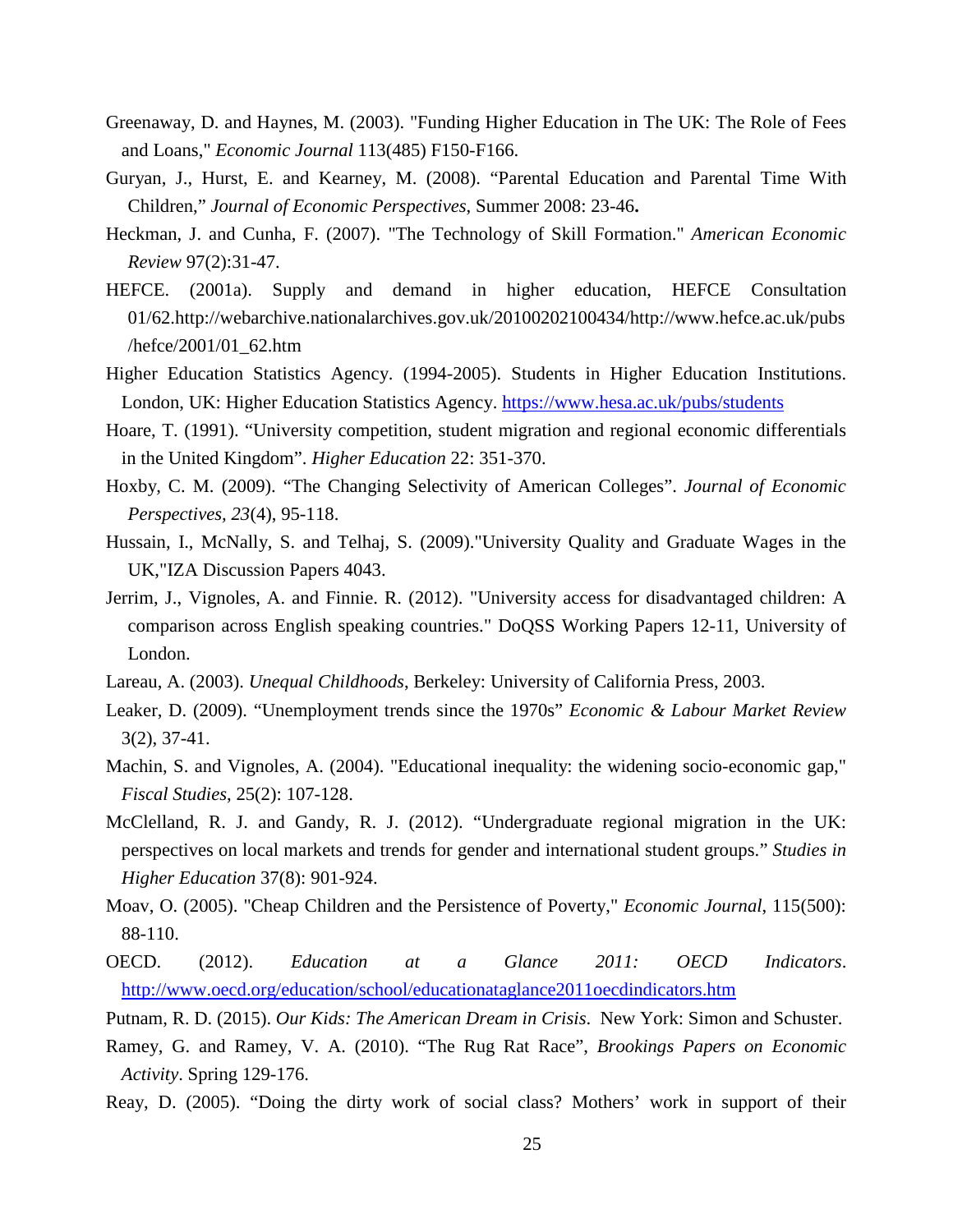children's schooling." The Sociological Review, 53: 104–116.

- Sayer, L. and Gornick, J. (2012). "Cross-National Variation in the Influence of Employment Hours on Child Care Time." *European Sociological Review*. 28 (4): 421-442.
- Sayer, L, Bianchi, S. and Robinson, J. (2004a), "Are parents investing less in children? Trends in mothers' and fathers' time with children" *American Journal of Sociology*, 10(1): 1-43.
- Sayer, L., Gauthier, A. and Furstenberg, F. (2004b). "Educational differences in parents' time with children: Cross-national variations" *Journal of Marriage and the Family*, 66(5): 1149-1166.
- Sullivan, O. (2010). "Changing Differences by Educational Attainment in Fathers' Domestic Labour and Child Care". *Sociology* 44(4): 716-733.
- Universities Statistical Record, Universities' Statistical Record, (1972/73-1993/94): Undergraduate Records [computer file]. Colchester, Essex: UK Data Archive [distributor], June 1996. SN: 3456 http://dx.doi.org/10.5255/UKDA-SN-3456-1
- van Kesteren, J.N. (1989; 1992; 1996; 2000; 2005). *International Crime Victims Surveys - ICVS - 1989, 1992, 1996, 2000, 2005* Persistent Identifier: [urn:nbn:nl:ui:13-wx0-h0o](http://persistent-identifier.nl/?identifier=urn:nbn:nl:ui:13-wx0-h0o) Data Archiving and Networked Services – DANS.
- Walker, I. and Zhu, Y. (2008). "The College Wage Premium and the Expansion of Higher Education in the UK," *Scandinavian Journal of Economics*, 110(4): 695-709.
- Wight, V., Price, J., Bianchi, S. and Hunt, B. (2009). "The Time Use of Teenagers". *Social Science Research* 38(4), 792–809.
- World Value Survey. (1981, 1990, 1995, 2000, 2005). (ICPSR 6160). Ann Arbor, MI: Interuniversity Consortium for Political and Social Research.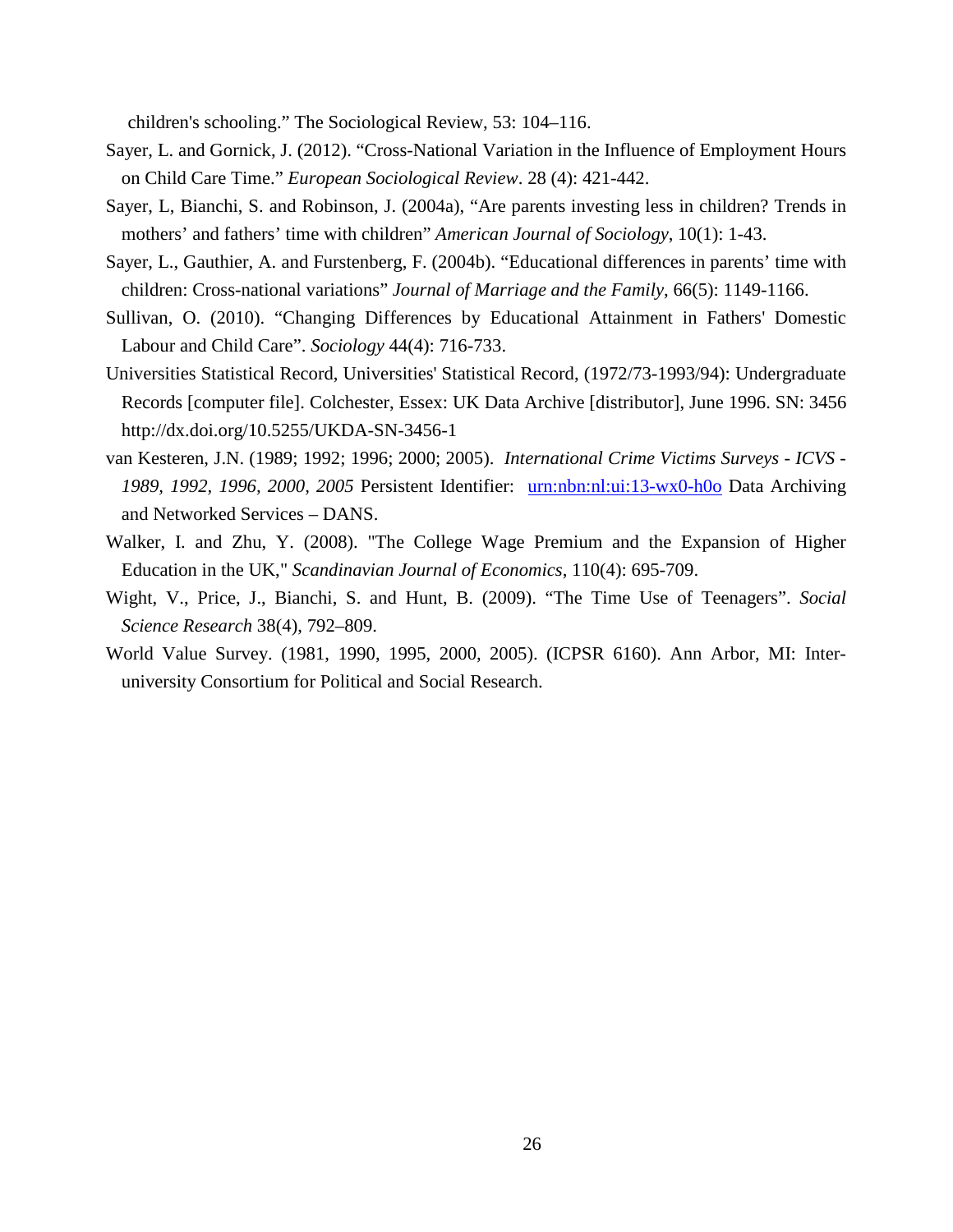

#### **Figure 1. Competition for College Admissions at Elite Universities and Education Gradients in Time Investments**

*Note:* See Appendix for the sample of universities and the categorization of elite universities. Panel A shows the proportion of fulltime undergraduate students enrolled at elite universities out of the total number of students attending existing Higher Education institutions before the passage of the 1992 Further Education Act as offered in Columns 6 and 9 of Table A.10. Panel B shows the ratio of average scores of students enrolled at elite universities to average scores of all students as offered in Columns 5 and 7 of Table A.11. Individual students' scores are calculated summing up scores from their 3 top A-level scores with A's gaining 10 points, B's, 8, C's, 6, D's, 4, and E's, 2 in USR and two points more, from 12 to 4, in THES. Panel C plots the coefficients in Panels B and C of Columns 1 and 3 of Table 1.

*Source:* MTUS (1974, 1983, 1995, 2000, 2005), University Statistical Records Microdata (1972-1993), Higher Education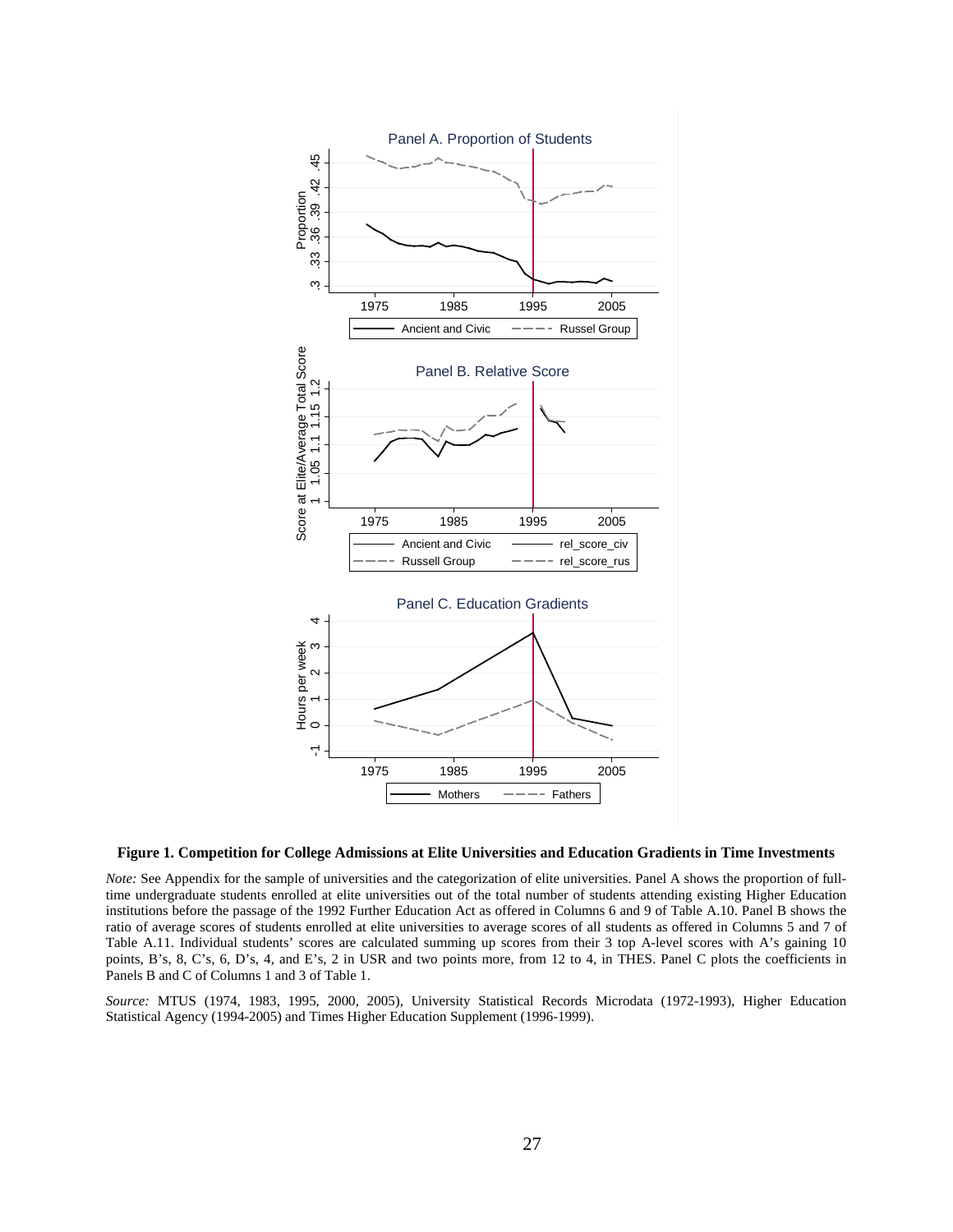|                            | Mothers           |            |           |          | Fathers           |           |          |          |
|----------------------------|-------------------|------------|-----------|----------|-------------------|-----------|----------|----------|
|                            | (1)               | (2)        | (3)       | (4)      | (5)               | (6)       | (6)      | (7)      |
|                            | <b>Total Care</b> | General    | Teaching  | Playing  | <b>Total Care</b> | General   | Teaching | Playing  |
| Panel A. Year dummies      |                   |            |           |          |                   |           |          |          |
| year_1974                  | $-1.05***$        |            |           |          | $-0.49***$        |           |          |          |
|                            | (0.048)           |            |           |          | (0.031)           |           |          |          |
| year_1983                  | ref.              | ref.       | ref.      | ref.     | ref.              | ref.      | ref.     | ref.     |
| year_1995                  | 4.38***           |            |           |          | $2.28***$         |           |          |          |
|                            | (0.065)           |            |           |          | (0.056)           |           |          |          |
| $year\_2000$               | $1.62***$         | $0.64**$   | $0.21**$  | $0.73**$ | $0.73***$         | $0.23**$  | $0.12**$ | $0.38**$ |
|                            | (0.037)           | (0.018)    | (0.005)   | (0.021)  | (0.040)           | (0.005)   | (0.004)  | (0.020)  |
| year_2005                  | $4.69***$         |            |           |          | 3.39***           |           |          |          |
|                            | (0.105)           |            |           |          | (0.027)           |           |          |          |
| Panel B. College educated  |                   |            |           |          |                   |           |          |          |
| Some college or more       | $1.36***$         | $0.78**$   | $0.15***$ | $0.42**$ | $-0.38***$        | $-0.37**$ | $-0.02$  | $-0.09$  |
|                            | (0.005)           | (0.044)    | (0.002)   | (0.013)  | (0.071)           | (0.022)   | (0.010)  | (0.037)  |
| Panel C. Interaction terms |                   |            |           |          |                   |           |          |          |
| Some college*year_1974     | $-0.74***$        |            |           |          | $0.54***$         |           |          |          |
|                            | (0.043)           |            |           |          | (0.062)           |           |          |          |
| Some college*year_1983     | ref.              | ref.       | ref.      | ref.     | ref.              | ref.      | ref.     | ref.     |
| Some college*year_1995     | $2.19***$         |            |           |          | $1.33***$         |           |          |          |
|                            | (0.061)           |            |           |          | (0.174)           |           |          |          |
| Some college*year_2000     | $-1.10***$        | $-1.27***$ | $0.32**$  | $-0.14$  | $0.46***$         | $0.43**$  | $0.05*$  | 0.04     |
|                            | (0.016)           | (0.001)    | (0.011)   | (0.031)  | (0.099)           | (0.010)   | (0.005)  | (0.047)  |
| Some college*year_2005     | $-1.39***$        |            |           |          | $-0.19**$         |           |          |          |
|                            | (0.025)           |            |           |          | (0.067)           |           |          |          |
| constant                   | $2.31**$          | 2.07       | $-0.31$   | 0.69     | 1.79              | 0.07      | 0.04     | 0.55     |
|                            | (0.691)           | (0.523)    | (0.381)   | (0.271)  | (1.044)           | (0.104)   | (0.122)  | (0.343)  |

**Table 1— Trends in Parental Time Investments by Educational Attainment. UK (1974-2005)**

*Notes:* Each column comes from a different regression. The equation is  $CT_i = \beta_l H_{it} + H_{it}T_t \beta_2 + X_{it} \beta_3 + \delta_t + \epsilon_{it}$ . In all specifications  $H_{it}$  is a dummy variable of parental education (=1 college educated),  $T_t$  is a vector of dummies for the survey year,  $\delta_t$  are survey-period fixed effects, and  $\varepsilon_{it}$  is the error term clustered at the survey level. In columns 1 and 5 CT<sub>it</sub> is total time in hours per week devoted to childcare; in columns 2 and 6  $CT_i$  is time in hours per week devoted to general care; in columns 3 and 7  $CT_i$  is time in hours per week devoted to teaching care; and in columns 4 and 8  $CT_{it}$  is time in hours per week devoted to playing care.  $X_{it}$  includes controls parents' ages, marital status, a quadratic in the number of children, and a vector of dummies to control for the day of the week the diary was reported, ref. 24-35 year-olds, Sunday), and the samples include mothers (fathers) 18-64 who are not students or retired, coresident with at least a child 5-15 in the house and no children under 5. The omitted year is labelled ref. in each column.

*Source:*MTUS (1974-2005)

\*\*\* Significant at the 1 percent level.

\*\* Significant at the 5 percent level.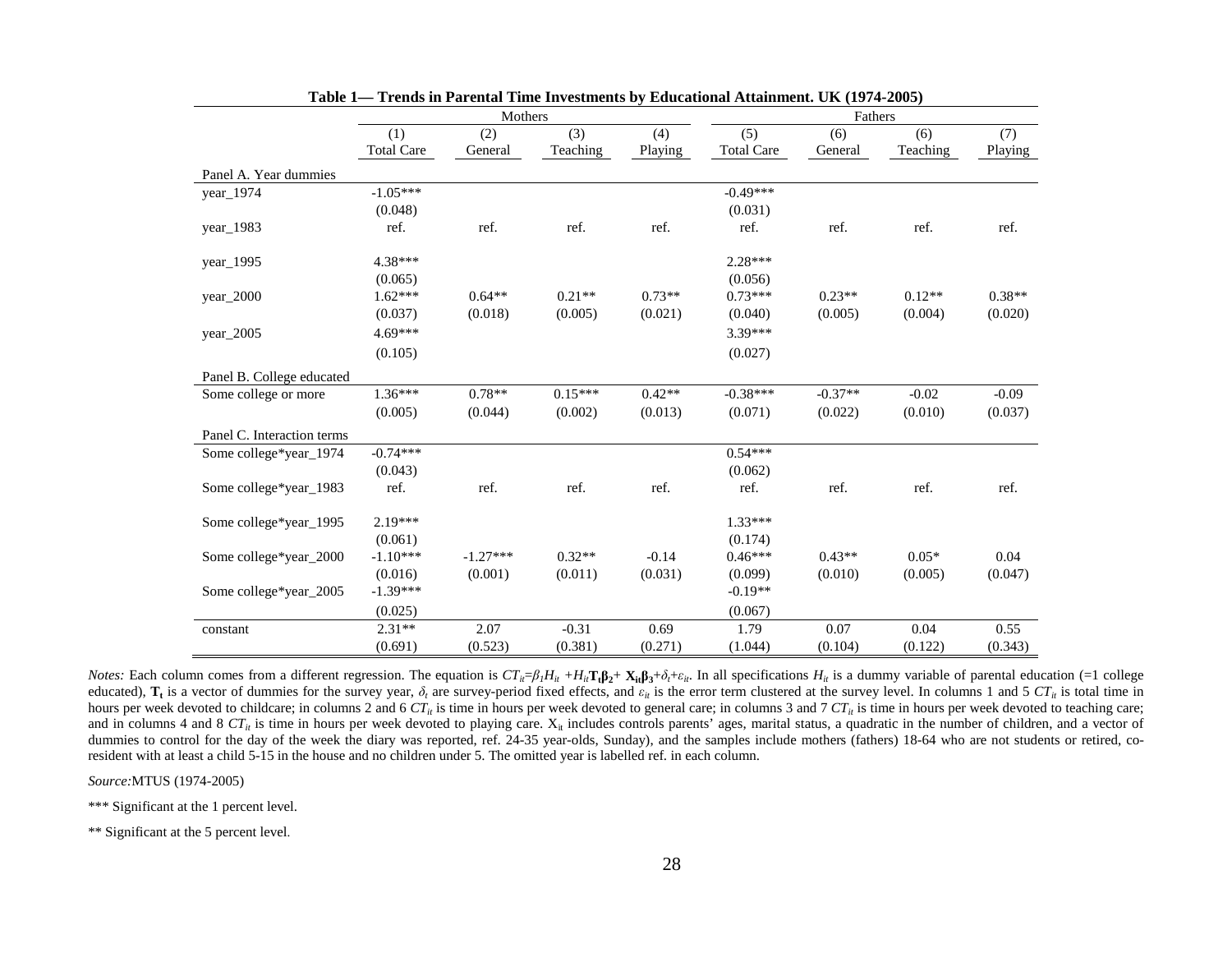|                            |         | US        |          | UK        |          |            |  |
|----------------------------|---------|-----------|----------|-----------|----------|------------|--|
|                            | (1)     | (2)       | (3)      | (4)       | (5)      | (6)        |  |
|                            | Travel  | School    | Homework | Travel    | School   | Homework   |  |
| Panel A. College educated  |         |           |          |           |          |            |  |
| Some college or more       | $-0.63$ | $-4.21**$ | $3.22**$ | $0.56**$  | $4.31**$ | $4.25***$  |  |
|                            | (0.119) | (0.226)   | (0.145)  | (0.075)   | (0.758)  | (0.062)    |  |
| Panel B. Interaction terms |         |           |          |           |          |            |  |
| Some college*year 1974     |         |           |          | $-0.71**$ | $6.93**$ | $-4.21***$ |  |
|                            |         |           |          | (0.112)   | (0.767)  | (0.031)    |  |
| Some college*year_1983_85  | ref.    | ref.      | ref.     | ref.      | ref.     | ref.       |  |
| Some college*year_2000_08  | $0.70*$ | $4.04**$  | $-1.89*$ | $-0.22$   | $-0.10$  | $-0.16$    |  |
|                            | (0.107) | (0.188)   | (0.249)  | (0.082)   | (0.892)  | (0.056)    |  |

**Table 2— Trends in Children's Time Investments by Educational Attainment. US (1985-2008) and UK (1974-2005)** 

*Notes:* Each column comes from a different regression. The equation is  $CT_i = \beta_l H_i + H_i \mathbf{T}_i \mathbf{\beta}_2 + \mathbf{X}_i \mathbf{\beta}_3 + \delta_l + \epsilon_i$ . In all specifications  $H_i$  is a dummy variable of parental education (=1 college educated),  $T_t$  is a vector of dummies for the survey year,  $\delta_t$  are survey-period fixed effects, and  $\varepsilon_{tt}$  is the error term clustered at the survey level. In columns 1 and 5 the dependent variable is children's time devoted to school and other classes; in columns 2 and 6 the dependent variable is children's homework time; in columns 3 and 7 the dependent variable is children's time devoted to outdoor sports; and in columns 4 and 8 the dependent variable is children's travel time.  $X_i$  includes controls for children's ages, and a vector of dummies to control for the day of the week the diary was reported (ref. Sunday). The sample includes all children 14-17years-old. The omitted year is labelled ref. in each column.

*Source:*MTUS (1974-2005)

\*\*\* Significant at the 1 percent level.

\*\* Significant at the 5 percent level.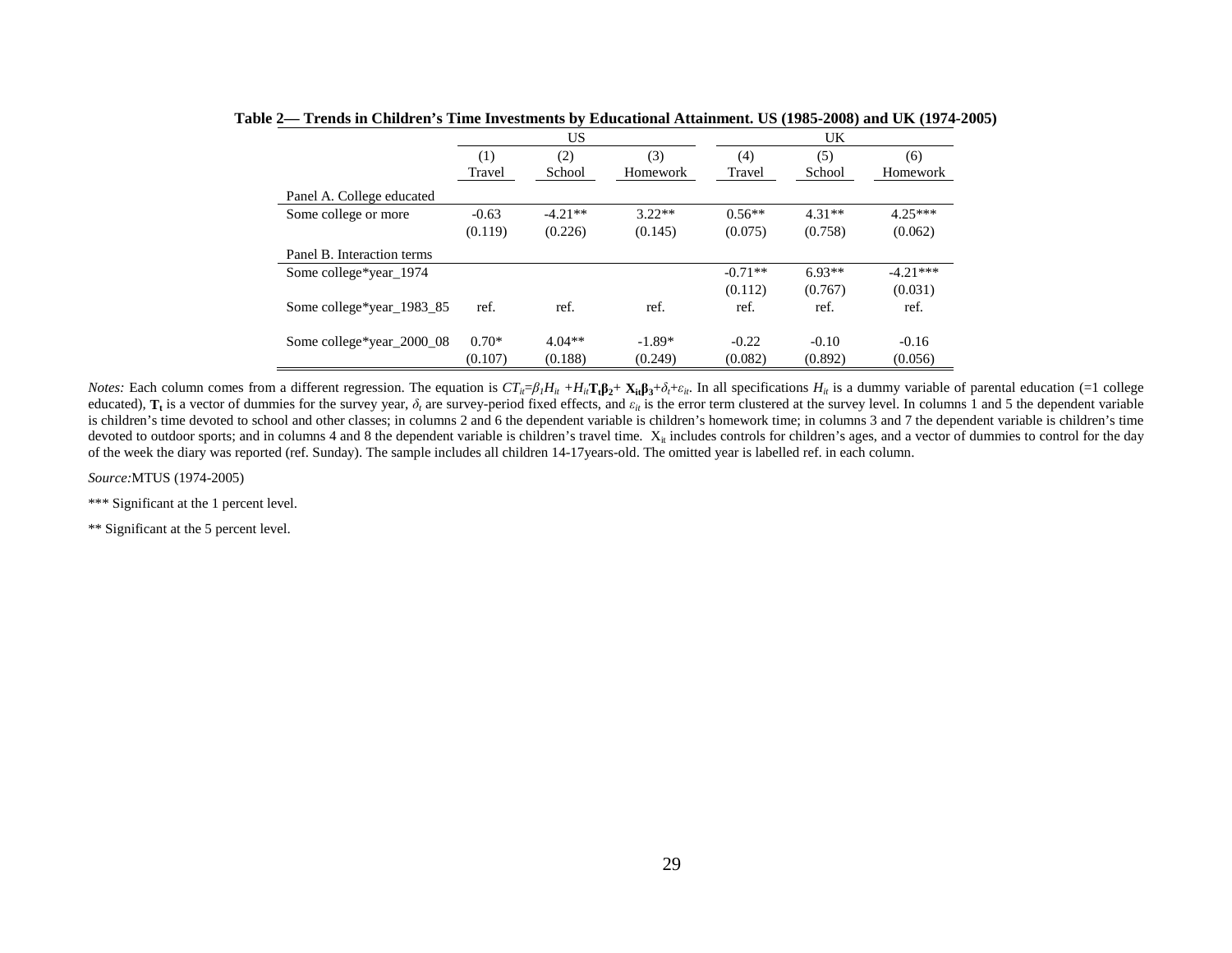|                            | Selection into parenthood |                       |                       | Income effects       |                       | <b>Working Arrangements</b> | Definition of education |                      |
|----------------------------|---------------------------|-----------------------|-----------------------|----------------------|-----------------------|-----------------------------|-------------------------|----------------------|
|                            | (1)                       | (2)                   | (3)                   | (4)                  | (5)                   | (6)                         | (7)                     | (8)                  |
|                            | Mothers                   | Fathers               | Mothers               | Fathers              | Working               | Non-working                 | Mothers                 | Fathers              |
| Panel A. College educated  |                           |                       |                       |                      |                       |                             |                         |                      |
| Some college or more       | 0.09                      | $-0.15***$            | $1.57***$             | $-0.53**$            | $1.42***$             | $1.84***$                   | $1.09***$               | $-0.01$              |
|                            | (0.091)                   | (0.017)               | (0.069)               | (0.140)              | (0.018)               | (0.080)                     | (0.086)                 | (0.081)              |
| Panel B. Interaction terms |                           |                       |                       |                      |                       |                             |                         |                      |
| Some college*year_1974     | $0.08**$                  | $0.27***$             | $-0.99***$            | $0.48***$            | $-0.57***$            | $-2.17**$                   | $-0.88***$              | $0.36**$             |
|                            | (0.019)                   | (0.044)               | (0.126)               | (0.029)              | (0.051)               | (0.280)                     | (0.023)                 | (0.098)              |
| Some college*year_1983     | ref.                      | ref.                  | ref.                  | ref.                 | ref.                  | ref.                        | ref.                    | ref.                 |
| Some college*year_1995     | $0.23***$<br>(0.021)      | $0.16**$<br>(0.040)   | $2.32***$<br>(0.100)  | $1.24***$<br>(0.199) |                       |                             | $2.46***$<br>(0.132)    | $0.97***$<br>(0.141) |
| Some college*year_2000     | $-0.31***$<br>(0.044)     | $-0.06***$<br>(0.012) | $-1.22***$<br>(0.092) | $0.37*$<br>(0.128)   | $-0.73***$<br>(0.008) | $-1.48***$<br>(0.084)       | $-0.83***$<br>(0.075)   | 0.10<br>(0.089)      |
| Some college*year_2005     | $-1.01***$                | $-0.77***$            |                       |                      |                       |                             | $-1.12***$              | $-0.55***$           |
|                            | (0.030)                   | (0.019)               |                       |                      |                       |                             | (0.087)                 | (0.106)              |
| Income 2                   |                           |                       | $-1.07$               | 0.04                 |                       |                             |                         |                      |
|                            |                           |                       | (0.520)               | (0.132)              |                       |                             |                         |                      |
| Income 3                   |                           |                       | $-0.56$               | 0.42                 |                       |                             |                         |                      |
|                            |                           |                       | (0.598)               | (0.239)              |                       |                             |                         |                      |
| constant                   | $1.11*$                   | 0.19                  | $3.19***$             | 1.44                 | 2.98***               | 1.51                        | $2.30**$                | 1.74                 |
|                            | (0.441)                   | (0.186)               | (0.352)               | (0.990)              | (0.122)               | (0.805)                     | (0.693)                 | (1.026)              |

**Table 3— Trends in College Education Gradients-Robustness Checks**

*Notes:* Each column comes from a different regression. The equation is  $CT_i = \beta_l H_{it} + H_i \mathbf{T}_t \mathbf{B}_2 + \mathbf{X}_i \mathbf{B}_3 + \delta_l + \epsilon_i$ . In all specifications  $CT_i$  is total time in hours per week devoted to childcare,  $H_i$ is a dummy variable of parental education (=1 college educated),  $T_t$  is a vector of dummies for the survey year,  $X_i$  include controls parents' ages, marital status, a quadratic in the number of children, and a vector of dummies to control for the day of the week the diary was reported, ref. 24-35 year-olds, Sunday), *δ<sup>t</sup>* are survey-period fixed effects, and *εit* is the error term clustered at the survey level. In columns (1) and (2) the samples include mothers (fathers) 18-64 who are not students or retired, co-resident with at least a child 5-15 in the house and no children under 5 plus all women (men) without children. Columns (3) and (4) select mothers (fathers) 18-64 who are not students or retired, co-resident with at least a child 5-15 in the house and no children under 5 and include income categories as explanatory variables. (The reference category is the lowest quartile of the income distribution on each survey. Income2 refers to the second and third quartiles and Income3, to the fourth quartile.) Column (5) (column (6)) includes working (nonworking) mothers 18-64 who are not students or retired, coresident with at least a child 5-15 in the house and no children under 5. In columns (7) and (8) the sample includes mothers (fathers) 18-64 who are not students or retired, co-resident with at least a child 5-15 in the house and no children under 5 and the college education dummy takes value 1 if the individual belongs to the top  $30<sup>th</sup>$  percentile of the education distribution. Standard errors in parentheses.\* significant at 10% \*\* significant at 5%; \*\*\* significant at 1%.

*Source:* MTUS (1974-2005)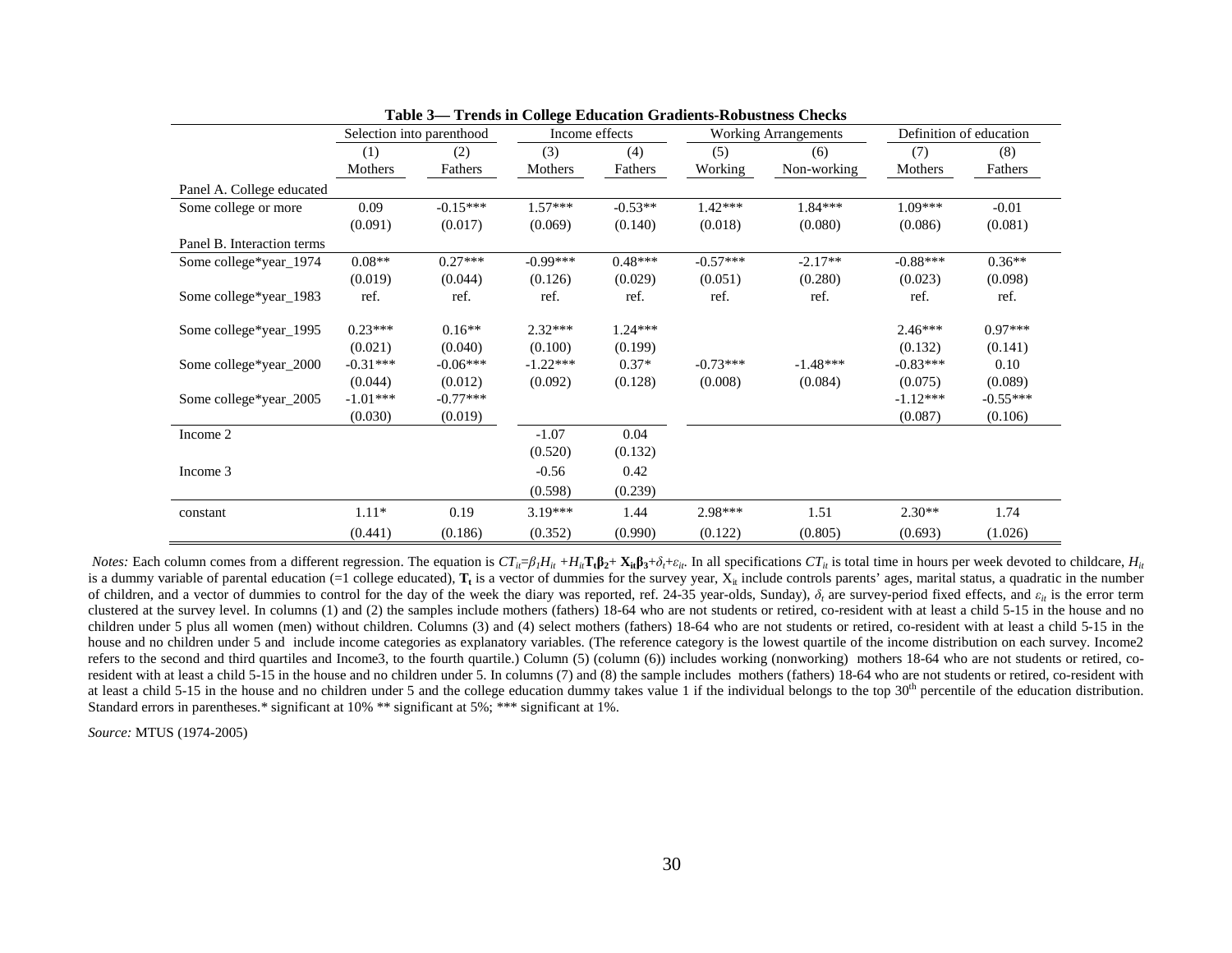|                            | Female                 |                      | Male                   |                      |  |
|----------------------------|------------------------|----------------------|------------------------|----------------------|--|
|                            | (1)                    | (2)                  | (3)                    | (4)                  |  |
|                            | Likelihood of burglary | Feelings of unsafety | Likelihood of burglary | Feelings of unsafety |  |
|                            |                        |                      |                        |                      |  |
| Panel A. Year dummies      |                        |                      |                        |                      |  |
| year_1989                  | ref.                   |                      | ref.                   |                      |  |
|                            |                        |                      |                        |                      |  |
| year_1996                  | $0.09***$              | ref.                 | $0.02**$               | ref.                 |  |
|                            | (0.003)                |                      | (0.007)                |                      |  |
| year_2000                  | $0.02***$              | $-0.03***$           | $-0.02*$               | $-0.02***$           |  |
|                            | (0.002)                | (0.002)              | (0.006)                | (0.001)              |  |
| year_2004_5                | $0.09***$              | $0.02***$            | $-0.01$                | $0.04***$            |  |
|                            | (0.002)                | (0.001)              | (0.007)                | (0.000)              |  |
|                            |                        |                      |                        |                      |  |
| Panel B. College educated  |                        |                      |                        |                      |  |
| Some college or more       | $0.02***$              | $-0.06***$           | $0.01*$                | $-0.02***$           |  |
|                            | (0.002)                | (0.001)              | (0.003)                | (0.001)              |  |
|                            |                        |                      |                        |                      |  |
| Panel C. Interaction terms |                        |                      |                        |                      |  |
| Some college*1989          | ref.                   |                      | ref.                   |                      |  |
|                            |                        |                      |                        |                      |  |
| Some college*1996          | $-0.04***$             | ref.                 | $-0.07***$             | ref.                 |  |
|                            | (0.001)                |                      | (0.002)                |                      |  |
| Some college*2000          | $-0.05***$             | $0.03***$            | $-0.03***$             | $0.01*$              |  |
|                            | (0.001)                | (0.002)              | (0.001)                | (0.002)              |  |
| Some college*2004_5        | $-0.10***$             | $-0.00$              | $-0.04***$             | $-0.05***$           |  |
|                            | (0.002)                | (0.002)              | (0.004)                | (0.002)              |  |
| Constant                   | $0.08***$              | $0.15**$             | $0.06***$              | $0.04***$            |  |
|                            | (0.005)                | (0.027)              | (0.010)                | (0.003)              |  |

| Table 4— Trends in Women and Men's Safety Fears by Educational Attainment |  |
|---------------------------------------------------------------------------|--|
|---------------------------------------------------------------------------|--|

*Notes:* Each column comes from a different regression. The equation is  $Y_{ii} = \beta_1 H_{it} + H_{it} \mathbf{T}_t \beta_2 + \mathbf{X}_{it} \beta_3 + \delta_t + \varepsilon_{it}$ . In all specifications  $H_{it}$  is a dummy variable of educational attainment (=1 college educated),  $T_t$  is a vector of dummies for the survey year,  $X_{it}$  include controls for individuals' ages and marital status (ref. 24-35 year-olds),  $\delta_t$  are survey-period fixed effects, and  $\varepsilon_{it}$  is the error term clustered at the survey level. In columns (1) and (3)  $Y_{ii}$  is the likelihood of respondents' house being burgled in the coming year (1=very likely) and in columns (2) and (4)  $Y_{ii}$  is an indicator of whether they feel unsafe when walking alone in their area after dark (1=very unsafe). The samples include all women (men) 18-64 who are not students or retired (no information on number of children for 2005 but results similar when selecting parents). Standard errors in parentheses. \* significant at 10% \*\* significant at 5%; \*\*\* significant at 1%.

*Source:* International Crime Victims Survey Data, 1989-2005.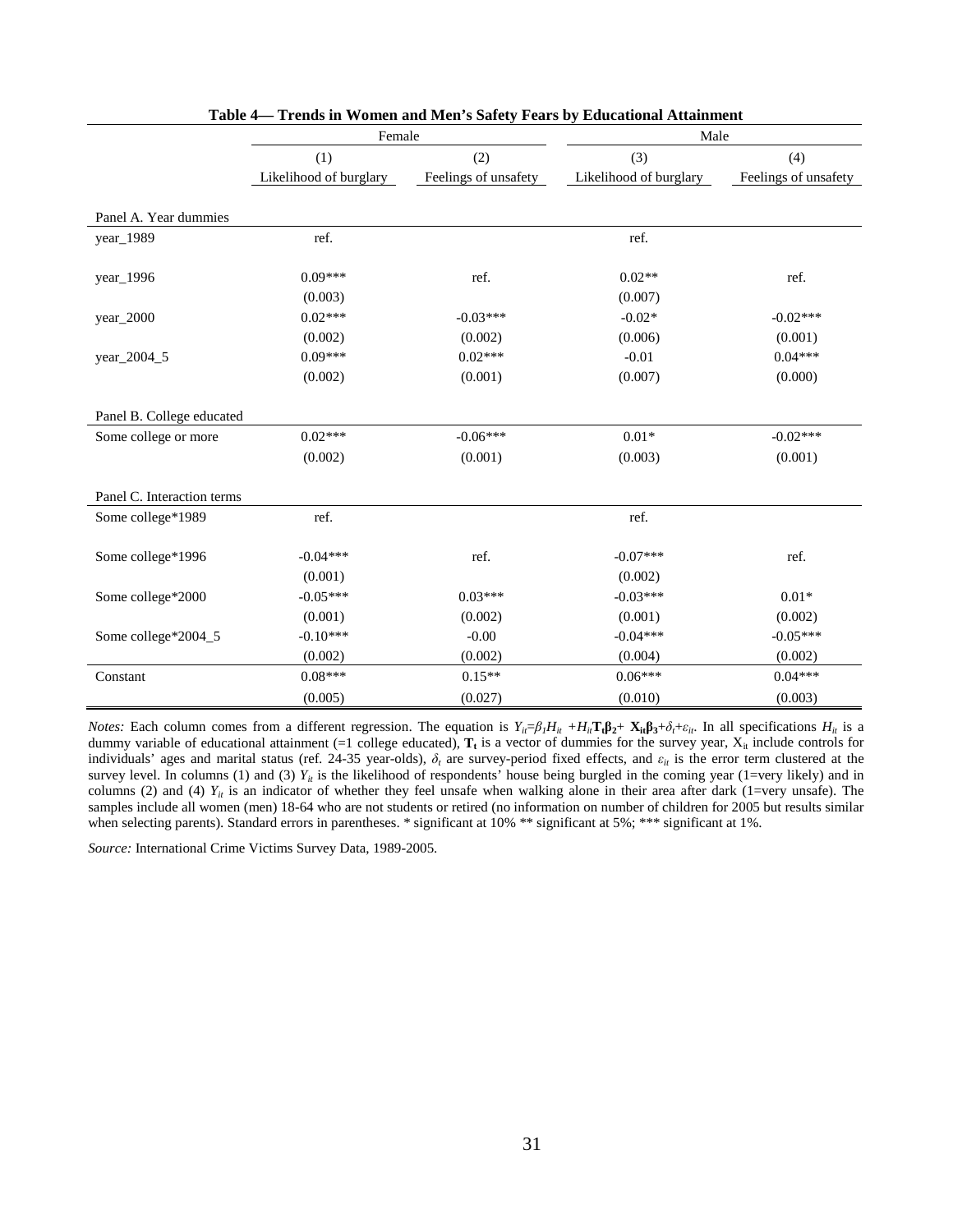|                            | (1)        | (2)        |
|----------------------------|------------|------------|
|                            | Female     | Male       |
|                            |            |            |
| Panel A. Year dummies      |            |            |
| year_1981                  | ref.       | ref.       |
|                            |            |            |
| $year\_1990$               | $0.40***$  | $0.41***$  |
|                            | (0.008)    | (0.008)    |
| year_1999                  | $0.61***$  | $0.85***$  |
|                            | (0.005)    | (0.012)    |
| year $2005$                | $0.72***$  | $1.04***$  |
|                            | (0.020)    | (0.014)    |
|                            |            |            |
| Panel B. College educated  |            |            |
| Some college or more       | $0.11***$  | $0.60***$  |
|                            | (0.009)    | (0.005)    |
| Panel C. Interaction terms |            |            |
| Some college*1981          | ref.       | ref.       |
| Some college*1990          | $0.13***$  | $-0.27***$ |
|                            | (0.007)    | (0.010)    |
| Some college*1999          | $0.13***$  | $-0.55***$ |
|                            | (0.008)    | (0.008)    |
| Some college*2005          | $0.10***$  | $-0.59***$ |
|                            | (0.012)    | (0.011)    |
| Constant                   | $-0.37***$ | $-0.60***$ |
|                            | (0.020)    | (0.059)    |

|  |  |  |  | Table 5— Trends in Parenting Values by Educational Attainment |  |
|--|--|--|--|---------------------------------------------------------------|--|
|--|--|--|--|---------------------------------------------------------------|--|

*Source:* European Values Study (1981, 1990, and 1999) and World Values Survey Data, 2005.

*Notes:* Each column comes from a different regression. The equation is  $Y_{ii} = \beta_1 H_{it} + H_{it} \mathbf{T}_t \beta_2 + \mathbf{X}_{it} \beta_3 + \delta_t + \varepsilon_{it}$ . In all specifications  $H_{it}$  is a dummy variable of parental education (=1 college educated),  $\mathbf{T}_t$  is a vector of dummies for the survey year,  $X_i$  include controls for parents' ages and marital status (ref. 24-35 year-olds),  $\delta_t$  are survey-period fixed effects, and  $\varepsilon_{it}$  is the error term clustered at the survey level. The dependent variable  $Y_{ii}$  is a composite measure of child-rearing values computed applying principal component analysis to the respondents' rankings on the qualities that children can be encouraged to learn at home from the following list: independence; hard work; feeling of responsibility; tolerance and respect; thrift, saving money and things; determination, perseverance; religious faith; and obedience. The samples include all mothers (fathers) 18-64 who are not students or retired. Standard errors in parentheses. \* significant at 10% \*\* significant at 5%; \*\*\* significant at 1%.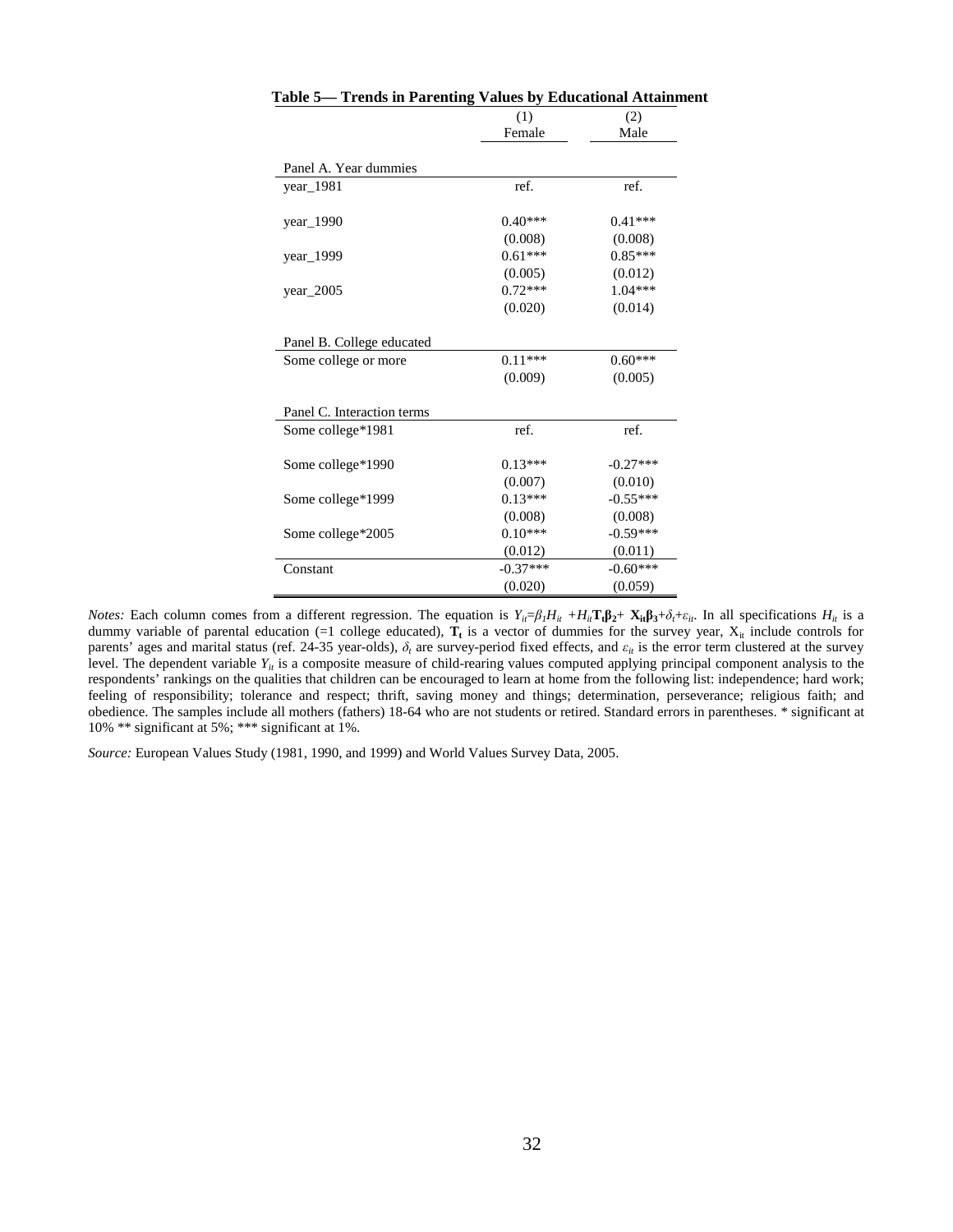|                            |                            | Mothers                        |                         |                             | Fathers                    |                                |                         |                             |  |
|----------------------------|----------------------------|--------------------------------|-------------------------|-----------------------------|----------------------------|--------------------------------|-------------------------|-----------------------------|--|
|                            |                            | <b>Total Childcare</b>         |                         |                             |                            | <b>Total Childcare</b>         |                         |                             |  |
|                            | (1)<br>Oxbridge<br>Regions | (2)<br>Non-oxbridge<br>Regions | (3)<br>Civic<br>Regions | (4)<br>Non-civic<br>Regions | (5)<br>Oxbridge<br>Regions | (6)<br>Non-oxbridge<br>Regions | (7)<br>Civic<br>Regions | (8)<br>Non-civic<br>Regions |  |
| Panel A. Year dummies      |                            |                                |                         |                             |                            |                                |                         |                             |  |
| year_1974                  | $-0.40*$                   | $-0.95***$                     | $-0.40***$              | $-1.57***$                  | $-0.10$                    | $-0.54***$                     | $-0.40***$              | $-0.49***$                  |  |
|                            | (0.145)                    | (0.067)                        | (0.077)                 | (0.059)                     | (0.062)                    | (0.026)                        | (0.015)                 | (0.076)                     |  |
| year_1983                  | ref.                       | ref.                           | ref.                    | ref.                        | ref.                       | ref.                           | ref.                    | ref.                        |  |
| year_1995                  | $3.96***$                  | $5.03***$                      | $5.00***$               | $3.77***$                   | $-0.57**$                  | $3.83***$                      | $0.58***$               | 5.88***                     |  |
|                            | (0.045)                    | (0.032)                        | (0.051)                 | (0.087)                     | (0.157)                    | (0.075)                        | (0.028)                 | (0.219)                     |  |
| year $2000$                | $1.63***$                  | $1.77***$                      | $1.82***$               | $1.44***$                   | $0.97***$                  | $0.52***$                      | $0.89***$               | 0.09                        |  |
|                            | (0.138)                    | (0.064)                        | (0.059)                 | (0.097)                     | (0.044)                    | (0.061)                        | (0.017)                 | (0.205)                     |  |
| year_2005                  | $5.25***$                  | 4.98***                        | $4.75***$               | $5.55***$                   | $5.62***$                  | $2.60***$                      | $3.62***$               | $3.16***$                   |  |
|                            | (0.083)                    | (0.073)                        | (0.099)                 | (0.097)                     | (0.046)                    | (0.068)                        | (0.049)                 | (0.079)                     |  |
| Panel B. College educated  |                            |                                |                         |                             |                            |                                |                         |                             |  |
| Some college or more       | $1.72***$                  | $1.04***$                      | $1.79***$               | $-1.33***$                  | $-0.49**$                  | $-0.37***$                     | $-0.26***$              | $-0.72***$                  |  |
|                            | (0.122)                    | (0.032)                        | (0.048)                 | (0.247)                     | (0.160)                    | (0.035)                        | (0.032)                 | (0.093)                     |  |
| Panel C. Interaction terms |                            |                                |                         |                             |                            |                                |                         |                             |  |
| Some college*year_1974     | $-2.96***$                 | $0.84***$                      | $-1.45***$              | $2.45***$                   | $-0.11$                    | $0.94***$                      | $0.53***$               | $0.57***$                   |  |
|                            | (0.206)                    | (0.112)                        | (0.037)                 | (0.145)                     | (0.133)                    | (0.118)                        | (0.064)                 | (0.108)                     |  |
| Some college*year_1983     | ref.                       | ref.                           | ref.                    | ref.                        | ref.                       | ref.                           |                         |                             |  |
| Some college*year_1995     | $8.68***$                  | $-0.61***$                     | 3.39***                 | 0.99                        | $6.62***$                  | $-1.63***$                     | $2.20***$               | 0.51                        |  |
|                            | (0.150)                    | (0.089)                        | (0.193)                 | (0.491)                     | (0.220)                    | (0.152)                        | (0.088)                 | (0.358)                     |  |
| Some college*year_2000     | $-1.92***$                 | $-1.13***$                     | $-2.17***$              | $1.93***$                   | $0.48**$                   | $0.78***$                      | 0.00                    | $2.77***$                   |  |
|                            | (0.083)                    | (0.044)                        | (0.015)                 | (0.292)                     | (0.134)                    | (0.061)                        | (0.037)                 | (0.184)                     |  |
| Some college*year_2005     | $-1.99***$                 | $-1.00***$                     | $-1.40***$              | 0.37                        | $-2.45***$                 | $0.89***$                      | $-0.66***$              | $0.84**$                    |  |
|                            | (0.129)                    | (0.086)                        | (0.078)                 | (0.207)                     | (0.132)                    | (0.036)                        | (0.029)                 | (0.196)                     |  |
| constant                   | $3.30**$                   | 2.06                           | $2.68**$                | 1.90                        | $1.76*$                    | 1.47                           | 0.94                    | 3.42                        |  |
|                            | (0.914)                    | (0.990)                        | (0.684)                 | (1.215)                     | (0.642)                    | (1.124)                        | (0.675)                 | (2.217)                     |  |

*Notes:* Each column comes from a different regression. The equation is  $CT_{ii}=\beta_lH_{ii}+H_{ii}T_i\beta_2+X_{ii}\beta_3+\delta_i+\epsilon_{ii}$ . In all specifications  $H_{ii}$  is a dummy variable of parental education (=1 college educated),  $T_t$  is a vector of dummies for the survey year,  $\delta_t$  are survey-period fixed effects, and  $\varepsilon_t$  is the error term clustered at the survey level.  $CT_t$  is total time in hours per week devoted to childcare.  $X_{ii}$  includes controls parents' ages, marital status, a quadratic in the number of children, and a vector of dummies to control for the day of the week the diary was reported, ref. 24-35 year-olds, Sunday), and the samples include mothers (fathers) 18-64 who are not students or retired, co-resident with at least a child 5-15 in the house and no children under 5. In Columns 1 and 5 the samples includes only parents from East of England and London and South West; in Columns 2 and 6, parents from North of England, English Midlands, South and West of England, Wales, and Scotland. In Columns 3 and 7 the samples include only parents from East of England, London and South West, North of England, and Scotland; in Columns 4 and 8, parents from English Midlands, South and West of England, and Wales. The omitted year is labelled ref. in each column.

*Source:*MTUS (1974-2005)

\*\*\* Significant at the 1 percent level. \*\* Significant at the 5 percent level.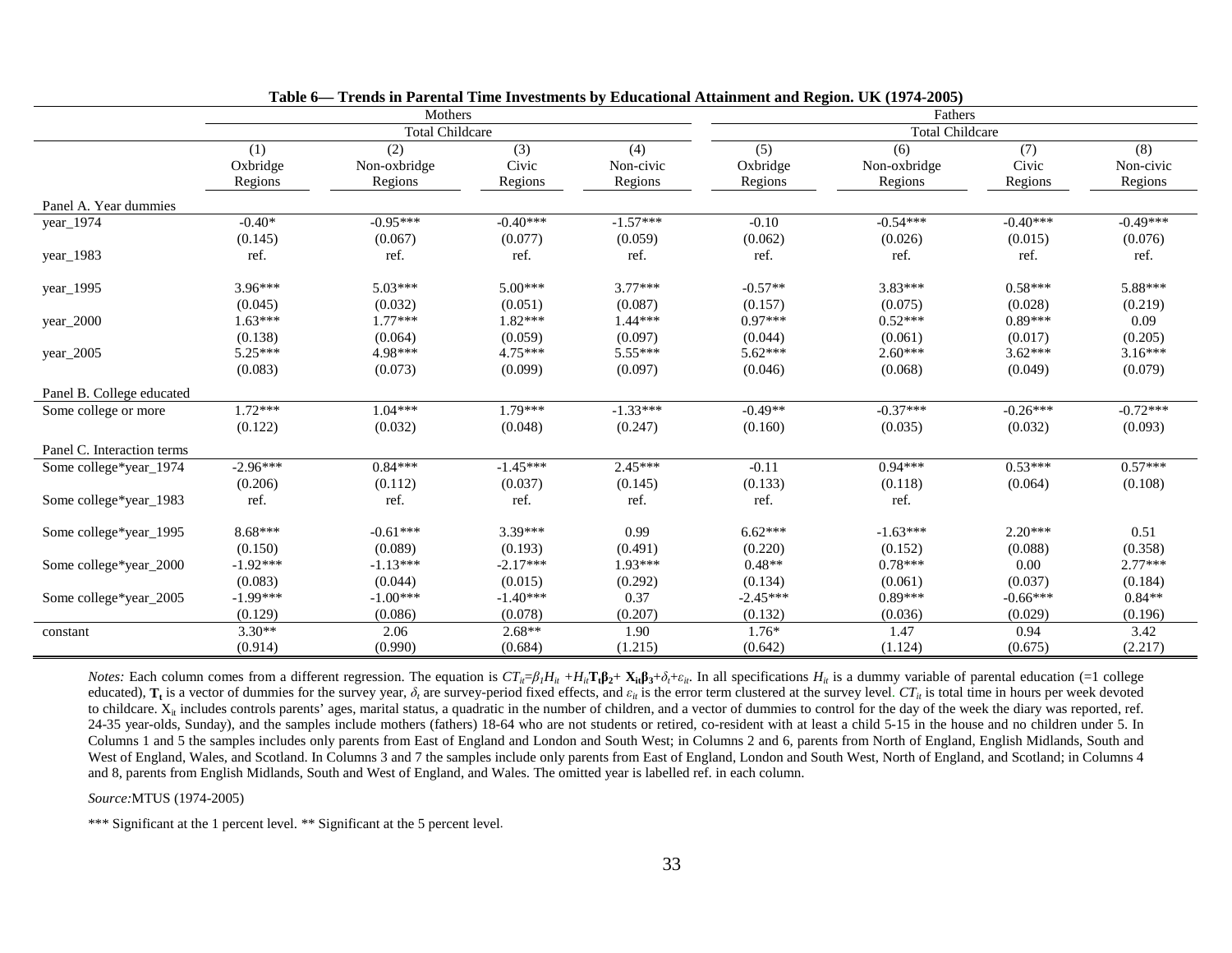#### **Data Appendix**

The Multinational Time Use Study (MTUS) is an ex-post harmonized cross-time cross-national comparative time-use database that aggregates daily activities in 40 time use categories with approximately 30 standardized demographic variables (see Fisher and Gershuny (2013) for a description of the time-use surveys in the MTUS). Issues of comparability across time are particularly important in the 1995 and 2005 light diary surveys. Light diaries are time budget instruments suitable for use as add-on components to other surveys without unduly increasing respondents' burden (Gershuny and Smith 1995). Both the 1995 and the 2005 diaries, together with a pilot 2001 diary, were administered alongside OMNIBUS Studies. In these two cases respondents could only choose among 30 pre-coded activities, unlike the 1974, 1983, and 2000 surveys where responses were freely indicated by respondents and then coded by the research teams. Gatenby (2003) assessed the UK light diary methodology by comparing the full scale 2000 time use survey to a 2001 light diary survey, and obtained comparable results for the main categories of activity, including childcare. Furthermore, our analysis comparing parental time investments between educational groups over time should reflect changes in actual behaviour rather than changes in survey methodology, as there is no reason to believe that college and non-college educated parents are affected by data collection methods in systematically different ways (Guryan et al 2008). Moreover, even if survey design affected educational groups differently, both the 1995 and 2005 would face similar biases. But education gradients in parental time investments do not show a common bias for the 1995 and 2005 surveys.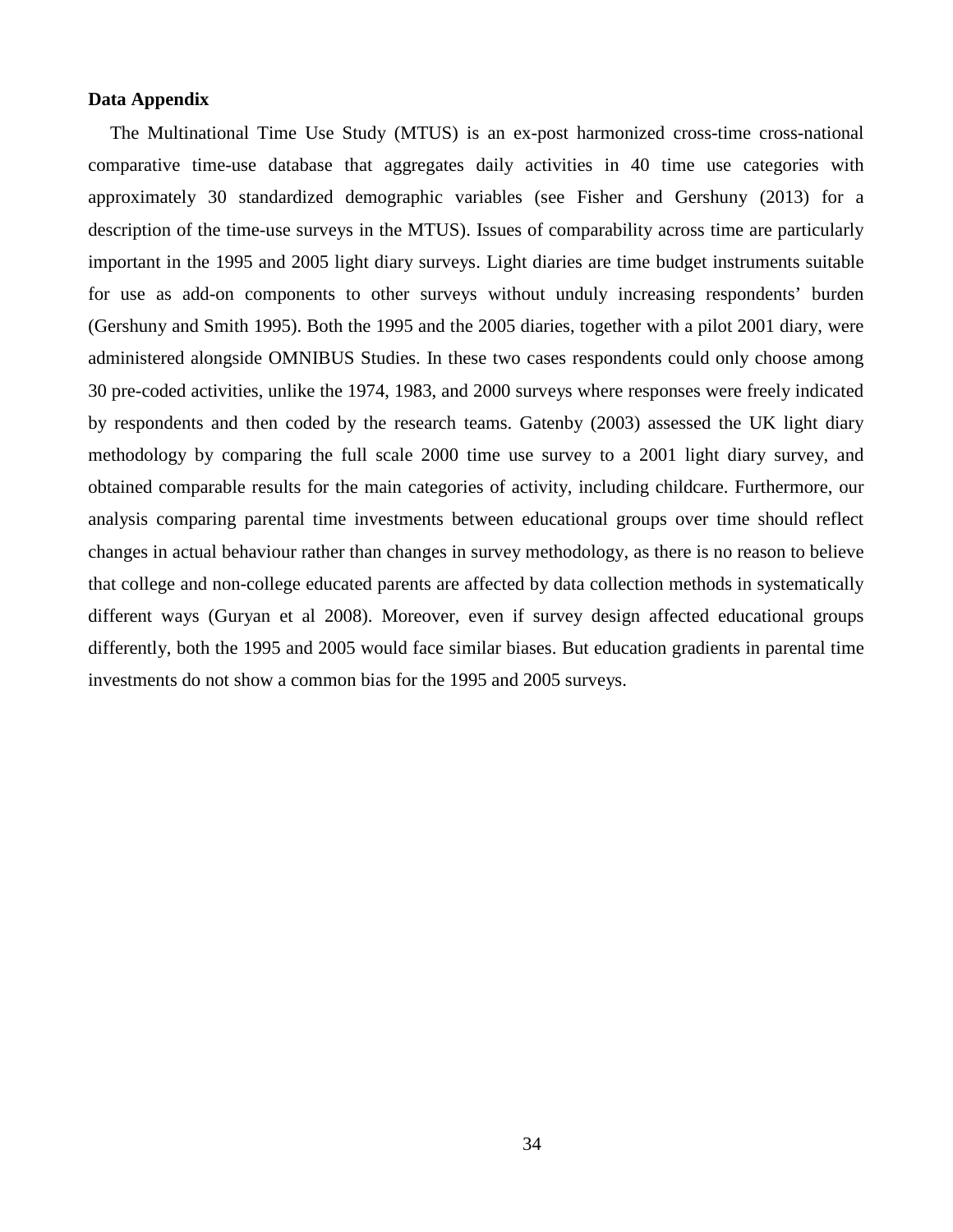### **Appendix Figures**



#### **Figure A.1. Trends in Overall Time Use by Parents by Educational Attainment.**

*Notes:* The graphs in this Figure plot the estimated coefficients  $\beta_l$  and  $\beta_2$  in the equation  $Y_{ii} = \beta_l H_{ii} + H_{ii}T_t \beta_2 + X_{it} \beta_3 + \delta_t + \varepsilon_{it}$ . The dependent variable  $Y_{it}$  is hours per week spent on market work, unpaid work, leisure and personal care and total childcare. Market work includes all paid work and related commuting, unpaid work comprises housework, food preparation, shopping, and domestic travel, and leisure and personal care consists of any other uses of time, not previously included. In all specifications  $H_{ii}$  is a dummy variable of parental education (=1 college educated),  $T_t$  is a vector of dummies for the survey year,  $\delta_t$  are survey-period fixed effects,  $X_{it}$  include controls parents' ages, marital status, a quadratic in the number of children, and a vector of dummies to control for the day of the week the diary was reported, ref. 24-35 year-olds, Sunday), and  $\varepsilon_{it}$  is the error term clustered at the survey level. The samples include all mothers (fathers) 18-64 who are not students or retired, where mother is defined as having a child under the age of 18 in the house.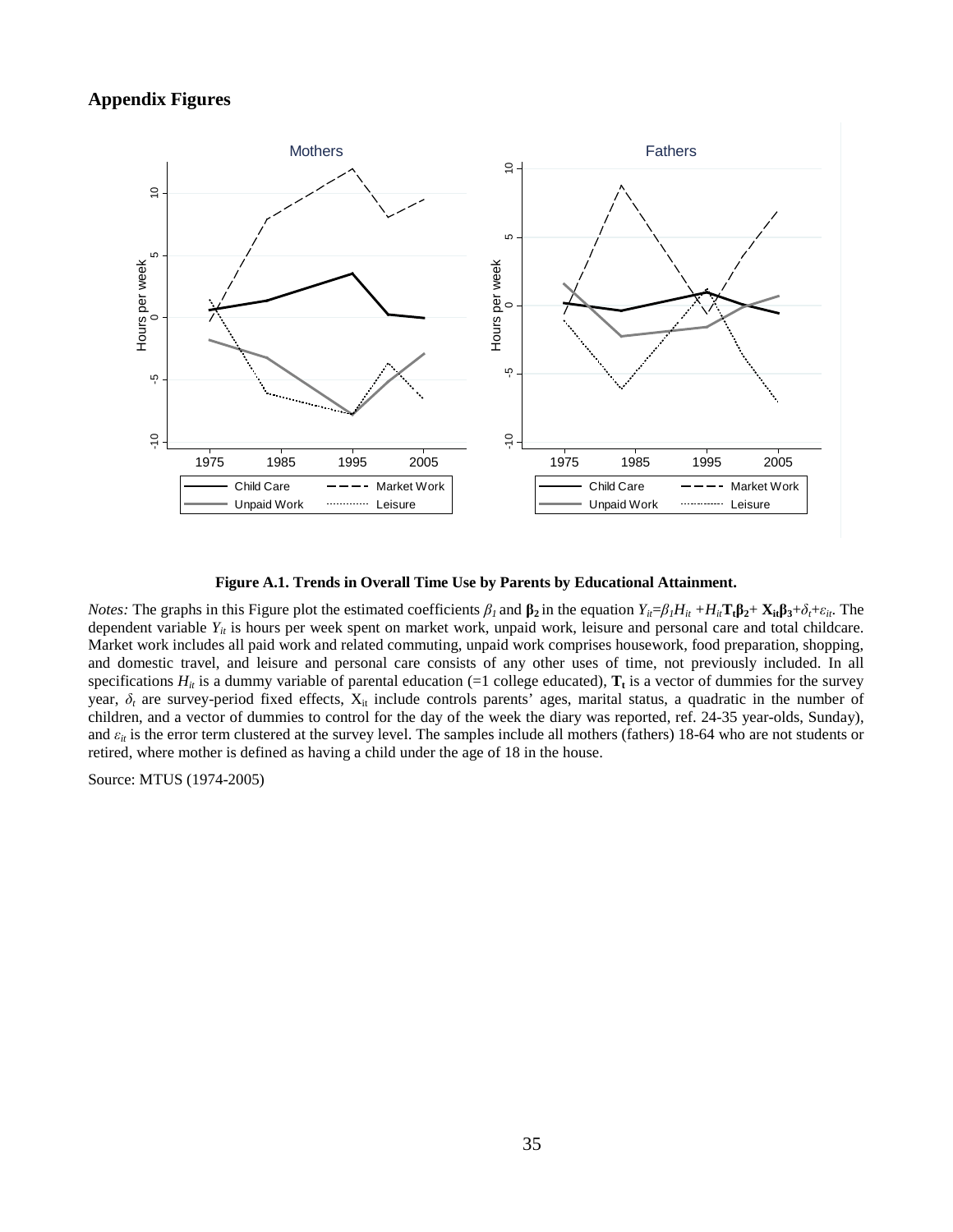

#### **Figure A.2. Enrolment at Different Types Higher Education Institutions**

*Note:* The figure shows total full-time undergraduate students enrolled at elite and non-elite universities as offered in Columns 1, 2, 5, and 8 of Table A.8. Ancient and civic Universities are Oxford, Cambridge, St. Andrews, Glasgow, Aberdeen, and Edinburgh, all founded in the Middle Ages, and Birmingham, Liverpool, Manchester, Leeds, Sheffield, and Bristol, founded in the major industrial cities of England before World War I. The 17 founding members of the Russell Group in 1994 are Birmingham, Bristol, Cambridge, Edinburgh, Glasgow, Imperial College London, Leeds, Liverpool, London School of Economics, Manchester, Newcastle, Nottingham, Oxford, Sheffield, Southampton, University College London, and Warwick. Pre-1992 universities exclude those polytechnics granted university status by the 1992 Further and Higher Education Act and any university founded afterwards.

*Source:* University Statistical Records Microdata (1972-1993) and Higher Education Statistical Agency (1994-2005).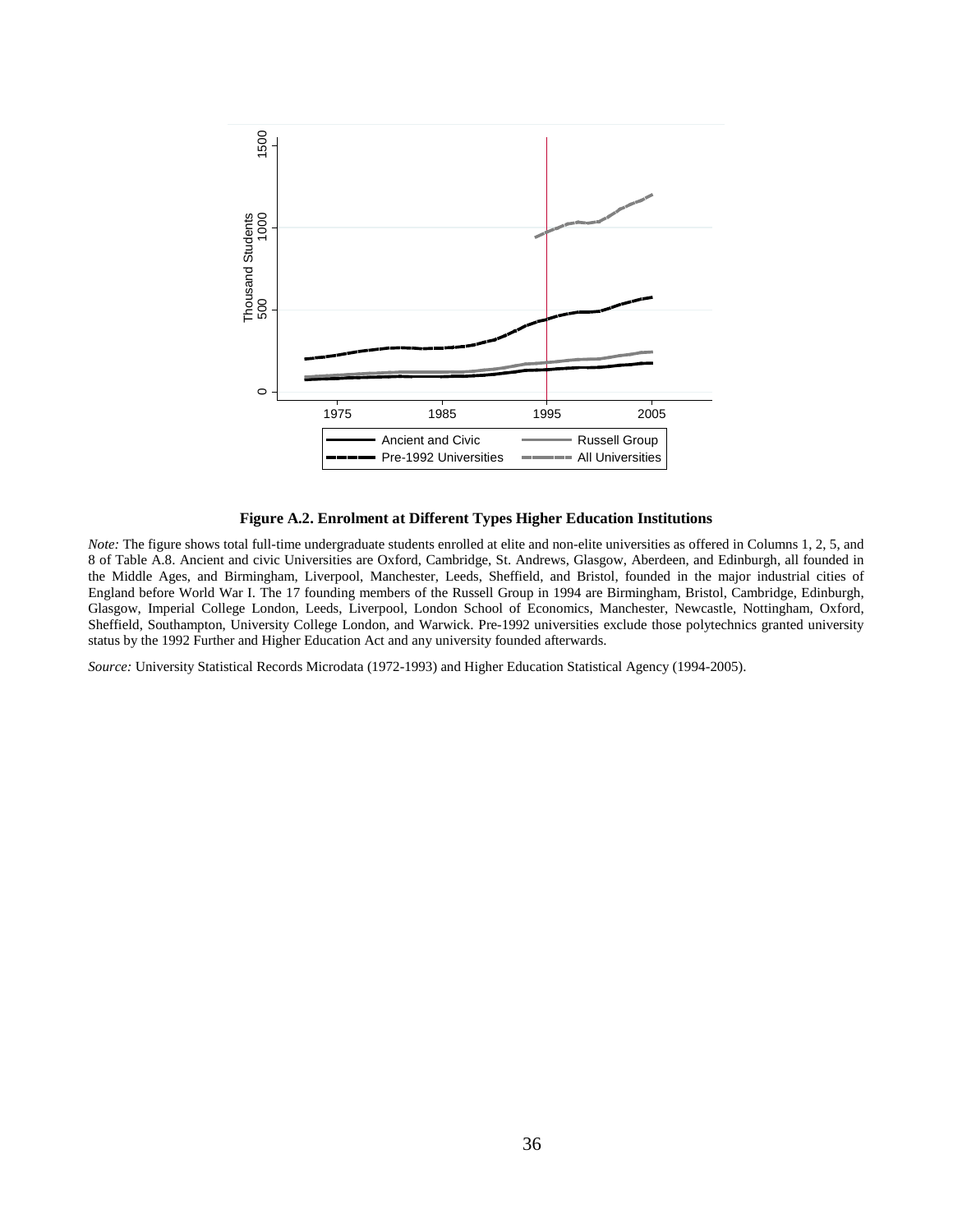

**Figure A.3. Competition for College Admissions at Oxbridge** 

*Note:* Oxbridge stands for Oxford and Cambridge Universities. Panel A show the proportion of full-time undergraduate students enrolled at elite universities out of the total number of students attending existing Higher Education institutions before the passage of the 1992 Further Education Act that granted university status to previous further education institutions. Panel B show the ratio of average scores of students enrolled at elite universities to average scores of all students. In Panel B the sample includes students with A-level as main entry qualifications. Individual students' scores are calculated summing up scores from their 3 top A-level scores with A's gaining 10 points, B's, 8, C's, 6, D's, 4, and E's, 2.

*Source:* University Statistical Records Microdata (1972-1993), Higher Education Statistical Agency (1994-2005) and Times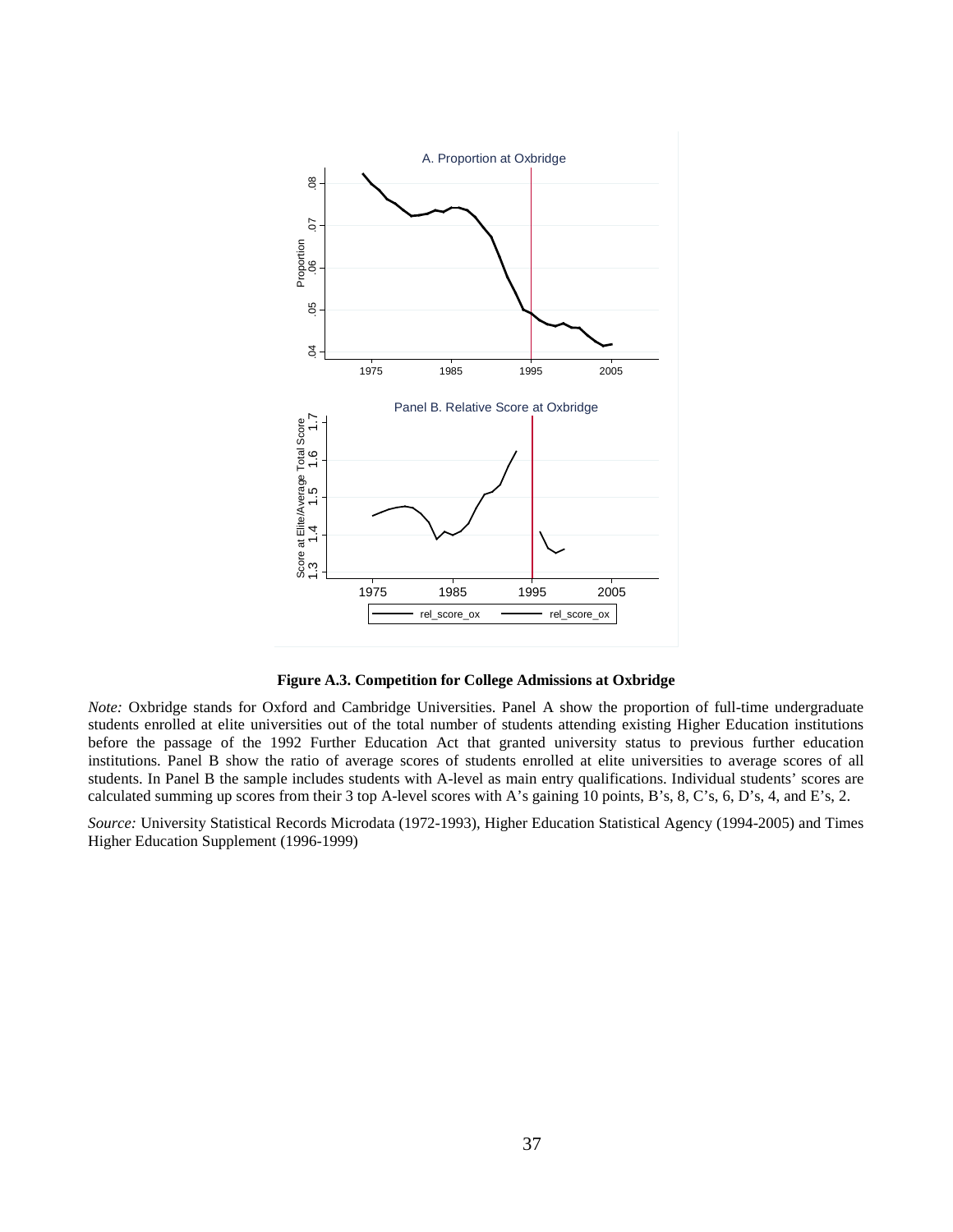# **Appendix Tables**

|      | Table A.I. Description of This Use Surveys |               |                  |                   |                         |                              |                                     |  |
|------|--------------------------------------------|---------------|------------------|-------------------|-------------------------|------------------------------|-------------------------------------|--|
| Year | Age                                        | Diary<br>days | Multi-<br>member | Time<br>interval  | Original sample<br>size | Main analysis<br>sample size | Children<br>analysis sample<br>size |  |
| 1974 | 5+                                         |               | Yes              | 30 min.           | 19490                   | 4265                         | 2881                                |  |
| 1983 | 14+                                        |               | Yes              | $15$ min.         | 9206                    | 2082                         | 710                                 |  |
| 1995 | 16+                                        |               | No.              | $15$ min.         | 1906                    | 281                          | $\bullet$                           |  |
| 2000 | $8+$                                       | 2             | Yes              | $10 \text{ min.}$ | 19400                   | 3687                         | 1216                                |  |
| 2005 | 16+                                        |               | No               | $10 \text{ min.}$ | 19400                   | 688                          | $\bullet$                           |  |

# **Table A.1. Description of Time Use Surveys**

*Source:*MTUS (1983-2000)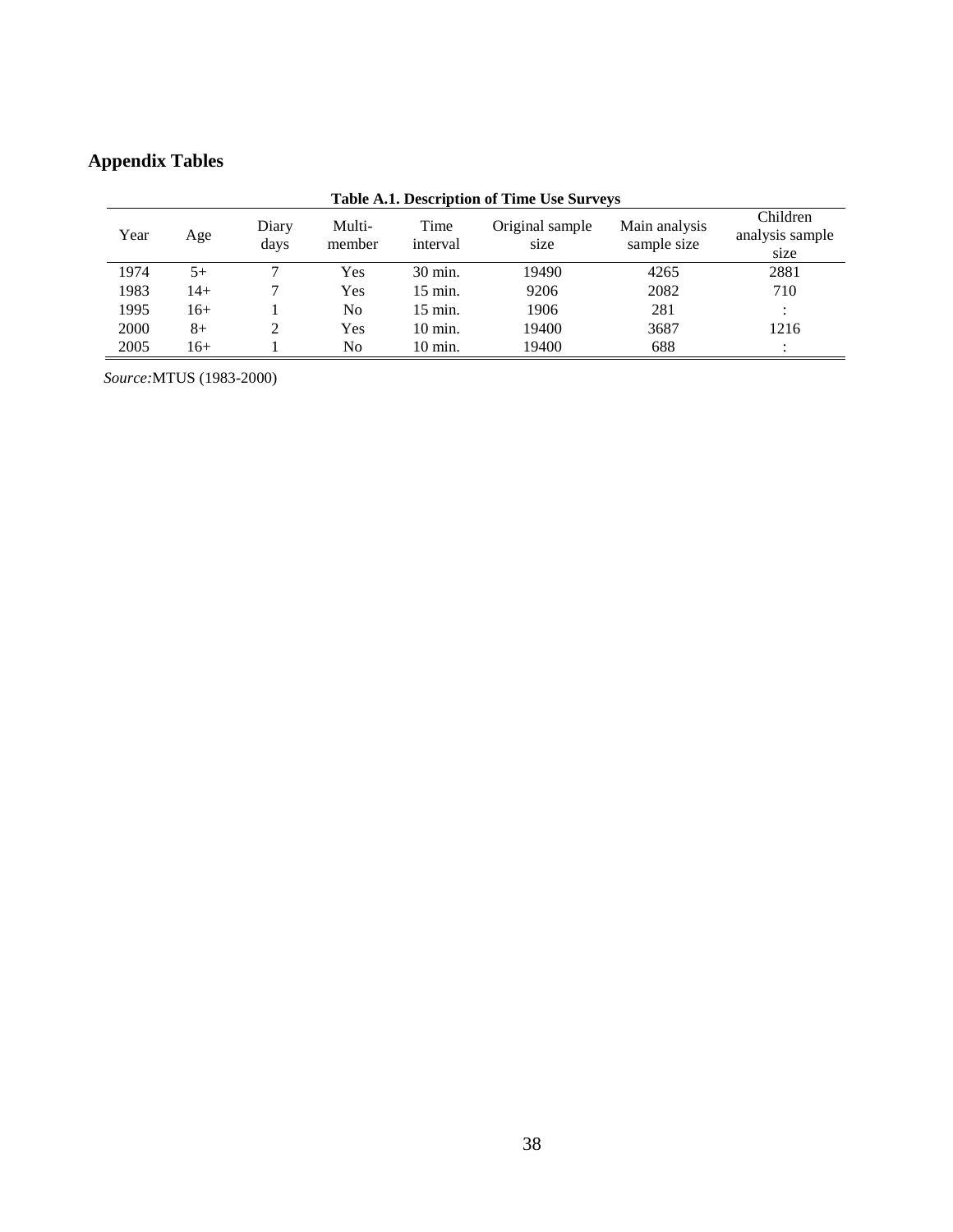| Measure                   | Description                                | 1983 Survey                                                   | 2000 Survey                                    |
|---------------------------|--------------------------------------------|---------------------------------------------------------------|------------------------------------------------|
| Parental Time Investments | childcare                                  | All                                                           | All                                            |
| General Care              | physical, medical child                    | Feed and food preparation for babies and children<br>1101     | 3800 Unspecified childcare                     |
|                           | care, supervise,<br>accompany, other child | 1102 Wash, change babies                                      | 3810 Unspecified physical care and supervision |
|                           | care                                       | Put children to bed/get them up<br>1103                       | 3811 Feeding the child                         |
|                           |                                            | Babysit other people's children<br>1104                       | 3819 Other specified physical care             |
|                           |                                            | Other care of babies<br>1105                                  | 4270 Unspecified childcare as help             |
|                           |                                            | Medical care of babies, children & adults<br>1106             | 4271 Physical child care as help               |
|                           |                                            | Supervising children<br>1109                                  | 3840 Accompanying child                        |
|                           |                                            | Other care of children<br>1110                                | 3890 Other specified childcare                 |
|                           |                                            | Childcare–unspecified<br>1111                                 | 4274 Accompany child as help                   |
|                           |                                            |                                                               | 4279 Other specified childcare as help         |
| <b>Teaching Care</b>      | teach, help with                           | 1108 Help children with homework                              | 3820 Teaching the child                        |
|                           | homework                                   |                                                               | 4272 Teaching a child as help                  |
| Playing Care              | read to, talk or play                      | Reading to, or playing with babies, children & adults<br>1107 | 3830 Reading, playing and talking with child   |
|                           | with child                                 |                                                               | 4273 Read/talk to child as help                |

#### **Table A.2. Activities in Total Time Investments, General Care, Teaching Care, and Playing Care**

*Source:*MTUS (1983-2000)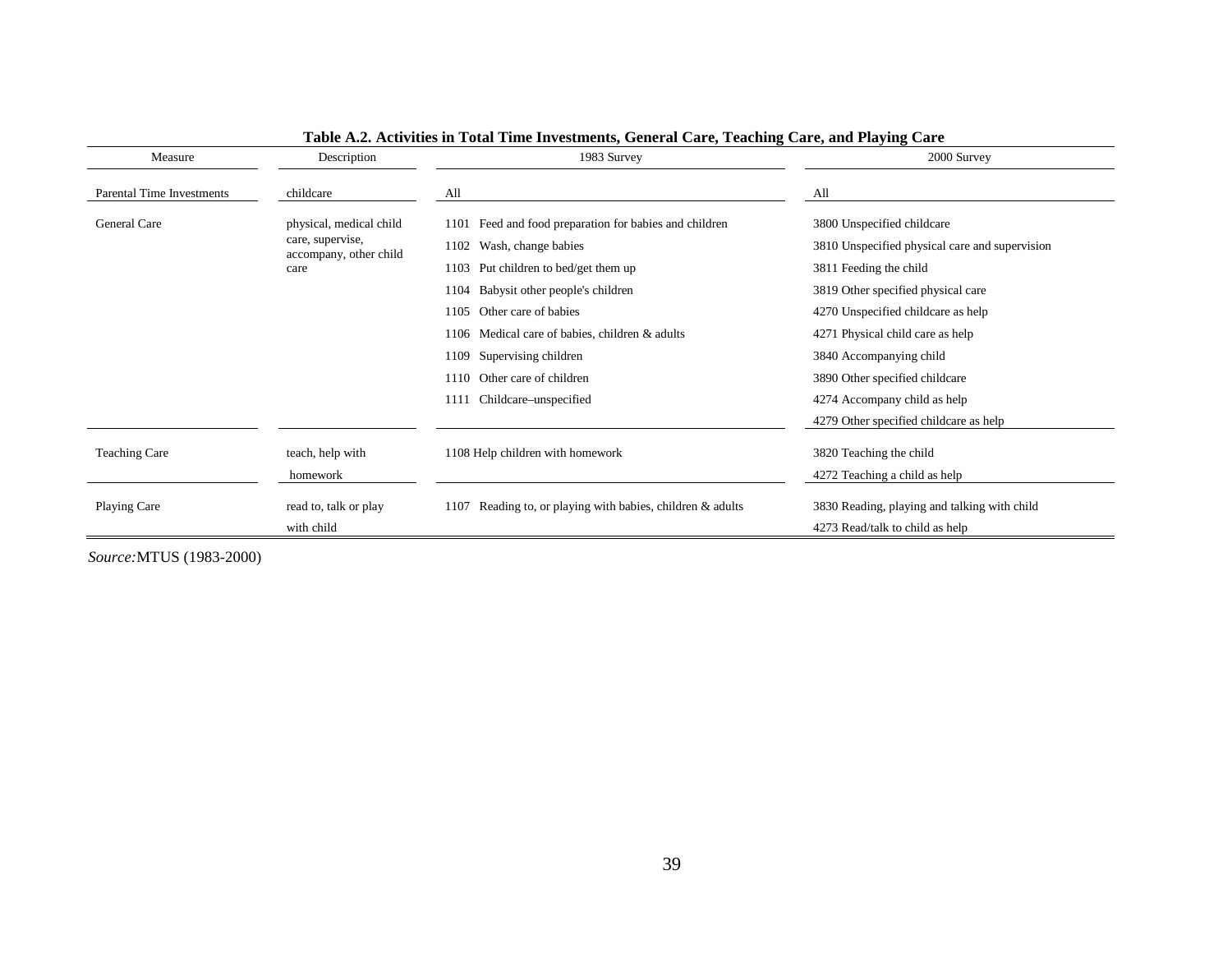|                | 1974                                                                                                                                                     | 1983                                                                                                                                                                                                                                                                                                                                                                                                                                                                              | 2000                                                                                                                                                                                                                                                                                                                                                                                                                                                                                                                                                                                                                                                                                                                                                                                                              |
|----------------|----------------------------------------------------------------------------------------------------------------------------------------------------------|-----------------------------------------------------------------------------------------------------------------------------------------------------------------------------------------------------------------------------------------------------------------------------------------------------------------------------------------------------------------------------------------------------------------------------------------------------------------------------------|-------------------------------------------------------------------------------------------------------------------------------------------------------------------------------------------------------------------------------------------------------------------------------------------------------------------------------------------------------------------------------------------------------------------------------------------------------------------------------------------------------------------------------------------------------------------------------------------------------------------------------------------------------------------------------------------------------------------------------------------------------------------------------------------------------------------|
| School/classes | 42 At school, college<br>79 Evening classes                                                                                                              | 0401 Educational activities - unspecified<br>Lunch break at educational establishment - school<br>0402<br>0403 Student at educational establishment<br>0404 Other educational activities<br>0405<br>Night and privately tutored classes for hobbies                                                                                                                                                                                                                               | 2000 Unspecified study<br>2100 Unspecified activities related to school or university<br>2110 Classes and lectures<br>2190 Other specified activities related to school or university                                                                                                                                                                                                                                                                                                                                                                                                                                                                                                                                                                                                                             |
| Homework       | 61 Study                                                                                                                                                 | 3301 Studying<br>3302 Computer activities (educational, programming)                                                                                                                                                                                                                                                                                                                                                                                                              | 2120 Homework<br>2210 Free time study<br>7220 Computing-programming<br>7230 Unspecified computing for information<br>7231 Internet search<br>7239 Other information by computer<br>7250 Unspecified other computing<br>7251 Unspecified internet use                                                                                                                                                                                                                                                                                                                                                                                                                                                                                                                                                              |
| <b>Sports</b>  | 81 Play sport                                                                                                                                            | 1901 Outdoor team games<br>1902 Non-team ball hitting sports<br>Run, jog, cross-country, track and field<br>1903<br>1904 Golf<br>1905 Fishing<br>1906 Bowls<br>1907 Martial arts<br>1908 Swimming and other water sports<br>1909 Keep fit, yoga, aerobics, dance practice<br>1910 Cycling<br>1911 Other outdoor sports<br>1912 Other indoor sports<br>1913 Horse rides<br>1914 Hunting, shooting, fishing etc.<br>1915 Other participation in sport and active leisure activities | 6000 Unspecified sports and outdoor activities<br>6100 Unspecified physical exercise<br>6120 Jogging and running<br>6130 Biking, skiing and skating (combined or unclear)<br>6131 Biking<br>6132 skiing or skating<br>6140 Unspecified ball games<br>6141 Indoor pairs or doubles games<br>6142 Indoor team games<br>6143 Outdoor pairs or doubles games<br>6144 Outdoor team games<br>6149 Other specified ball games<br>6150 Gymnastics<br>6160 Fitness<br>6170 Unspecified water sports<br>6171 Swimming<br>6179 Other specified water sports<br>6190 Other specified physical exercise<br>6200 Unspecified productive exercise<br>6210 Hunting and fishing<br>6310 Unspecified sports/prod exercise related activities<br>6311 Activities related to sports<br>6312 Activities related to productive exercise |
| Travel         | 45 Travel to work/school by car<br>46 Travel to/from work/school by other means<br>47 Travel to/from work/school, means unk<br>48 Travel as part of work | 0502 Travel to/from work<br>0503<br><b>Education travel</b><br>0504<br>Job search - travel<br>0505 Other work-related travel                                                                                                                                                                                                                                                                                                                                                      | 9110 Travel in the course of work<br>9130 Travel to work from home and back only<br>9140 Travel to work from a place other than home<br>9210 Travel related to education<br>9230 Travel escorting to/from education                                                                                                                                                                                                                                                                                                                                                                                                                                                                                                                                                                                               |

#### **Table A.3. Activities in Children's Time Use. UK.**

*Source:*MTUS (1974-2000)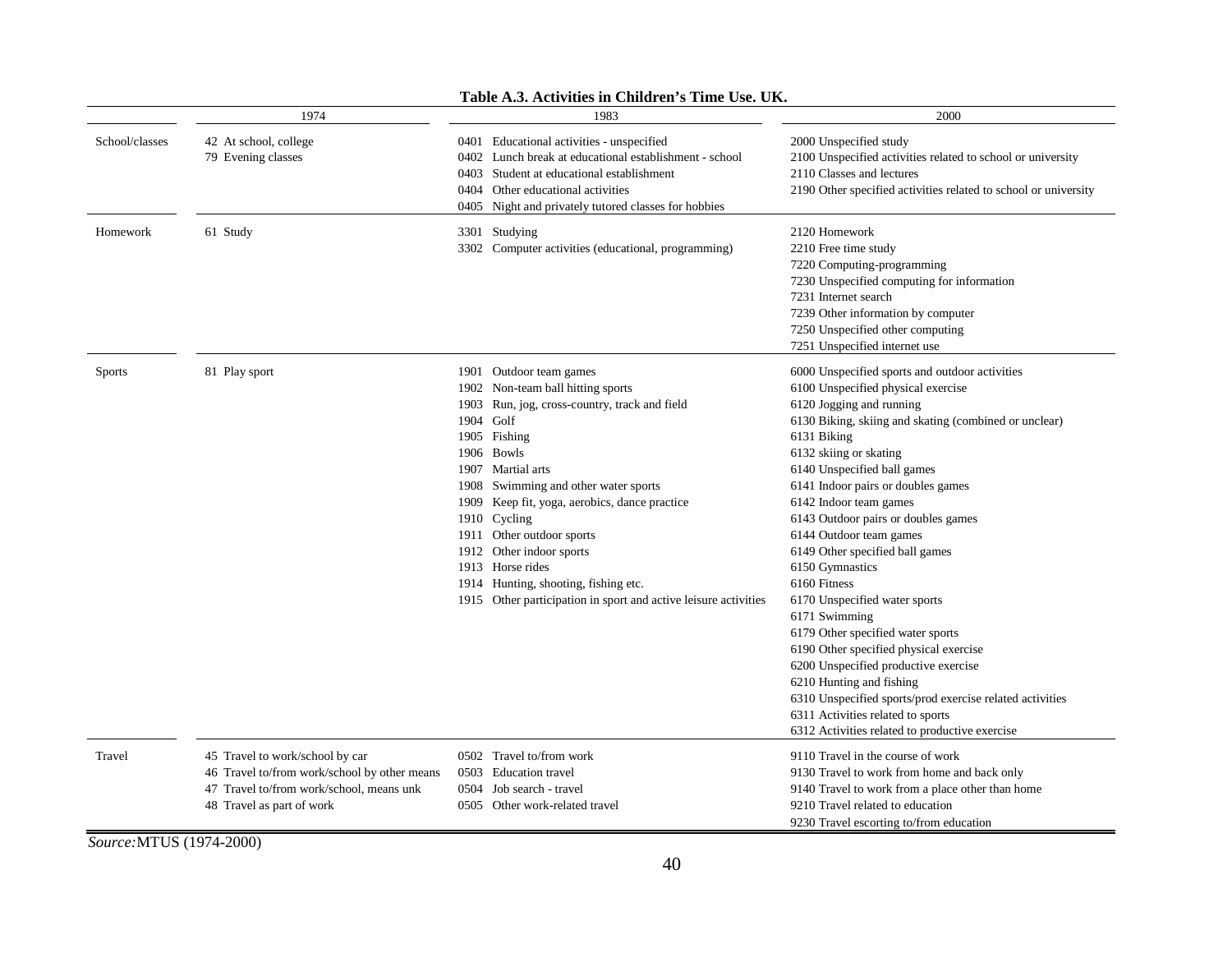|                      | Mothers |       |       |       | Fathers |       |       |       |       |       |
|----------------------|---------|-------|-------|-------|---------|-------|-------|-------|-------|-------|
|                      | 1974    | 1983  | 1995  | 2000  | 2005    | 1974  | 1983  | 1995  | 2000  | 2005  |
| Some college or more | 0.08    | 0.17  | 0.14  | 0.27  | 0.24    | 0.10  | 0.16  | 0.26  | 0.25  | 0.32  |
|                      | (0.3)   | (0.4) | (0.3) | (0.4) | (0.4)   | (0.3) | (0.4) | (0.4) | (0.4) | (0.5) |
| Age 18-24            | 0.11    | 0.10  | 0.03  | 0.06  | 0.04    | 0.18  | 0.13  | 0.06  | 0.10  | 0.10  |
|                      | (0.3)   | (0.3) | (0.2) | (0.2) | (0.2)   | (0.4) | (0.3) | (0.2) | (0.3) | (0.3) |
| Age 25-34            | 0.18    | 0.15  | 0.25  | 0.19  | 0.19    | 0.10  | 0.10  | 0.13  | 0.12  | 0.08  |
|                      | (0.4)   | (0.4) | (0.4) | (0.4) | (0.4)   | (0.3) | (0.3) | (0.3) | (0.3) | (0.3) |
| Age 35-45            | 0.42    | 0.54  | 0.57  | 0.48  | 0.56    | 0.34  | 0.39  | 0.51  | 0.42  | 0.45  |
|                      | (0.5)   | (0.5) | (0.5) | (0.5) | (0.5)   | (0.5) | (0.5) | (0.5) | (0.5) | (0.5) |
| Age 45-54            | 0.26    | 0.19  | 0.15  | 0.25  | 0.20    | 0.34  | 0.30  | 0.27  | 0.32  | 0.32  |
|                      | (0.4)   | (0.4) | (0.4) | (0.4) | (0.4)   | (0.5) | (0.5) | (0.4) | (0.5) | (0.5) |
| Age 55-64            | 0.04    | 0.02  | 0.00  | 0.01  | 0.01    | 0.03  | 0.08  | 0.04  | 0.05  | 0.05  |
|                      | (0.2)   | (0.1) | (0.0) | (0.1) | (0.1)   | (0.2) | (0.3) | (0.2) | (0.2) | (0.2) |
| Married              | 0.85    | 0.76  | 0.66  | 0.73  | 0.59    | 0.78  | 0.86  | 0.90  | 0.87  | 0.84  |
|                      | (0.4)   | (0.4) | (0.5) | (0.4) | (0.5)   | (0.4) | (0.3) | (0.3) | (0.3) | (0.4) |
| Number of children   | 1.86    | 1.79  | 1.73  | 1.81  | 1.68    | 2.00  | 1.87  | 1.62  | 1.81  | 1.66  |
|                      | (1.0)   | (0.8) | (0.7) | (0.8) | (0.7)   | (1.1) | (0.8) | (0.7) | (0.8) | (0.7) |
| N. obs               | 2251    | 1307  | 165   | 2092  | 447     | 2104  | 775   | 116   | 1595  | 241   |

**Table A. 4. Descriptive Statistics of Controls.**

*Notes:* This table shows means and standard deviations of controls used in the analysis by survey year. The samples include all mothers (all fathers) 18-64 who are not students or retired, where mother is defined as having a child under the age of 18 in the house. Sample weighting used.

*Source:*MTUS (1974-2005)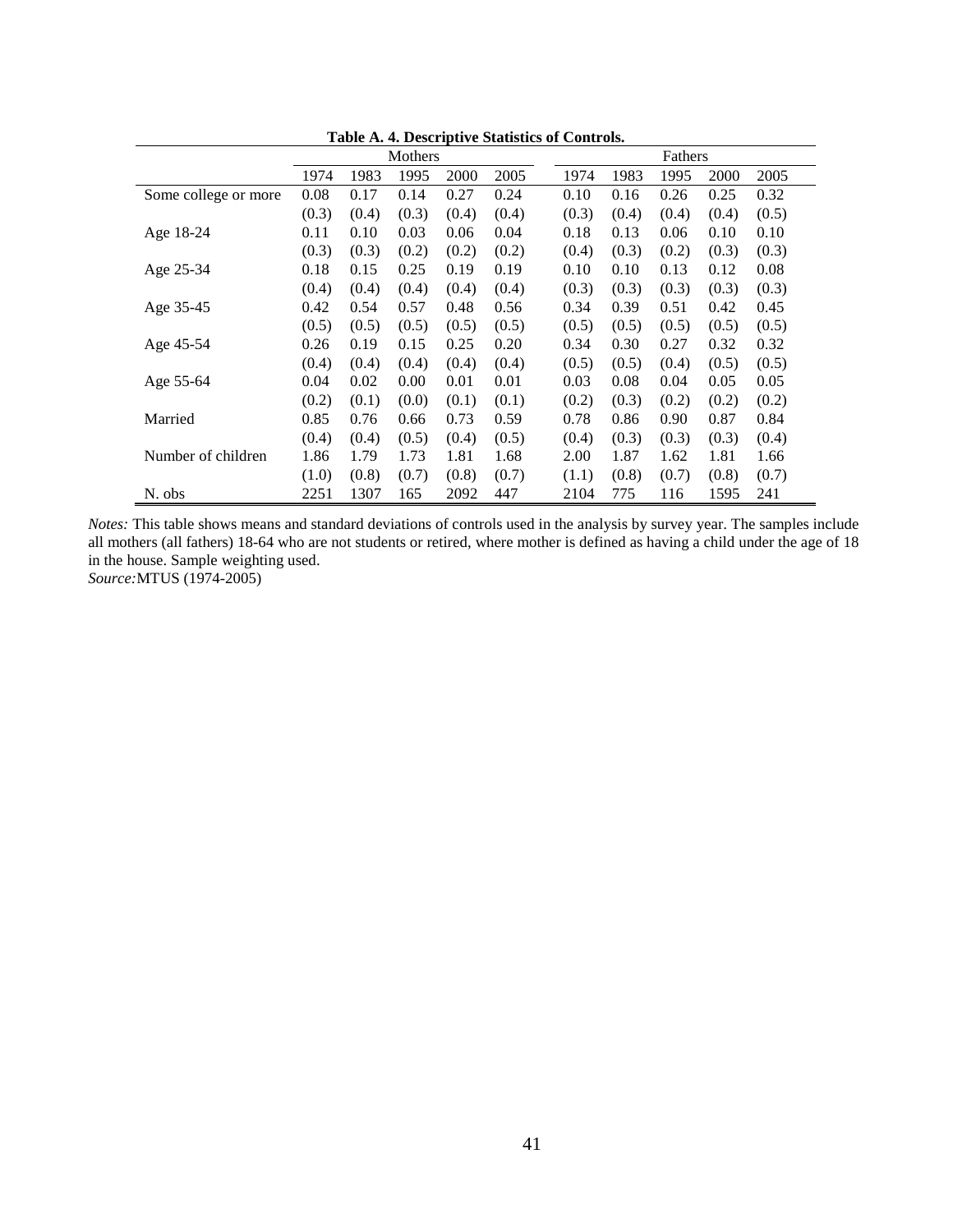|                | 1985                                                                       | 2003-08                                                                                              |  |
|----------------|----------------------------------------------------------------------------|------------------------------------------------------------------------------------------------------|--|
| School/classes | 16 - regular schooling (50)                                                | 16 - regular schooling                                                                               |  |
|                | 19 - occasional lectures (56)                                              | 18 - short course training                                                                           |  |
|                |                                                                            | 19 - occasional lectures                                                                             |  |
| Homework       | 17 - homework $(54)$                                                       | 17 - homework<br>89 - use computer                                                                   |  |
| <b>Sports</b>  | $60$ - sports and exercise $(80, 82)$<br>$66$ - hunting and fishing $(81)$ | 60 - sports and exercise<br>$63$ - cycling<br>66 - hunting, fishing, boat, hike                      |  |
| Travel         | 93 - travel to and from work (9)<br>94 - travel related to education (59)  | 92 - travel as part of paid work<br>93 - travel to and from work<br>94 - travel related to education |  |

### **Table A.5. Activities in Children's Time Use. US.**

*Source:*MTUS (1985-2003/08)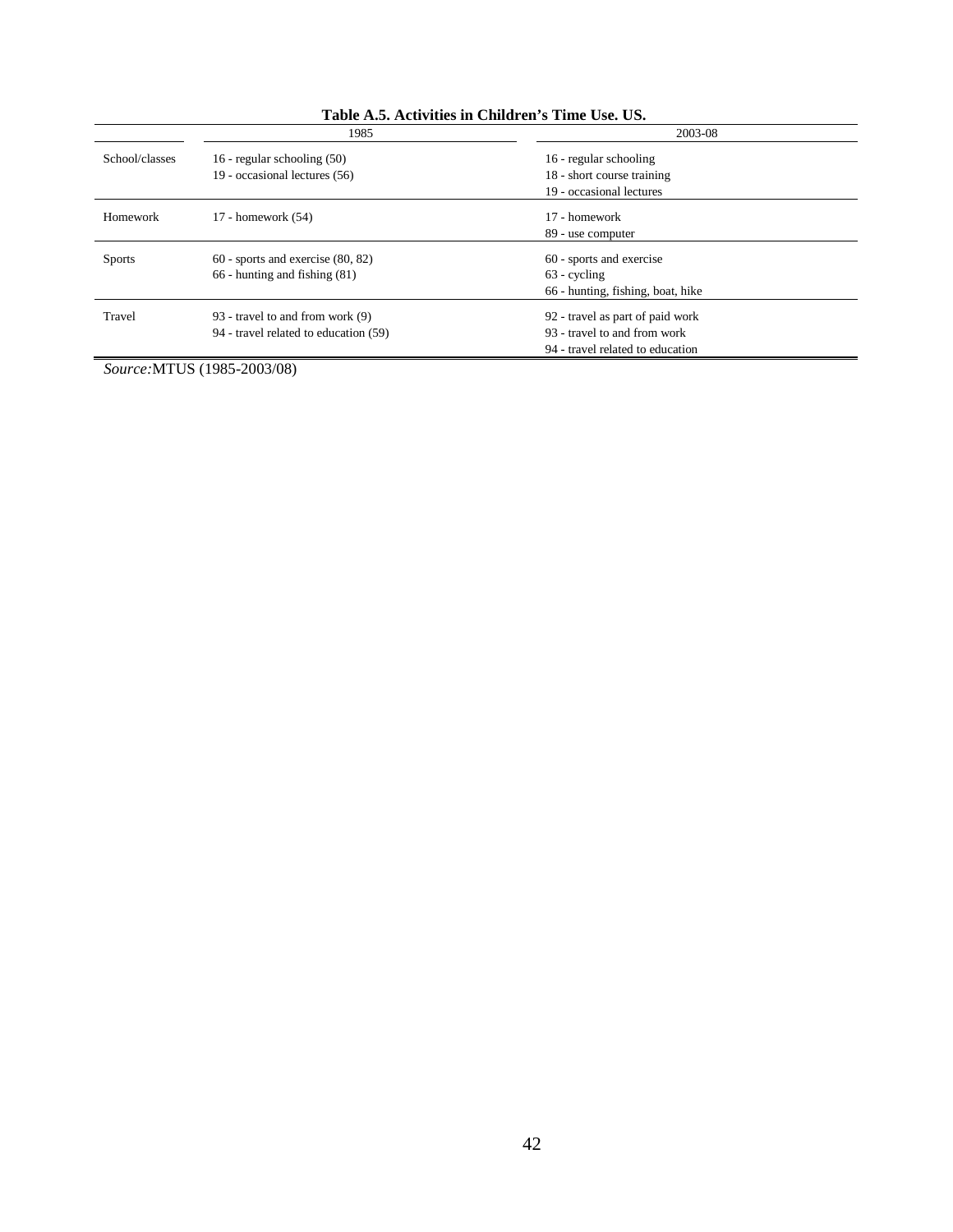|                           |       |       |       |       | Table A.O. Descriptive biatistics of IC vD bampic. |       |       |       |
|---------------------------|-------|-------|-------|-------|----------------------------------------------------|-------|-------|-------|
|                           |       | Women |       |       | Men                                                |       |       |       |
|                           | 1989  | 1996  | 2000  | 2005  | 1989                                               | 1996  | 2000  | 2005  |
| Feelings of unsafety      |       | 0.12  | 0.10  | 0.12  |                                                    | 0.04  | 0.02  | 0.06  |
|                           |       | (0.3) | (0.3) | (0.3) |                                                    | (0.2) | (0.1) | (0.2) |
| Likelihood of burglary    | 0.08  | 0.13  | 0.06  | 0.09  | 0.08                                               | 0.08  | 0.05  | 0.05  |
|                           | (0.3) | (0.3) | (0.2) | (0.3) | (0.3)                                              | (0.3) | (0.2) | (0.2) |
| Some college or more      | 0.28  | 0.22  | 0.27  | 0.42  | 0.42                                               | 0.28  | 0.38  | 0.42  |
|                           | (0.4) | (0.4) | (0.4) | (0.5) | (0.5)                                              | (0.4) | (0.5) | (0.5) |
| Age 18-24                 | 0.16  | 0.09  | 0.13  | 0.08  | 0.16                                               | 0.10  | 0.13  | 0.10  |
|                           | (0.4) | (0.3) | (0.3) | (0.3) | (0.4)                                              | (0.3) | (0.3) | (0.3) |
| Age 25-34                 | 0.15  | 0.19  | 0.15  | 0.13  | 0.12                                               | 0.16  | 0.19  | 0.12  |
|                           | (0.4) | (0.4) | (0.4) | (0.3) | (0.3)                                              | (0.4) | (0.4) | (0.3) |
| Age 35-45                 | 0.25  | 0.28  | 0.25  | 0.32  | 0.23                                               | 0.27  | 0.25  | 0.28  |
|                           | (0.4) | (0.4) | (0.4) | (0.5) | (0.4)                                              | (0.4) | (0.4) | (0.4) |
| Age 45-54                 | 0.15  | 0.21  | 0.23  | 0.19  | 0.16                                               | 0.22  | 0.21  | 0.21  |
|                           | (0.4) | (0.4) | (0.4) | (0.4) | (0.4)                                              | (0.4) | (0.4) | (0.4) |
| Age 55-64                 | 0.16  | 0.11  | 0.11  | 0.15  | 0.20                                               | 0.12  | 0.12  | 0.17  |
|                           | (0.4) | (0.3) | (0.3) | (0.4) | (0.4)                                              | (0.3) | (0.3) | (0.4) |
| Married                   | 0.00  | 0.61  | 0.48  | 0.63  | 0.00                                               | 0.63  | 0.48  | 0.56  |
|                           | (0.0) | (0.5) | (0.5) | (0.5) | (0.0)                                              | (0.5) | (0.5) | (0.5) |
| Children in the household | 0.48  | 0.54  | 0.02  | 0.00  | 0.41                                               | 0.43  | 0.02  | 0.00  |
|                           | (0.5) | (0.5) | (0.1) | (0.0) | (0.5)                                              | (0.5) | (0.1) | (0.0) |
| N. obs                    | 2631  | 1997  | 2082  | 759   | 2264                                               | 1790  | 1715  | 562   |

**Table A.6. Descriptive Statistics of ICVS Sample.**

*Notes:* This table shows means and standard deviations of dependent variables and controls used in the analysis by survey year. The samples include all women (all men) 18-64 who are not students or retired. Sample weighting used.

*Source:* International Crime Victims Survey Data, 1989-2005.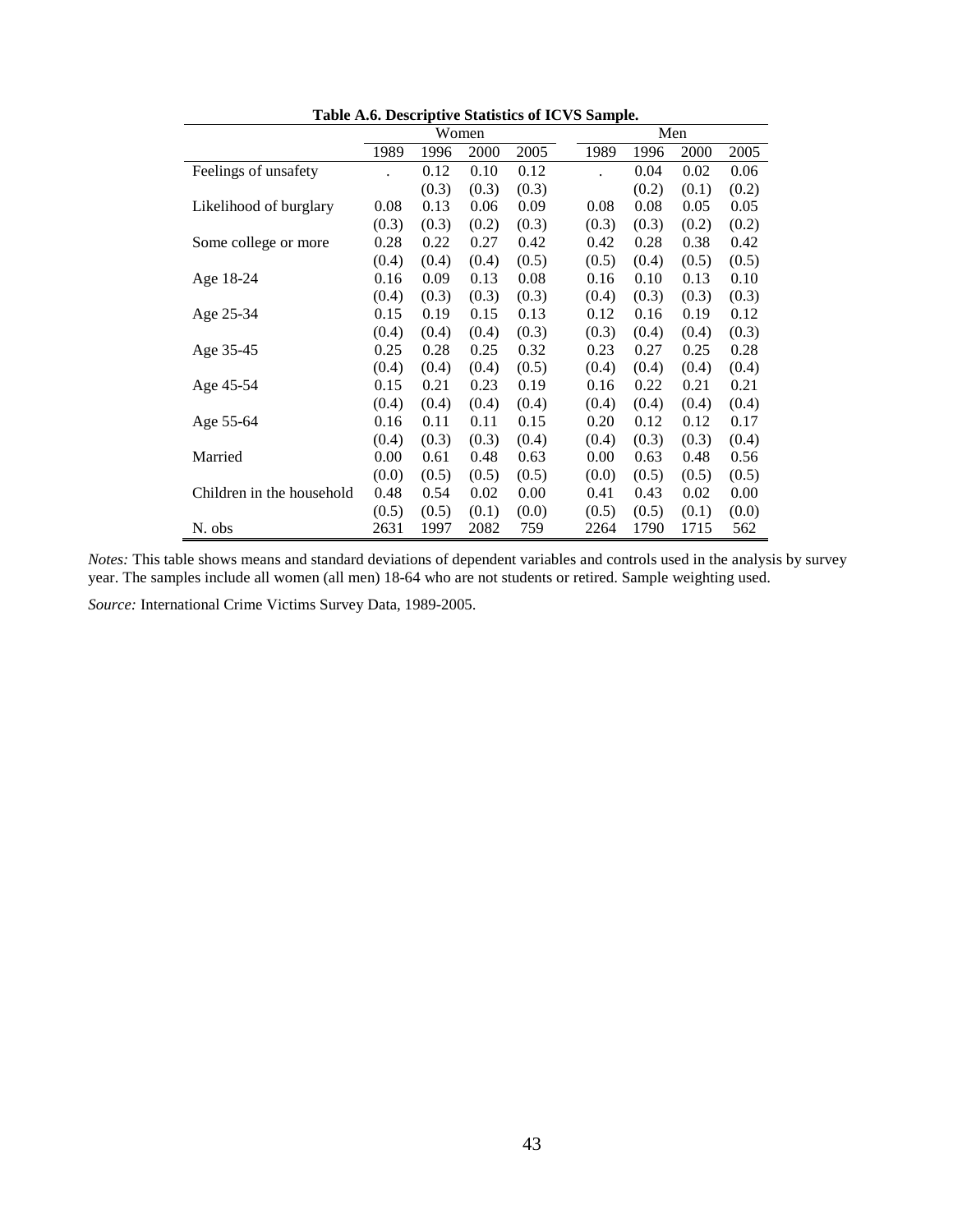|                           | rabic $A$ . T. Descriptive biatistics or $W$ O and E $W$ bampic.<br>Mothers<br>Fathers |       |       |       |       |       |       |       |
|---------------------------|----------------------------------------------------------------------------------------|-------|-------|-------|-------|-------|-------|-------|
|                           | 1989                                                                                   | 1996  | 2000  | 2005  | 1989  | 1996  | 2000  | 2005  |
|                           |                                                                                        |       |       |       |       |       |       |       |
| Independence              | 0.28                                                                                   | 0.54  | 0.61  | 0.65  | 0.22  | 0.34  | 0.61  | 0.58  |
|                           | (0.4)                                                                                  | (0.5) | (0.5) | (0.5) | (0.4) | (0.5) | (0.5) | (0.5) |
| Hard work                 | 0.13                                                                                   | 0.22  | 0.30  | 0.37  | 0.16  | 0.31  | 0.46  | 0.51  |
|                           | (0.3)                                                                                  | (0.4) | (0.5) | (0.5) | (0.4) | (0.5) | (0.5) | (0.5) |
| Feeling of responsibility | 0.31                                                                                   | 0.49  | 0.62  | 0.61  | 0.23  | 0.47  | 0.51  | 0.57  |
|                           | (0.5)                                                                                  | (0.5) | (0.5) | (0.5) | (0.4) | (0.5) | (0.5) | (0.5) |
| Tolerance                 | 0.11                                                                                   | 0.23  | 0.38  | 0.42  | 0.16  | 0.24  | 0.45  | 0.43  |
|                           | (0.3)                                                                                  | (0.4) | (0.5) | (0.5) | (0.4) | (0.4) | (0.5) | (0.5) |
| Frugality                 | 0.71                                                                                   | 0.80  | 0.89  | 0.87  | 0.54  | 0.80  | 0.76  | 0.85  |
|                           | (0.5)                                                                                  | (0.4) | (0.3) | (0.3) | (0.5) | (0.4) | (0.4) | (0.4) |
| Perseverance              | 0.08                                                                                   | 0.26  | 0.28  | 0.20  | 0.08  | 0.24  | 0.31  | 0.25  |
|                           | (0.3)                                                                                  | (0.4) | (0.5) | (0.4) | (0.3) | (0.4) | (0.5) | (0.4) |
| Religious faith           | 0.10                                                                                   | 0.16  | 0.12  | 0.18  | 0.08  | 0.13  | 0.14  | 0.17  |
|                           | (0.3)                                                                                  | (0.4) | (0.3) | (0.4) | (0.3) | (0.3) | (0.3) | (0.4) |
| Obedience                 | 0.31                                                                                   | 0.40  | 0.53  | 0.47  | 0.39  | 0.36  | 0.54  | 0.38  |
|                           | (0.5)                                                                                  | (0.5) | (0.5) | (0.5) | (0.5) | (0.5) | (0.5) | (0.5) |
| Some college or more      | 0.08                                                                                   | 0.15  | 0.18  | 0.26  | 0.09  | 0.18  | 0.26  | 0.31  |
|                           | (0.3)                                                                                  | (0.4) | (0.4) | (0.4) | (0.3) | (0.4) | (0.4) | (0.5) |
| Age 18-24                 | 0.17                                                                                   | 0.06  | 0.10  | 0.05  | 0.19  | 0.05  | 0.11  | 0.02  |
|                           | (0.4)                                                                                  | (0.2) | (0.3) | (0.2) | (0.4) | (0.2) | (0.3) | (0.2) |
| Age 25-34                 | 0.33                                                                                   | 0.33  | 0.36  | 0.20  | 0.27  | 0.23  | 0.32  | 0.18  |
|                           | (0.5)                                                                                  | (0.5) | (0.5) | (0.4) | (0.4) | (0.4) | (0.5) | (0.4) |
| Age 35-45                 | 0.33                                                                                   | 0.34  | 0.37  | 0.34  | 0.32  | 0.42  | 0.37  | 0.36  |
|                           | (0.5)                                                                                  | (0.5) | (0.5) | (0.5) | (0.5) | (0.5) | (0.5) | (0.5) |
| Age 45-54                 | 0.13                                                                                   | 0.23  | 0.17  | 0.24  | 0.17  | 0.22  | 0.14  | 0.23  |
|                           | (0.3)                                                                                  | (0.4) | (0.4) | (0.4) | (0.4) | (0.4) | (0.3) | (0.4) |
| Age 55-64                 | 0.04                                                                                   | 0.04  | 0.01  | 0.17  | 0.06  | 0.08  | 0.07  | 0.21  |
|                           | (0.2)                                                                                  | (0.2) | (0.1) | (0.4) | (0.2) | (0.3) | (0.3) | (0.4) |
| Married                   | 0.80                                                                                   | 0.85  | 0.60  | 0.72  | 0.80  | 0.95  | 0.70  | 0.79  |
|                           | (0.4)                                                                                  | (0.4) | (0.5) | (0.5) | (0.4) | (0.2) | (0.5) | (0.4) |
| N. obs                    | 273                                                                                    | 343   | 274   | 304   | 251   | 244   | 128   | 226   |

**Table A. 7. Descriptive Statistics of WVS and EVS Sample.**

*Notes:* This table shows means and standard deviations of dependent variables and controls used in the analysis by survey year. The samples include all mothers (all fathers 18-64 who are not students or retired. Sample weighting used.

*Source:* European Values Study (1981, 1990, and 1999) and World Values Survey Data, 2005.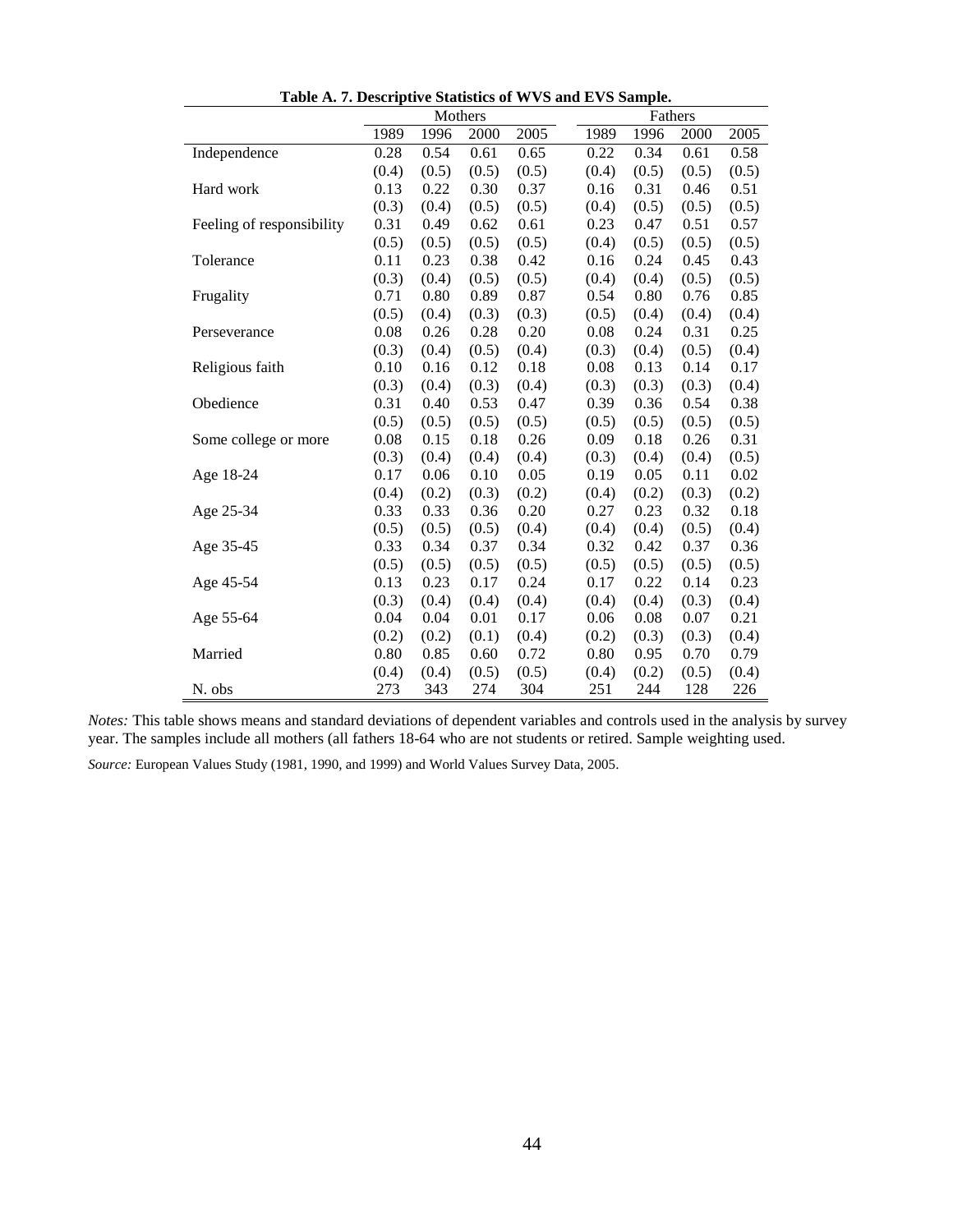|                           | (1)      | (2)            |
|---------------------------|----------|----------------|
|                           | Mothers  | <b>Fathers</b> |
| Independence              | 0.479    | 0.749          |
| Hard work                 | 0.303    | 0.255          |
| Feeling of responsibility | 0.285    | 0.454          |
| Imagination               | 0.343    | 0.512          |
| Tolerance                 | $-0.072$ | 0.023          |
| Frugality                 | 0.181    | 0.043          |
| Religious faith           | $-0.246$ | $-0.260$       |
| Obedience                 | $-0.364$ | $-0.549$       |
| Proportion of variance    | 17.17    | 18.73          |

**Table A.8. Parenting Values Index Loading Factors. UK (1981-2005).**

*Notes:* This table shows the weights assigned to each variable for the first principal component in constructing mothers' and fathers' composite measures of parenting values. The three highest factor loadings are shaded in grey. The last row also shows the proportion of variance attributable to the first principal component.

*Source:* European Values Study (1981,1990,1999) and World Values Survey (2005).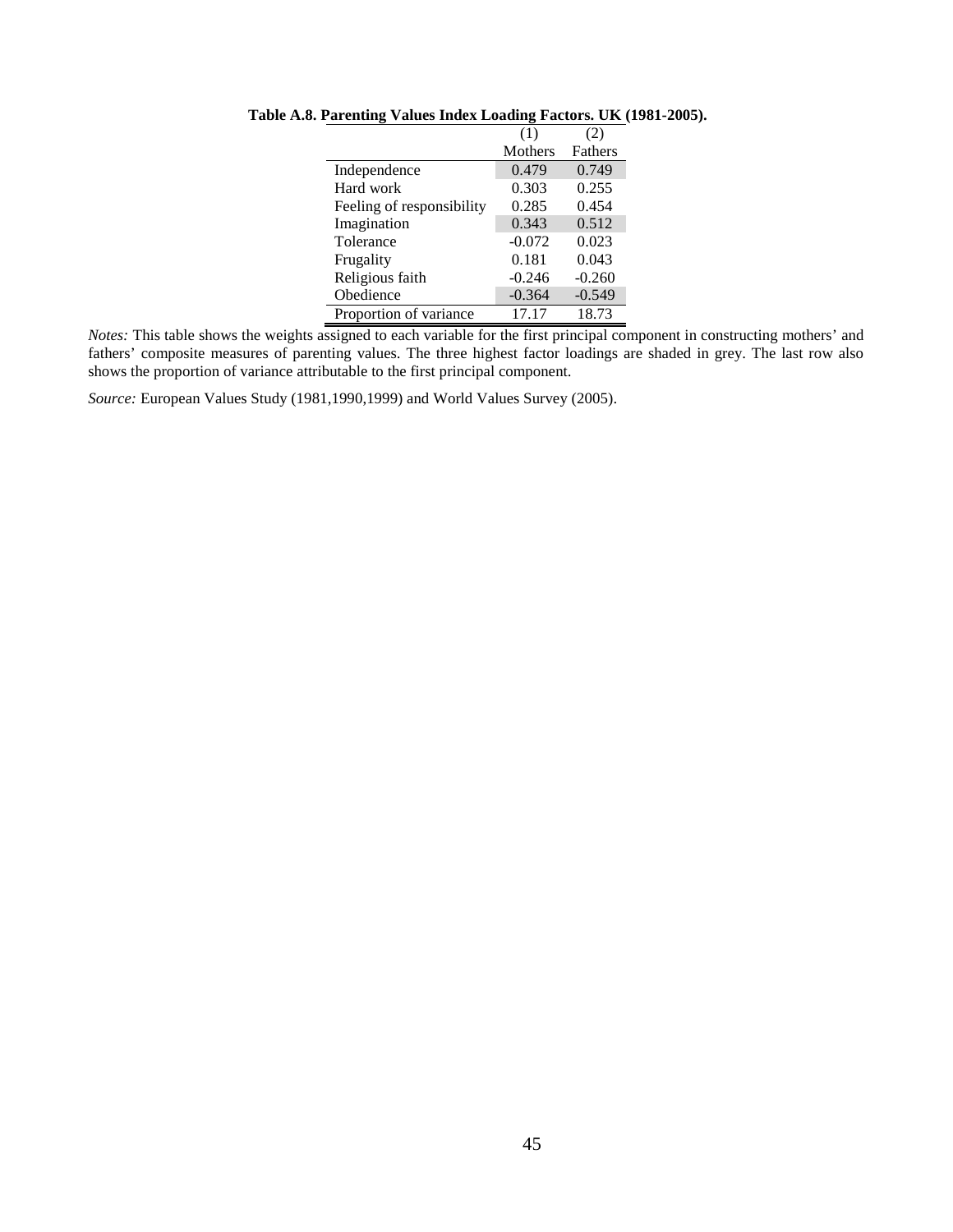| UN (1974-2003) |            |                                      |                                   |  |  |  |  |  |  |  |  |
|----------------|------------|--------------------------------------|-----------------------------------|--|--|--|--|--|--|--|--|
| (1)            | (2)        | (3)                                  | (4)                               |  |  |  |  |  |  |  |  |
|                |            |                                      | Families with youngest child 5-10 |  |  |  |  |  |  |  |  |
| Mothers        | Fathers    | Mothers                              | Fathers                           |  |  |  |  |  |  |  |  |
|                |            |                                      |                                   |  |  |  |  |  |  |  |  |
| $-6.38***$     | $-1.84***$ | $-2.60***$                           | $-1.05***$                        |  |  |  |  |  |  |  |  |
| (0.064)        | (0.070)    | (0.025)                              | (0.033)                           |  |  |  |  |  |  |  |  |
| ref.           | ref.       | ref.                                 | ref.                              |  |  |  |  |  |  |  |  |
| 4.52***        | $5.02***$  | 4.20***                              | $3.74***$                         |  |  |  |  |  |  |  |  |
| (0.230)        | (0.082)    | (0.095)                              | (0.055)                           |  |  |  |  |  |  |  |  |
| 2.38***        | $3.31***$  | $1.08***$                            | $0.95***$                         |  |  |  |  |  |  |  |  |
| (0.094)        | (0.115)    | (0.041)                              | (0.047)                           |  |  |  |  |  |  |  |  |
| 7.68***        | $9.10***$  | $5.47***$                            | 3.86***                           |  |  |  |  |  |  |  |  |
| (0.262)        | (0.047)    | (0.108)                              | (0.028)                           |  |  |  |  |  |  |  |  |
|                |            |                                      |                                   |  |  |  |  |  |  |  |  |
| $3.74***$      | $4.04***$  | $1.42***$                            | $-0.18$                           |  |  |  |  |  |  |  |  |
| (0.173)        | (0.077)    | (0.102)                              | (0.234)                           |  |  |  |  |  |  |  |  |
|                |            |                                      |                                   |  |  |  |  |  |  |  |  |
| $-3.37***$     | $-4.32***$ | $-1.11***$                           | $0.52*$                           |  |  |  |  |  |  |  |  |
| (0.211)        | (0.051)    | (0.081)                              | (0.227)                           |  |  |  |  |  |  |  |  |
|                | ref.       | ref.                                 | ref.                              |  |  |  |  |  |  |  |  |
| $-4.61***$     | $-0.41**$  | 3.99***                              | $2.42***$                         |  |  |  |  |  |  |  |  |
| (0.308)        | (0.136)    |                                      | (0.364)                           |  |  |  |  |  |  |  |  |
| $-0.79**$      | $-2.57***$ | $-0.71***$                           | 0.50                              |  |  |  |  |  |  |  |  |
| (0.173)        | (0.071)    | (0.061)                              | (0.314)                           |  |  |  |  |  |  |  |  |
| $-3.95***$     | $-4.85***$ | $-2.44***$                           | $-0.06$                           |  |  |  |  |  |  |  |  |
| (0.237)        | (0.072)    | (0.077)                              | (0.195)                           |  |  |  |  |  |  |  |  |
| $12.60***$     | $5.47**$   | $5.03***$                            | 3.45                              |  |  |  |  |  |  |  |  |
| (2.045)        | (1.858)    | (0.546)                              | (1.670)                           |  |  |  |  |  |  |  |  |
|                | ref.       | Families with youngest child under 5 | (0.113)                           |  |  |  |  |  |  |  |  |

**Table A.9. Trends in Parental Time Investments by Educational Attainment and Age of Youngest Child. UK (1974-2005)**

*Notes:* Each column comes from a different regression. The equation is  $CT_i = \beta_1 H_i t + H_i t \mathbf{I}_t \mathbf{B}_2 + \mathbf{X}_i t \mathbf{B}_3 + \delta_t + \varepsilon_i t$ . In all specifications  $CT_{it}$  is total time in hours per week devoted to childcare  $H_{it}$  is a dummy variable of parental education (=1 college educated),  $T_t$  is a vector of dummies for the survey year,  $\delta_t$  are survey-period fixed effects, and  $\varepsilon_{it}$  is the error term clustered at the survey level.  $X_{it}$  includes controls parents' ages, marital status, a quadratic in the number of children, and a vector of dummies to control for the day of the week the diary was reported, ref. 24-35 year-olds, Sunday). The omitted year is labelled ref. in each column. In columns (1) and (2) the sample includes mothers (fathers) 18-64 who are not students or retired, co-resident with at least a child 5-15 in the house and no children under 5; in columns (3) and (4) the samples include mothers (fathers) 18-64 who are not students or retired, co-resident with at least a child under 5 years old. Standard errors in parentheses.\* significant at 10% \*\* significant at 5%; \*\*\* significant at 1%.

*Source:*MTUS (1974-2005)

\*\*\* Significant at the 1 percent level.

\*\* Significant at the 5 percent level.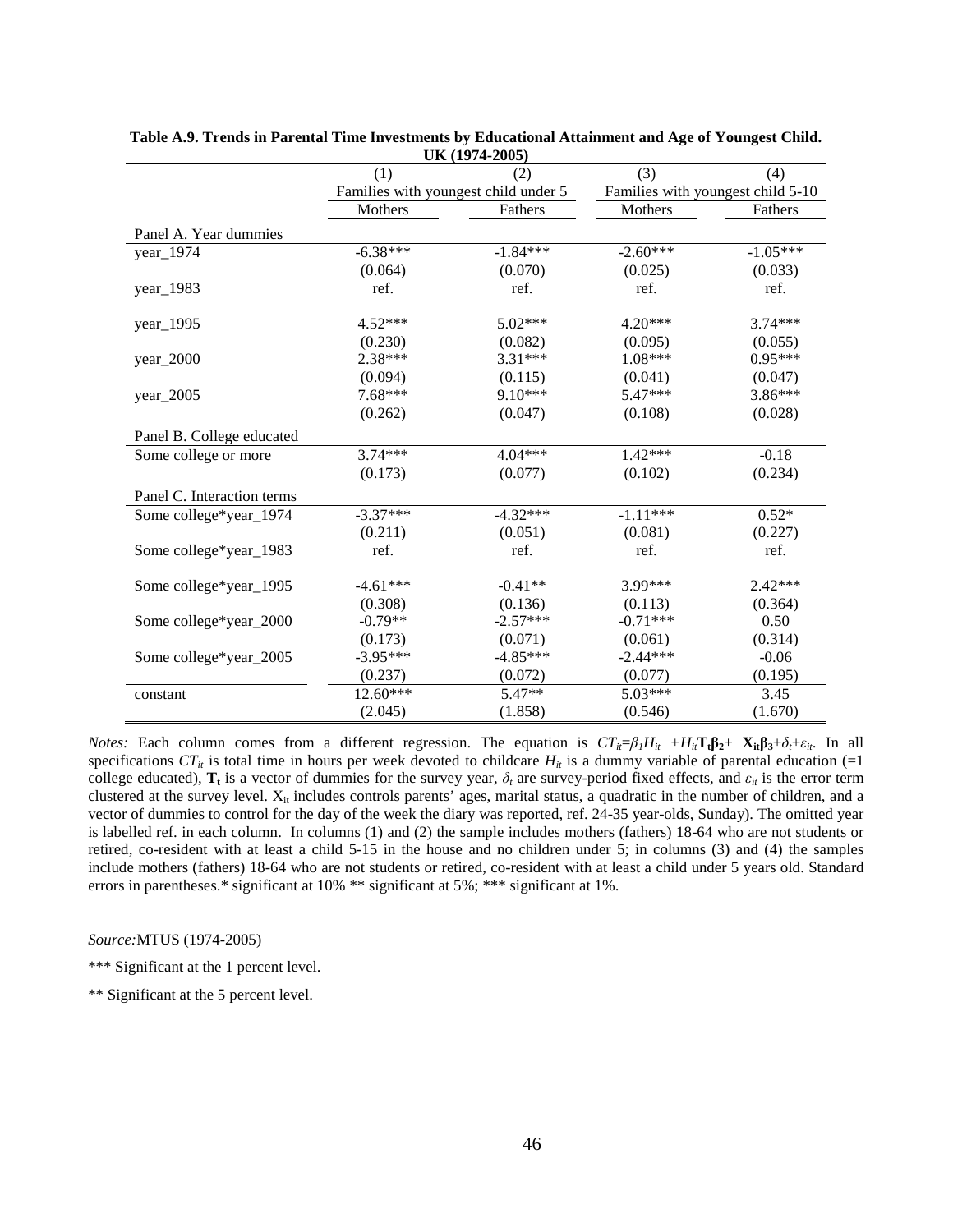|           | All Universities | Pre-92 Universities | Oxbridge  |               |           | Ancient and Civic Universties | <b>Russell Group</b> |           |                  |
|-----------|------------------|---------------------|-----------|---------------|-----------|-------------------------------|----------------------|-----------|------------------|
|           | (1)              | (2)                 | (3)       | (4)           | (5)       | (6)                           | (7)                  | (8)       | $\overline{(9)}$ |
| Year      | Enrolment        | Enrolment           | Enrolment | Proportion    | Enrolment | Proportion                    | Proportion           | Enrolment | Proportion       |
|           |                  |                     |           | Out of pre-92 |           | Out of pre-92                 | Out of All           |           | Out of pre-92    |
| 1974      | 214,746          | 214,746             | 17,661    | 0.082         | 80,603    | 0.375                         | 0.375                | 98,636    | 0.459            |
| 1975      | 224,166          | 224,166             | 17,933    | 0.080         | 82,742    | 0.369                         | 0.369                | 101,915   | 0.455            |
| 1976      | 234,773          | 234,773             | 18,427    | 0.078         | 85,462    | 0.364                         | 0.364                | 105,968   | 0.451            |
| 1977      | 245,798          | 245,798             | 18,767    | 0.076         | 87,584    | 0.356                         | 0.356                | 109,777   | 0.447            |
| 1978      | 254,058          | 254,058             | 19,117    | 0.075         | 89,384    | 0.352                         | 0.352                | 112,595   | 0.443            |
| 1979      | 261,093          | 261,093             | 19,256    | 0.074         | 91,266    | 0.350                         | 0.350                | 116,195   | 0.445            |
| 1980      | 267,566          | 267,566             | 19,362    | 0.072         | 93,281    | 0.349                         | 0.349                | 119,305   | 0.446            |
| 1981      | 270,168          | 270,168             | 19,597    | 0.073         | 94,308    | 0.349                         | 0.349                | 121,348   | 0.449            |
| 1982      | 268,085          | 268,085             | 19,536    | 0.073         | 93,316    | 0.348                         | 0.348                | 120,604   | 0.450            |
| 1983      | 263,053          | 263,053             | 19,391    | 0.074         | 92,803    | 0.353                         | 0.353                | 120,103   | 0.457            |
| 1984      | 266,352          | 266,352             | 19,519    | 0.073         | 92,786    | 0.348                         | 0.348                | 120,098   | 0.451            |
| 1985      | 267,953          | 267,953             | 19,915    | 0.074         | 93,696    | 0.350                         | 0.350                | 120,683   | 0.450            |
| 1986      | 271,848          | 271,848             | 20,192    | 0.074         | 94,656    | 0.348                         | 0.348                | 121,778   | 0.448            |
| 1987      | 276,462          | 276,462             | 20,366    | 0.074         | 95,599    | 0.346                         | 0.346                | 123,509   | 0.447            |
| 1988      | 286,016          | 286,016             | 20,607    | 0.072         | 98,030    | 0.343                         | 0.343                | 127,194   | 0.445            |
| 1989      | 301,870          | 301,870             | 21,005    | 0.070         | 103,073   | 0.341                         | 0.341                | 133,206   | 0.441            |
| 1990      | 317,777          | 317,777             | 21,410    | 0.067         | 108,318   | 0.341                         | 0.341                | 139,921   | 0.440            |
| 1991      | 341,616          | 341,616             | 21,444    | 0.063         | 114,887   | 0.336                         | 0.336                | 148,825   | 0.436            |
| 1992      | 371,638          | 371,638             | 21,543    | 0.058         | 123,487   | 0.332                         | 0.332                | 159,729   | 0.430            |
| 1993      | 402,069          | 402,069             | 21,730    | 0.054         | 132,573   | 0.330                         | 0.330                | 171,162   | 0.426            |
| 1994      | 943,239          | 426,283             | 21,345    | 0.050         | 134,313   | 0.315                         | 0.142                | 173,058   | 0.406            |
| 1995      | 972,493          | 441,601             | 21,725    | 0.049         | 136,130   | 0.308                         | 0.140                | 178,689   | 0.405            |
| 1996      | 997,661          | 461,565             | 21,981    | 0.048         | 140,866   | 0.305                         | 0.141                | 184,775   | 0.400            |
| 1997      | 1,022,606        | 475,868             | 22,178    | 0.047         | 144,108   | 0.303                         | 0.141                | 191,755   | 0.403            |
| 1998      | 1,032,897        | 485,911             | 22,451    | 0.046         | 148,146   | 0.305                         | 0.143                | 198,646   | 0.409            |
| 1999      | 1,027,450        | 486,250             | 22,780    | 0.047         | 148,220   | 0.305                         | 0.144                | 200,430   | 0.412            |
| 2000      | 1,037,870        | 490,060             | 22,485    | 0.046         | 149,280   | 0.305                         | 0.144                | 202,220   | 0.413            |
| 2001      | 1,069,215        | 509,345             | 23,325    | 0.046         | 155,550   | 0.305                         | 0.145                | 211,460   | 0.415            |
| 2002      | 1,111,305        | 532,385             | 23,410    | 0.044         | 162,440   | 0.305                         | 0.146                | 221,410   | 0.416            |
| 2003      | 1,141,840        | 549,350             | 23,400    | 0.043         | 166,760   | 0.304                         | 0.146                | 228,545   | 0.416            |
| 2004      | 1,165,465        | 564,755             | 23,455    | 0.042         | 174,425   | 0.309                         | 0.150                | 238,985   | 0.423            |
| 2005      | 1,198,810        | 575,090             | 24,055    | 0.042         | 175,925   | 0.306                         | 0.147                | 242,700   | 0.422            |
| 1974-2005 | 18,327,958       | 11,605,570          | 669,368   | 0.058         | 3,784,017 | 0.326                         | 0.206                | 4,965,224 | 0.428            |

**Table A.10. Total Enrolment and Proportion of Enrolment in Different Groups of Institutions**

*Notes:* Pre-1992 universities exclude those polytechnics granted university status by the 1992 Further and Higher Education Act and any university founded afterwards. Oxbridge includes Oxford and Cambridge Universities. Elite Universities are Oxford, Cambridge, St. Andrews, Glasgow, Aberdeen, and Edinburgh, all founded in the Middle Ages, and Birmingham, Liverpool, Manchester, Leeds, Sheffield, and Bristol, founded in the major industrial cities of England before World War I. The 17 founding members of the Russell Group in 1994 are Birmingham, Bristol, Cambridge, Edinburgh, Glasgow, Imperial College London, Leeds, Liverpool, London School of Economics, Manchester, Newcastle, Nottingham, Oxford, Sheffield, Southampton, University College London, and Warwick. Columns 4, 6, and 9 calculate the proportion of students attending the group of universities indicated over the total number of students attending pre-92 institutions. Column 7 calculates this proportion over the total number of students attending all universities, including post-1992 institutions.

*Source:* University Statistical Records Microdata (1972-1993) and Higher Education Statistical Agency (1994-2005)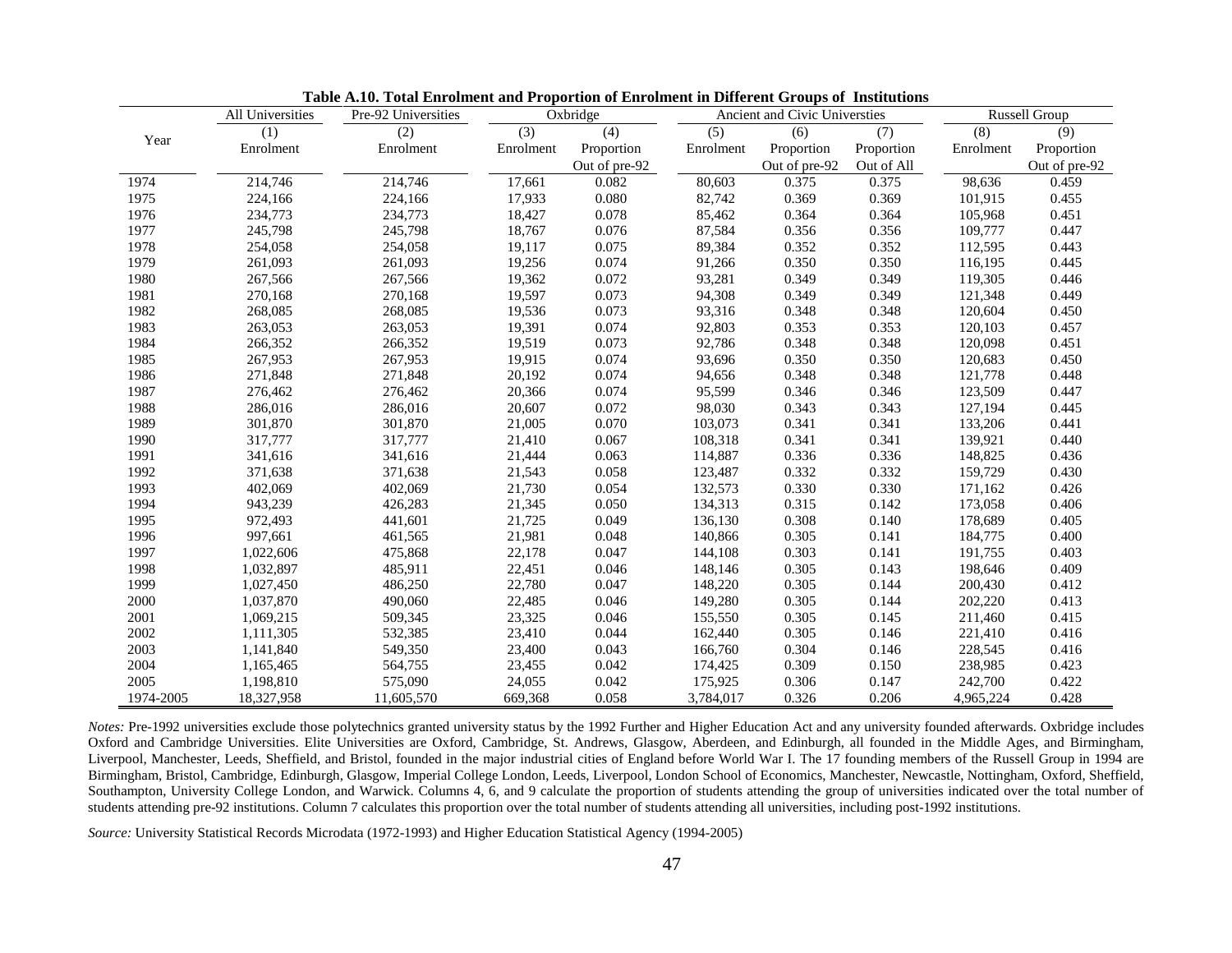|                     | Pre-92 Universities |         | Oxbridge |               | Ancient and Civic Universties |         | <b>Russel Group</b> |
|---------------------|---------------------|---------|----------|---------------|-------------------------------|---------|---------------------|
| Year                | (1)                 | (2)     | (3)      | (4)           | (5)                           | (6)     | (7)                 |
|                     | Average             | Average | Relative | Average       | Relative                      | Average | Relative            |
|                     | Scores              | Scores  | Scores   | <b>Scores</b> | <b>Scores</b>                 | Scores  | Scores              |
| 1974                | 16.58               | 24.00   | 1.448    | 17.73         | 1.069                         | 18.58   | 1.121               |
| 1975                | 16.55               | 24.00   | 1.450    | 17.74         | 1.072                         | 18.51   | 1.118               |
| 1976                | 16.56               | 24.17   | 1.459    | 18.02         | 1.088                         | 18.57   | 1.121               |
| 1977                | 16.67               | 24.46   | 1.468    | 18.43         | 1.106                         | 18.72   | 1.123               |
| 1978                | 16.70               | 24.60   | 1.473    | 18.56         | 1.111                         | 18.82   | 1.127               |
| 1979                | 16.82               | 24.82   | 1.476    | 18.71         | 1.112                         | 18.94   | 1.126               |
| 1980                | 17.01               | 25.03   | 1.471    | 18.92         | 1.112                         | 19.17   | 1.127               |
| 1981                | 17.36               | 25.29   | 1.457    | 19.28         | 1.110                         | 19.53   | 1.125               |
| 1982                | 17.66               | 25.31   | 1.433    | 19.32         | 1.094                         | 19.69   | 1.115               |
| 1983                | 18.12               | 25.14   | 1.387    | 19.56         | 1.079                         | 20.05   | 1.107               |
| 1984                | 17.90               | 25.18   | 1.407    | 19.79         | 1.106                         | 20.29   | 1.134               |
| 1985                | 18.13               | 25.35   | 1.398    | 19.94         | 1.100                         | 20.39   | 1.125               |
| 1986                | 18.10               | 25.50   | 1.409    | 19.91         | 1.100                         | 20.39   | 1.126               |
| 1987                | 17.93               | 25.64   | 1.430    | 19.72         | 1.100                         | 20.21   | 1.127               |
| 1988                | 17.53               | 25.78   | 1.471    | 19.42         | 1.108                         | 19.98   | 1.140               |
| 1989                | 17.23               | 25.97   | 1.508    | 19.26         | 1.118                         | 19.86   | 1.153               |
| 1990                | 17.17               | 26.01   | 1.515    | 19.15         | 1.115                         | 19.78   | 1.152               |
| 1991                | 17.11               | 26.24   | 1.534    | 19.18         | 1.121                         | 19.73   | 1.153               |
| 1992                | 16.58               | 26.26   | 1.584    | 18.64         | 1.124                         | 19.35   | 1.167               |
| 1993                | 16.17               | 26.25   | 1.623    | 18.25         | 1.129                         | 18.98   | 1.174               |
| 1996                | 19.29               | 27.14   | 1.407    | 22.45         | 1.164                         | 22.57   | 1.170               |
| 1997                | 20.13               | 27.44   | 1.363    | 23.01         | 1.143                         | 23.04   | 1.144               |
| 1998                | 20.36               | 27.49   | 1.350    | 23.21         | 1.140                         | 23.24   | 1.142               |
| 1999                | 20.29               | 27.59   | 1.360    | 22.77         | 1.122                         | 23.14   | 1.141               |
| 1974-1993/1996-1999 | 17.19               | 25.25   | 1.469    | 18.98         | 1.104                         | 19.48   | 1.133               |

**Table A.11. Average Scores and Relative Scores in Different Groups of Institutions**

*Notes:* Oxbridge includes Oxford and Cambridge Universities. Ancient and Civic Universities are Oxford, Cambridge, St. Andrews, Glasgow, Aberdeen, and Edinburgh, all founded in the Middle Ages, and Birmingham, Liverpool, Manchester, Leeds, Sheffield, and Bristol, founded in the major industrial cities of England before World War I. The 17 founding members of the Russell Group in 1994 are Birmingham, Bristol, Cambridge, Edinburgh, Glasgow, Imperial College London, Leeds, Liverpool, London School of Economics, Manchester, Newcastle, Nottingham, Oxford, Sheffield, Southampton, University College London, and Warwick. Columns 3, 5, and 7 show the ratio of average scores of students enrolled at elite universities to average scores of all students. The sample includes students with A-level scores as entry qualifications. Individual students' scores are calculated summing up scores from their 3 top A-level scores with A's gaining 10 points, B's, 8, C's, 6, D's, 4, and E's, 2 in USR and two points more, from 12 to 4, in THES.

*Source:* University Statistical Records Microdata (1972-1993) and Times Higher Education Supplement (1996-1999).